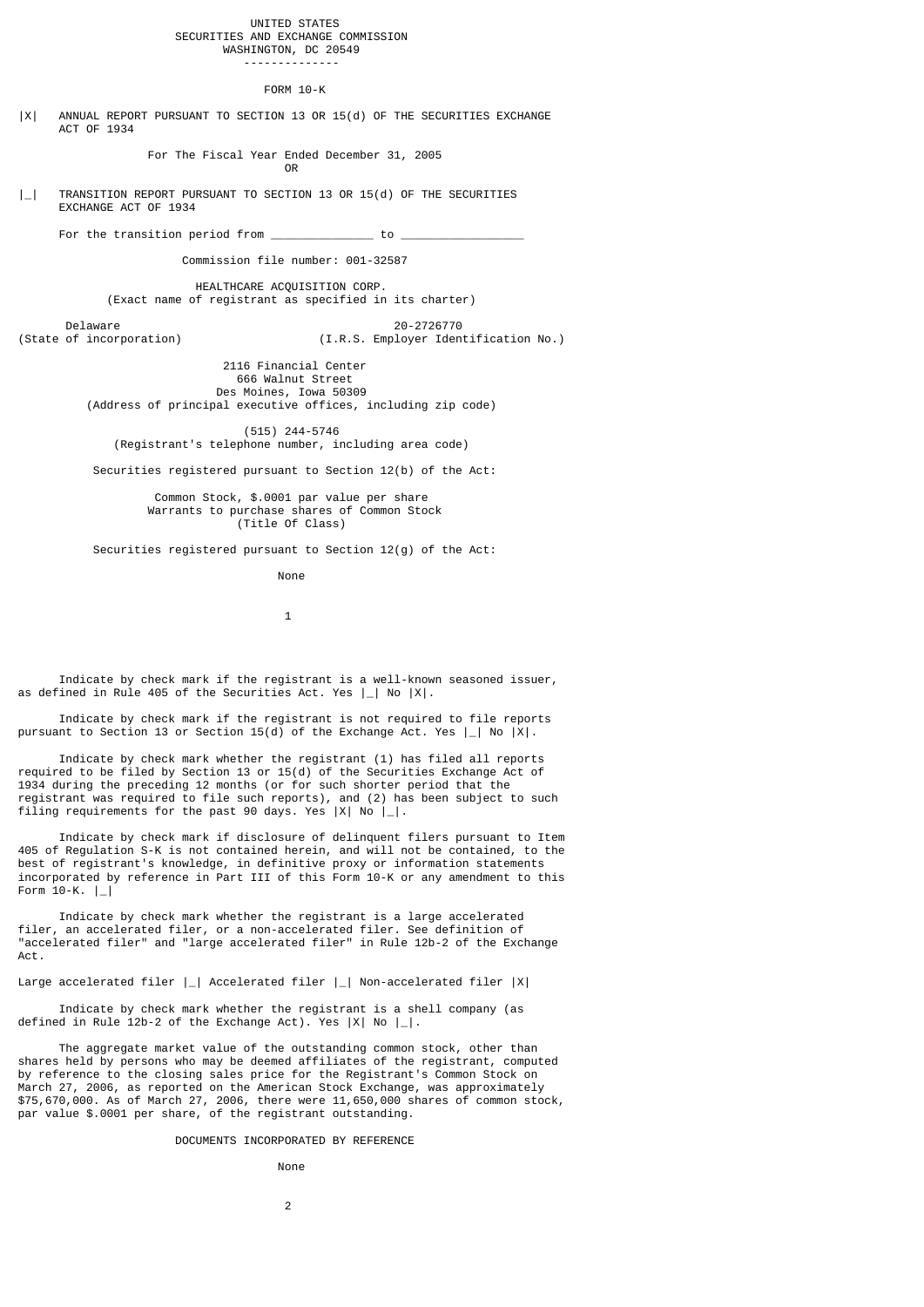PART I

| Item 1.<br>Item 1A.<br>Item 1B.<br>Item 2.<br>Item 3.<br>Item 4.                        |          |                                                                                                                                                                                                                                                                                                       |
|-----------------------------------------------------------------------------------------|----------|-------------------------------------------------------------------------------------------------------------------------------------------------------------------------------------------------------------------------------------------------------------------------------------------------------|
|                                                                                         | PART II  |                                                                                                                                                                                                                                                                                                       |
| Item 5.<br>Item 6.<br>Item 7.<br>Item 7A.<br>Item 8.<br>Item 9.<br>Item 9A.<br>Item 9B. |          | Market For Registrant's Common Equity, Related Stockholder Matters and Issuer Purchases of Equity Securities30<br>Management's Discussion and Analysis of Financial Condition and Results of Operations35<br>Changes in and Disagreements with Accountants on Accounting and Financial Disclosure. 36 |
|                                                                                         | PART III |                                                                                                                                                                                                                                                                                                       |
| Item 10.<br>Item 11.<br>Item 12.<br>Item 13.<br>Item 14.                                | PART IV  | Security Ownership of Certain Beneficial Owners and Management and Related Stockholder Matters43                                                                                                                                                                                                      |
| Item 15.                                                                                |          |                                                                                                                                                                                                                                                                                                       |

 $\sim$  3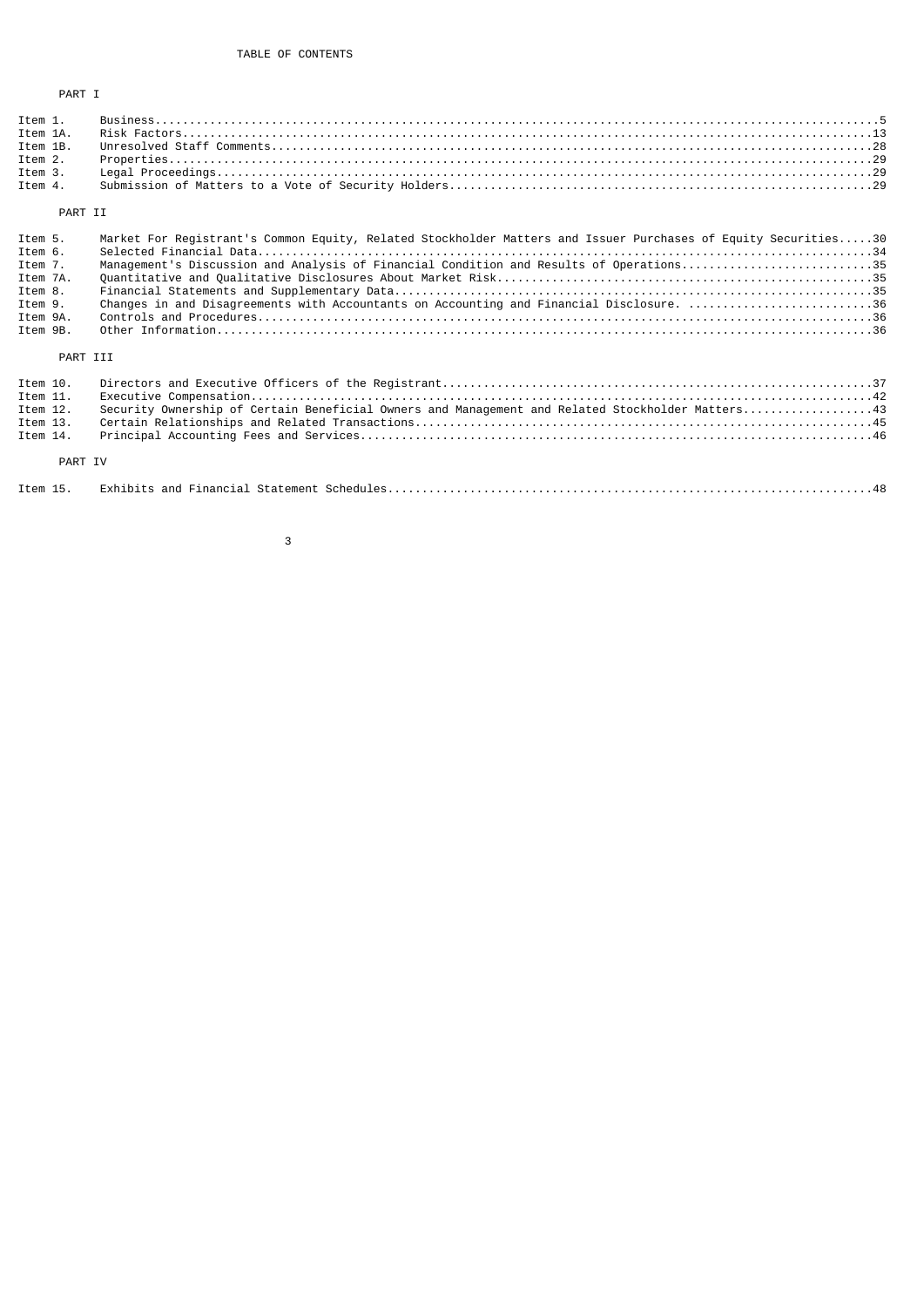### CAUTIONARY NOTE REGARDING FORWARD-LOOKING STATEMENTS

 The statements contained in this Annual Report on Form 10-K that are not purely historical are forward-looking statements. Our forward-looking statements include, but are not limited to, statements regarding our or our management's expectations, hopes, beliefs, intentions or strategies regarding the future. In addition, any statements that refer to projections, forecasts or other characterizations of future events or circumstances, including any underlying assumptions, are forward-looking statements. The words "anticipates," "believe," "continue," "could," "estimate," "expect," "intends," "may," "might," "plan," "possible," "potential," "predicts," "project," "should," "would" and similar expressions may identify forward-looking statements, but the absence of these words does not mean that a statement is not forward-looking. Forward-looking statements in this Annual Report on Form 10-K may include, for example, statements about our:

- o ability to complete a combination with one or more target businesses;
- o success in retaining or recruiting, or changes required in, our key employees or directors following a business combination;
- o executive officers and directors allocating their time to other businesses and potentially having conflicts of interest with our business or in approving a business combination, as a result of which they would then o receive expense reimbursements and their shares of common stock would become eligible for later release from escrow;
- o potential inability to obtain additional financing to complete a business combination;
- o limited pool of prospective target businesses;
- o securities' ownership being concentrated;

4

- o potential change in control if we acquire one or more target businesses for stock; or
- o risks associated with operating in the healthcare industry.

 The forward-looking statements contained in this Annual Report on Form 10-K are based on our current expectations and beliefs concerning future developments and their potential effects on us. There can be no assurance that future developments affecting us will be those that we have anticipated. These forward-looking statements involve a number of risks, uncertainties (some of which are beyond our control) or other assumptions that may cause actual results or performance to be materially different from those expressed or implied by these forward-looking statements. These risks and uncertainties include, but are not limited to, those factors described under the heading "Risk Factors." Should one or more of these risks or uncertainties materialize, or should any of our assumptions prove incorrect, actual results may vary in material respects from those projected in these forward-looking statements. We undertake no obligation to update or revise any forward-looking statements, whether as a result of new information, future events or otherwise, except as may be required under applicable securities laws and/or if and when management knows or has a reasonable basis on which to conclude that previously disclosed projections are no longer reasonably attainable.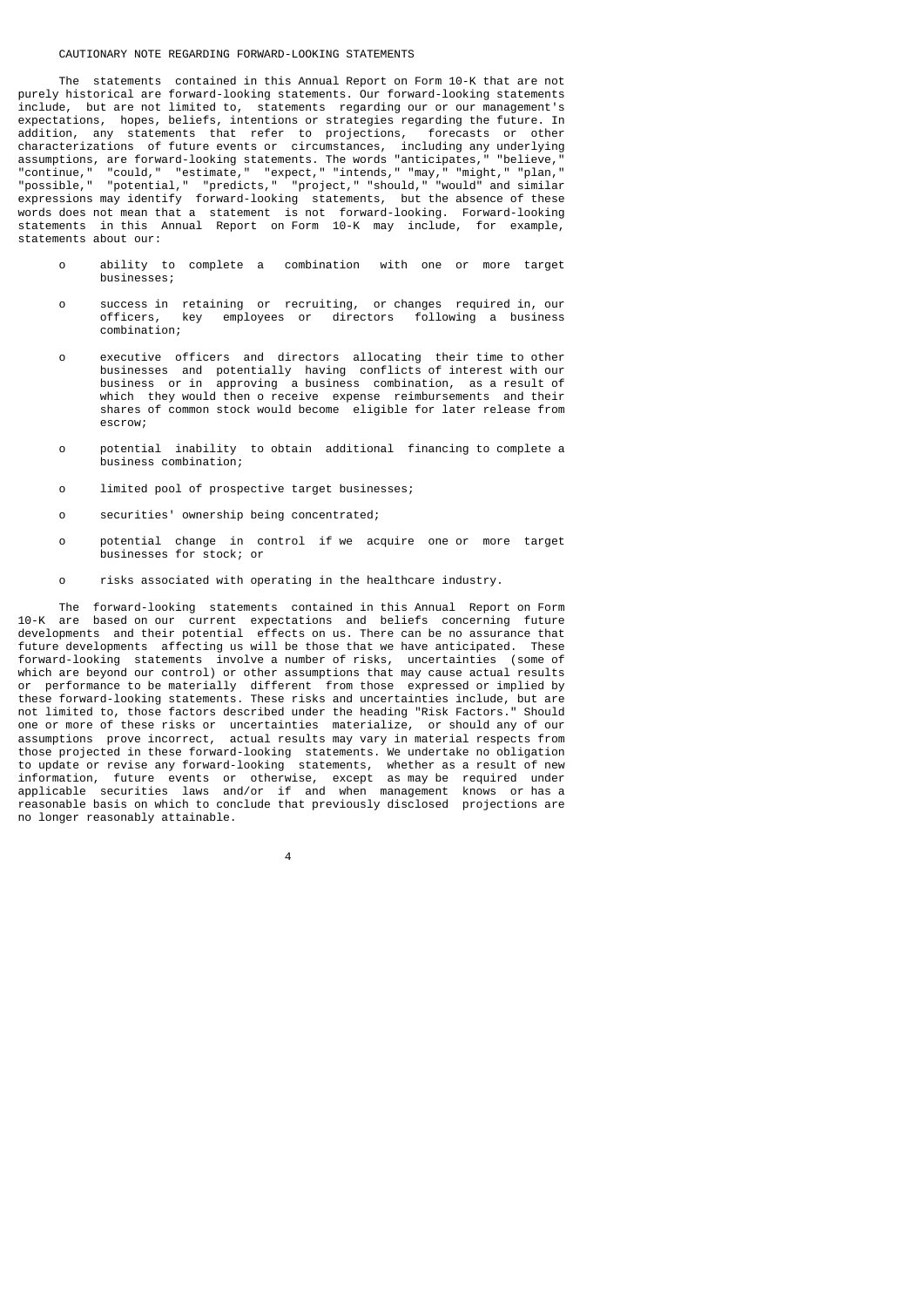### PART I

### Item 1. Business.

### Introduction

 Healthcare Acquisition Corp. (the "Company", "we", or "us") is a blank check company organized under the laws of the State of Delaware on April 25, 2005. We were formed to acquire, through a merger, capital stock exchange, asset acquisition or other similar business combination, one or more domestic or international assets or an operating business in the healthcare industry. To date, our efforts have been limited to organizational activities, our initial public offering and the search for a suitable business combination. As of the date of this filing, we have not acquired any business operations.

 Our executive offices are located at 2116 Financial Center, 666 Walnut Street, Des Moines, Iowa 50309 and our telephone number at that location is (515) 244-5746. We do not currently have a website and consequently do not make available materials we file with or furnish to the Securities and Exchange Commission. We will provide electronic or paper copies of such materials free of charge upon request.

#### Recent Developments

 A registration statement for our initial public offering was declared effective on July 28, 2005. On August 3, 2005, we sold 9,000,000 units in the initial public offering. On August 16, 2005, we sold an additional 400,000 units pursuant to the overallotment option granted to the representative of the underwriters in our initial public offering. Each of our units consisted of one share of our common stock, \$.0001 par value per share, and one redeemable common stock purchase warrant. Each warrant entitles the holder to purchase from us one share of common stock at an exercise price of \$6.00 on the later of (i) July 28, 2006 or (ii) the consummation of a business combination, and such warrants expire on the earlier of (i) July 27, 2009 or (ii) their redemption. We received gross proceeds of approximately \$75,200,000 from our initial public offering (including exercise of the overallotment option) of which \$67,928,000 were placed in trust.

 On July 29, 2005, our units commenced trading on the American Stock Exchange under the symbol "HAQ.U". On October 6, 2005, our units ceased trading and our common stock and warrants commenced separately trading on the American Stock Exchange under the symbols "HAQ" and "HAQ.WS", respectively.

 Pursuant to an agreement with the representative of the underwriters in our initial public offering, and subject to Rule 10b5-1 purchase plans, our officers acquired an aggregate of 354,900 of our warrants in open-market transactions during the fourth quarter of 2005.

 Since the completion of our initial public offering, we have contacted and continue to contact those industry professionals who we believe can be of strategic assistance in sourcing potential deals for us, including, investment bankers, business consultants, accountants and lawyers. Through the relationships of our board of directors, officers and directors and senior advisors, we have also made contact with certain large national and international concerns to determine if they have any interest in divesting any of their existing interests. We have also sought out owners and institutional owners of healthcare industry businesses and investment bankers or business brokerage companies that are active in the healthcare industry.

### Overview

 The healthcare industry constitutes one of the largest segments of the United States economy. According to the Centers for Medicare and Medicaid Services, or CMS, healthcare expenditures have increased from \$245.8 billion in 1980 to a forecasted \$1.9 trillion in 2005, representing a Compound Annual Growth Rate, or CAGR, of 9%. Further, in 2003, approximately 64% of total healthcare expenditures were spent on the following categories: hospital care (31%), physician and clinical services (23%) and prescription drugs (10%). In 2003, healthcare expenditures totaled \$1.7 trillion (or \$5,800 per American) and accounted for 15.3% of Gross Domestic Product, or GDP, which outpaced overall economic growth by 3%. In the future, national health expenditures are projected to reach \$3.6 trillion by 2014, representing a CAGR of 7.4% over the next ten years. Health spending is projected to reach 18.7% of GDP by 2014.

the contract of the contract of the contract of the contract of the contract of the contract of the contract o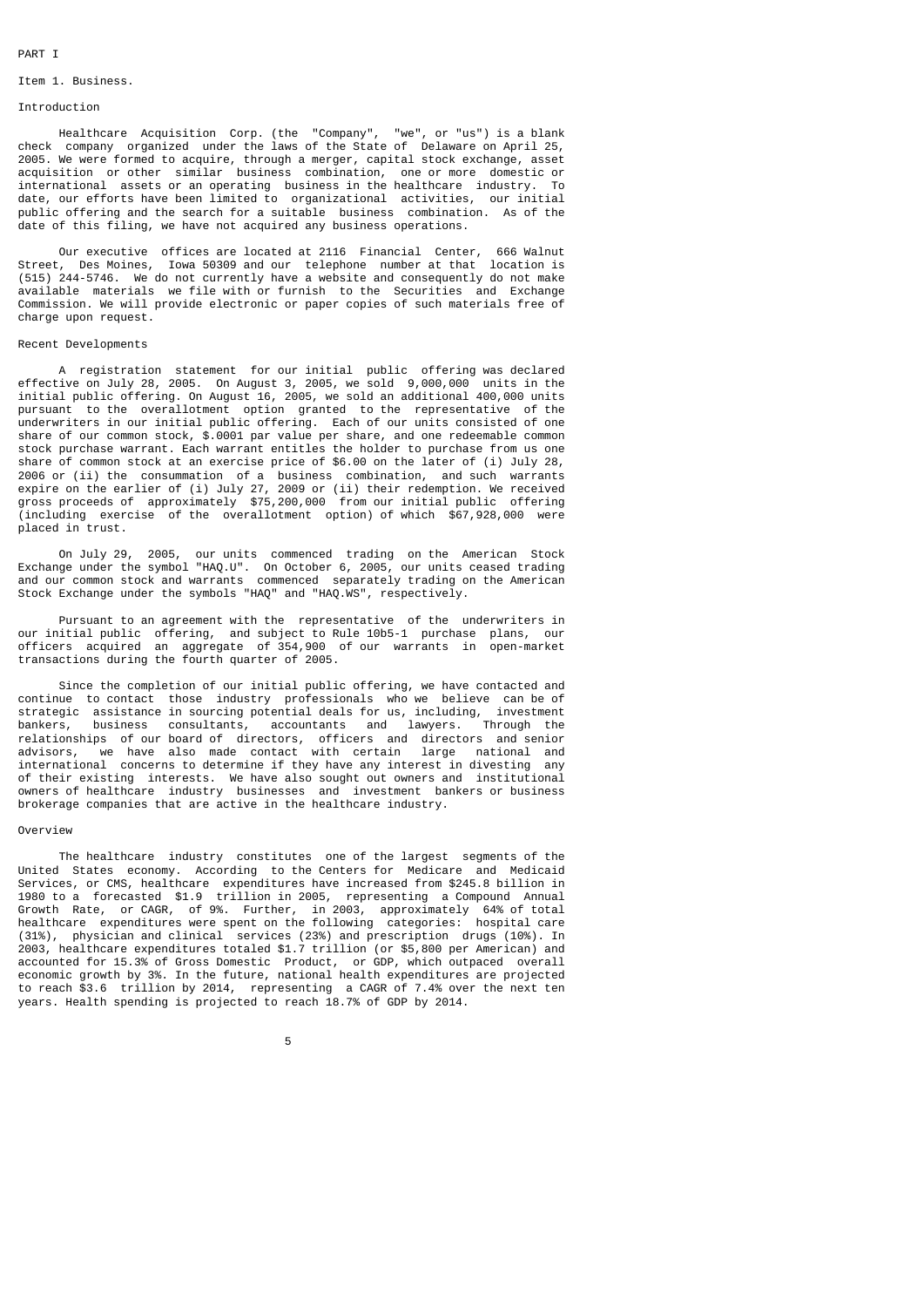Funding for healthcare comes from public and private sources. Medicaid and Medicare programs were created in the mid 1960's. Medicare focuses on elderly coverage (over 65 years old) and the disabled of any age. Medicaid provides coverage for the poor and indigent population and is jointly funded by the Federal and State governments. In 2002, according to CMS, roughly 34% of healthcare payments came from Medicaid and Medicare. Private health insurance supports roughly 35% of total costs. As healthcare costs rise, the private sector is responding by shifting more of the cost of healthcare to employees by paying a smaller percent of healthcare premiums. The employee, usually in the form of a payroll deduction, must pay the amount of the premium not funded by the employer. However, according to the U.S. Census Bureau, approximately 40 million Americans were uninsured in 2003.

 Our management believes that, as a result of continued growth, there will be numerous acquisition targets within the healthcare sector. Our management believes that this growth will be driven by the following factors:

 EXPANDING AND AGING POPULATION. According to U.S. Census Bureau estimates, in 2005 the American population is approximately 296 million and growing. Simultaneously, we are witnessing the "graying of America", whereby the elderly population is increasing more rapidly than the rest of the population and represents the largest users of healthcare services. According to the U.S. Census Bureau, approximately 12% of the U.S. population was over-65 in 2003 and was forecasted to account for roughly 20% of the population by 2030. By 2010, the number of people in the United States between the ages of 40 and 60 is expected to grow from roughly 58 million to more than 64 million.

 EVOLVING MEDICAL TREATMENTS. Advances in technology have favorably impacted the development of new medical devices and treatments/therapies. The products are generally more effective and easier-to-use. Some of these breakthroughs have reduced hospital stays, costs and recovery periods. The continued advancement of technological breakthroughs should continue to boost services administered by healthcare providers.

 INCREASED CONSUMER AWARENESS. In recent years, the publicity associated with new technological advances and new medical therapies has increased the number of patients visiting healthcare professionals to seek treatment the number of patients visiting healthcare professionals to seek treatment for new and innovative therapies. Simultaneously, consumers have become more vocal due to rising costs and reduced access to physicians. Lastly, the rise in cosmetic procedures has emerged as one of the fastest growing healthcare segments. Since many cosmetic procedures require out-of-pocket expenditures, this rise may reflect a growing willingness by consumers to pay for certain procedures out of their discretionary funds. We believe that more active and aware consumers will continue to stimulate a wide variety of healthcare segments.

 ACCESS TO CAPITAL. The venture capital community has traditionally embraced healthcare companies. Capital investments have allowed entities to grow and expand via consolidation or organic growth. Therefore, we believe there are many mature companies that may potentially serve as platforms for future acquisitions and growth. According to Dow Jones VentureSource, 2,142 healthcare companies raised venture capital financing rounds from 2001-2004. In that time period, 66 venture-backed healthcare companies completed initial public offerings and 194 venture-backed healthcare companies were acquired via merger and acquisition.

 Although we may consider a target business in any segment of the healthcare industry, we are concentrating our search for an acquisition candidate in the following segments:

 $\sim$  6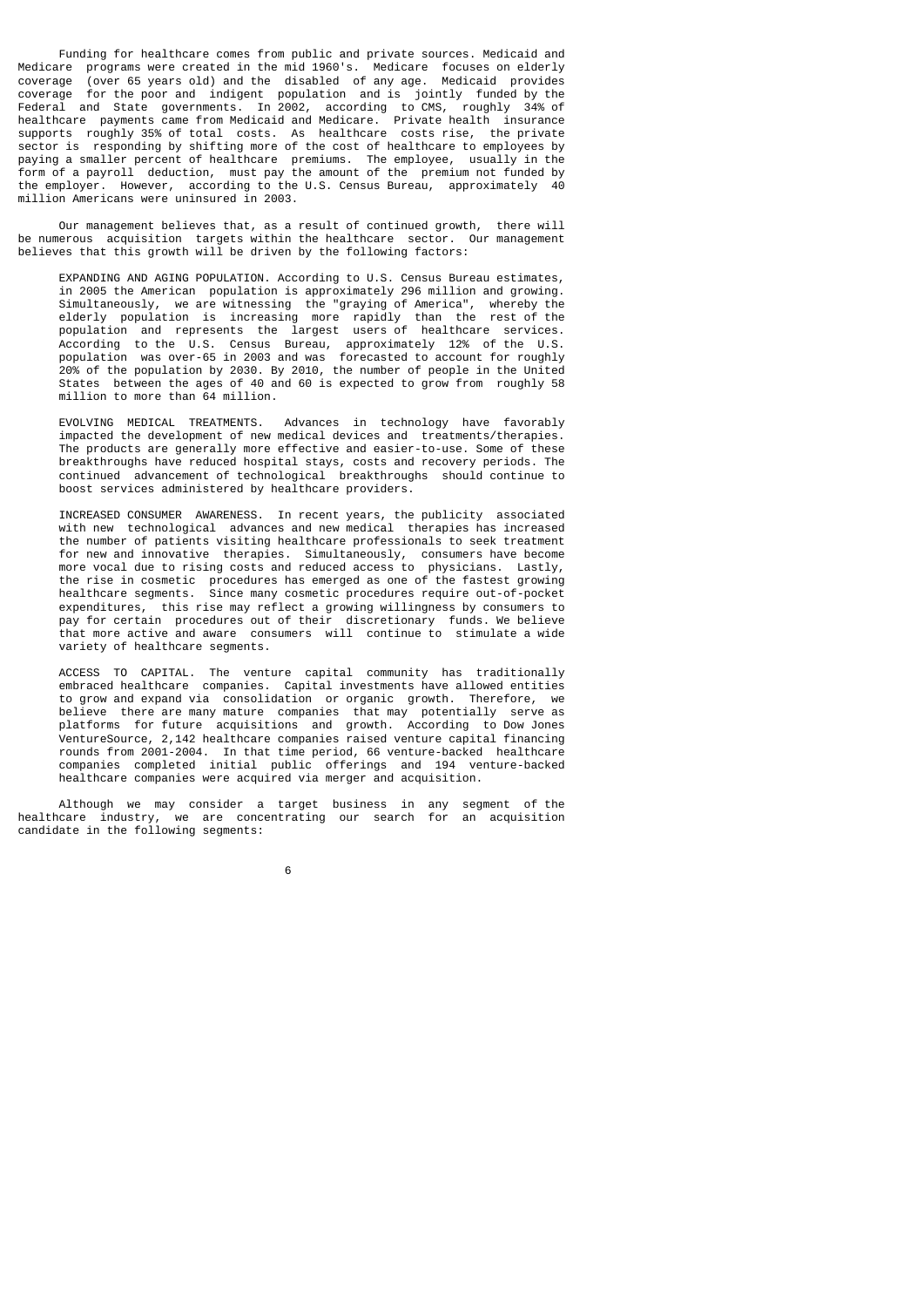- o healthcare services;
- o healthcare information technology;
- o healthcare facilities; and
- o medical devices and products.

# Our Management Team

 Mr. Pappajohn, our chairman and secretary, has been an active private equity investor in healthcare companies for more than 30 years and has served as a director of more than 40 public companies. Mr. Pappajohn has been a founder in several public healthcare companies such as Caremark Rx, Inc., Quantum Health Resources and Radiologix, Inc. Mr. Pappajohn and Dr. Schaffer, our vice chairman and chief executive officer, have worked together for more than fifteen years on a variety of healthcare companies and have co-founded Allion Healthcare, Inc, Patient Infosystems, Inc. and Radiologix all of which are public companies. In addition, Mr. Pappajohn and Dr. Schaffer have worked together on many private healthcare companies, such as Logisticare, Inc. and Source Medical Inc.

 Dr. Schaffer serves as a director of Allion Healthcare and Patient InfoSystems. He has served as chairman of several healthcare companies, including Radiologix when it was private. He has been an active co-investor and co-founder of companies with Mr. Pappajohn for more than fifteen years. Dr. Schaffer has also served as a director on many healthcare boards, including several health systems and more than ten healthcare services and technology companies. Dr. Schaffer is also currently a Clinical Professor of Radiology at Weill Cornell Medical College.

 Mr. Kinley, our president and treasurer, has been involved in the financing and development of more than twenty companies with Mr. Pappajohn in the past eleven years. Mr. Kinley has worked with Dr. Schaffer for more than eleven years on healthcare services and technology companies. Mr. Kinley has also held various positions at KPMG Peat Marwick, working on tax, audit and merger and acquisition issues.

## Effecting a Business Combination

## General

 We are not presently engaged in any substantive commercial business. We intend to utilize cash derived from the proceeds of our initial public offering, our capital stock, debt or a combination of these in effecting a business combination. Although substantially all of the net proceeds of our initial public offering are intended to be generally applied toward effecting a business combination, the proceeds were not otherwise designated for any more specific purposes. A business combination may involve the acquisition of, or merger with, a company which does not need substantial additional capital but which desires to establish a public trading market for its shares, while avoiding what it may deem to be adverse consequences of undertaking a public offering itself. These include time delays, significant expense, loss of voting control and compliance with various Federal and state securities laws. In the alternative, we may seek to consummate a business combination with a company that may be financially unstable or in its early stages of development or growth. While we may seek to effect business combinations with more than one target business, we will probably have the ability, as a result of our limited resources, to effect only a single business combination.

### We have not identified a target business

 To date, although we continue to search for a potential candidate for a business combination, we have not entered into any definitive agreements with any target business for a business combination.

 Subject to the limitation that a target business have a fair market value of at least 80% of our net assets at the time of the acquisition, as described below in more detail, we have virtually unrestricted flexibility in identifying and selecting a prospective acquisition candidate. Accordingly, there is no basis for investors to evaluate the possible merits or risks of the target business with which we may ultimately complete a business combination. To the extent we effect a business combination with a financially unstable company or<br>an entity in its early stage of development or growth, including entities an entity in its early stage of development or growth, without established records of sales or earnings, we may be affected by numerous risks inherent in the business and operations of financially unstable and early stage or potential emerging growth companies. Although our management will endeavor to evaluate the risks inherent in a particular target business, we cannot assure you that we will properly ascertain or assess all significant risk factors.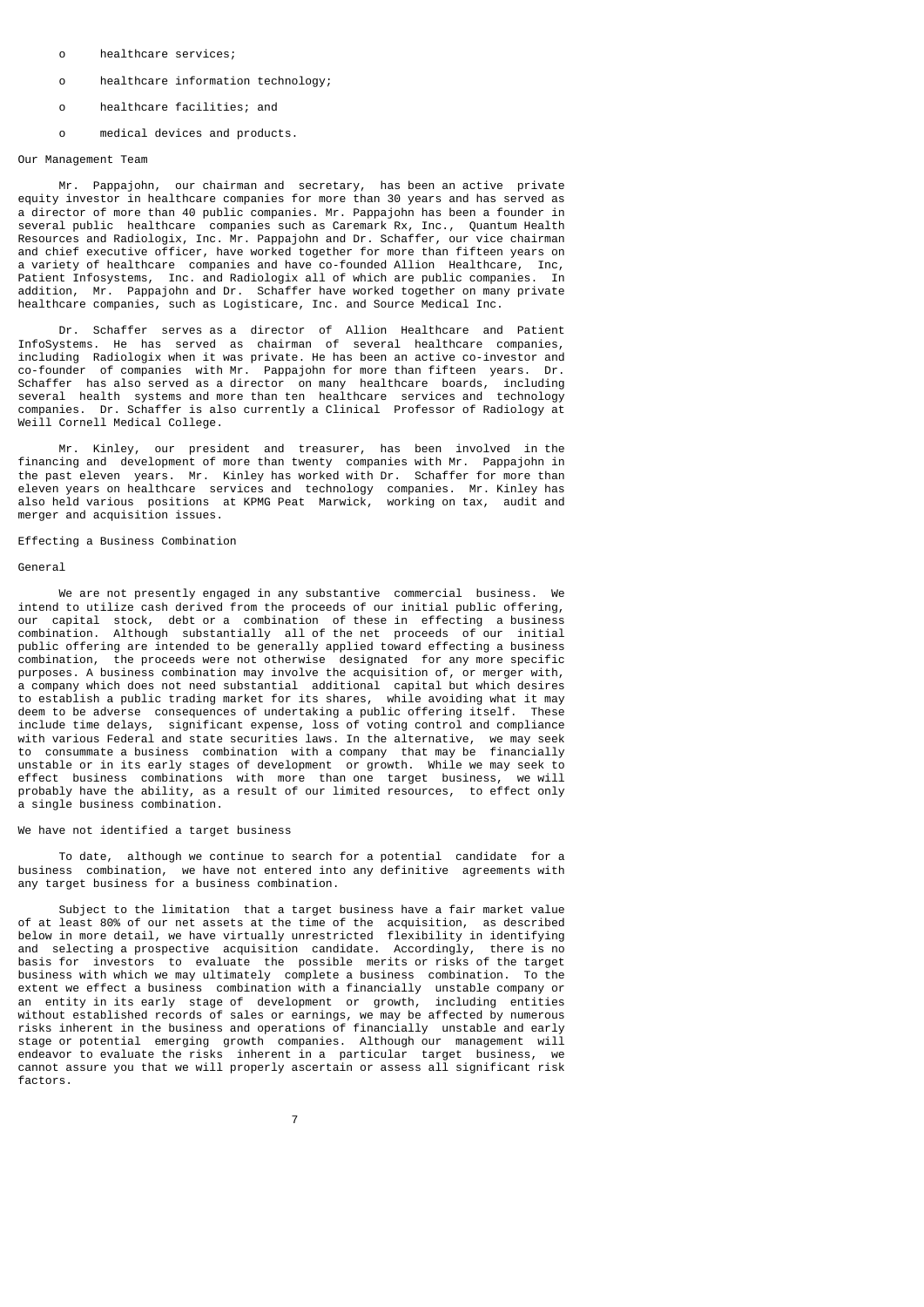#### Sources of target businesses

 Target business candidates have been brought to our attention from various unaffiliated sources, including investment bankers, venture capital funds, private equity funds, leveraged buyout funds, management buyout funds and other members of the financial community, who present solicited or unsolicited proposals. Our officers and directors as well as their affiliates may also bring to our attention target business candidates. While we do not presently anticipate engaging the services of professional firms that specialize in business acquisitions on any formal basis, we may engage these firms in the future, in which event we may pay a finder's fee or other compensation. In no event...<br>
future, in which event we may pay a finder's ree or other components...<br>
event, however, will we pay any of our existing officers, directors or our stockholders prior to our initial public offering or any entity with which they are affiliated any finder's fee or other compensation for services rendered to us prior to or in connection with the consummation of a business combination. We will not enter into any business combinations with any affiliates of our initial stockholders, officers or directors.

Selection of a target business and structuring of a business combination

 Subject to the requirement that our initial business combination must be with a target business with a fair market value that is at least 80% of our net assets at the time of such acquisition, our management has virtually unrestricted flexibility in identifying and selecting a prospective target business. In evaluating a prospective target business, (including any such target business that may have international operations or assets) our management will consider, among other factors, the following:

- o financial condition and results of operation;
- o growth potential;
- o experience and skill of management and availability of additional personnel;
- o capital requirements;
- o competitive position;
- o barriers to entry into other industries;
- o stage of development of the products, processes or services;
- o degree of current or potential market acceptance of the products, processes or services;
- o proprietary features and degree of intellectual property or other protection of the products, processes or services;
- o regulatory environment of the industry; and
- o costs associated with effecting the business combination.

e a construction de la construction de la construction de la construction de la construction de la constructio<br>En 1980, en 1980, en 1980, en 1980, en 1980, en 1980, en 1980, en 1980, en 1980, en 1980, en 1980, en 1980, en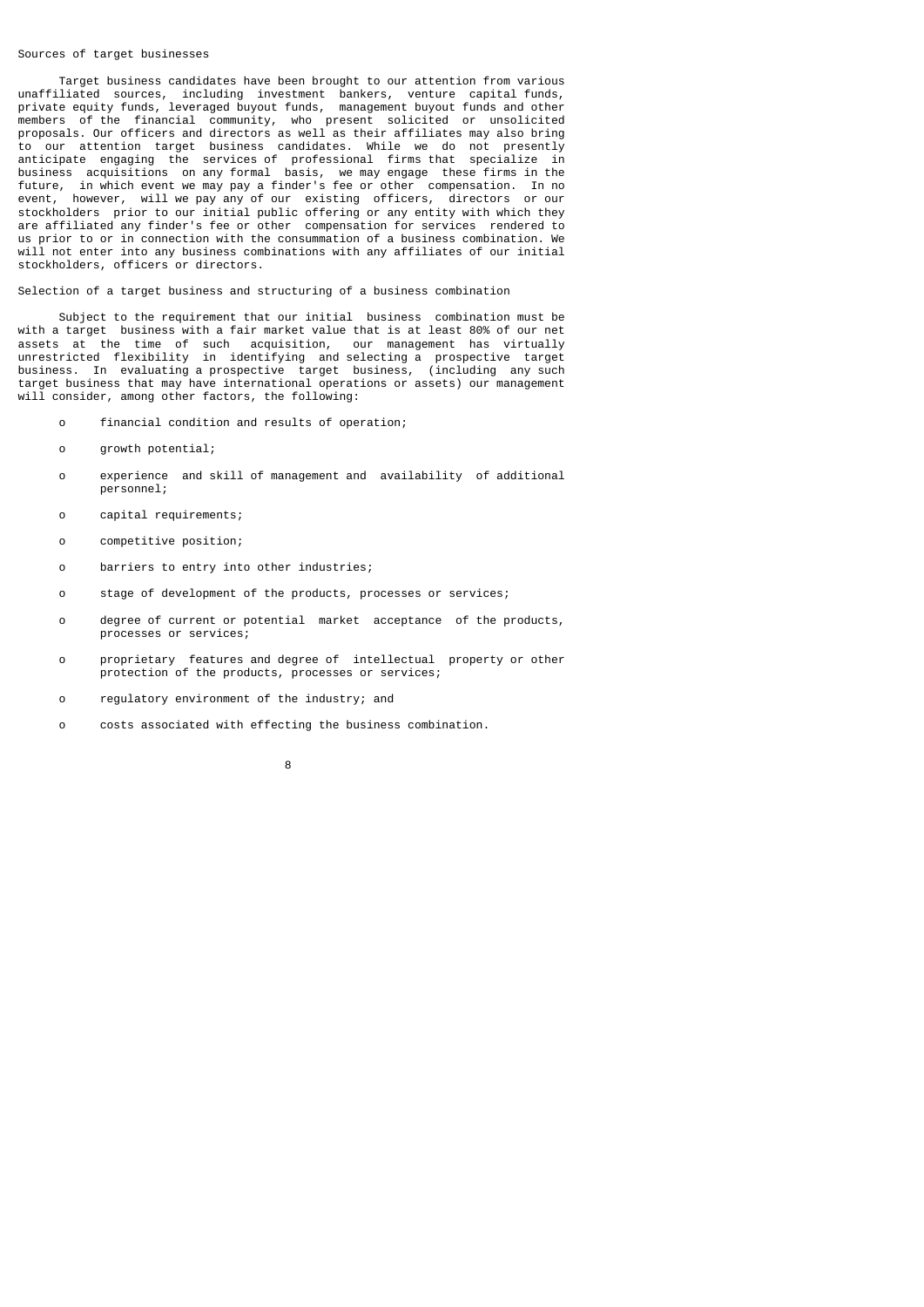These criteria are not intended to be exhaustive. Any evaluation relating to the merits of a particular business combination will be based, to the extent relevant, on the above factors as well as other considerations deemed relevant by our management in effecting a business combination consistent with our business objective. In evaluating a prospective target business, we will conduct an extensive due diligence review which will encompass, among other things, meetings with incumbent management, where applicable, and inspection of facilities, as well as review of financial and other information which will be made available to us.

 The time and costs required to select and evaluate a target business and to structure and complete the business combination cannot presently be ascertained with any degree of certainty. Any costs incurred with respect to the identification and evaluation of a prospective target business with which a business combination is not ultimately completed will result in a loss to us and reduce the amount of capital available to otherwise complete a business combination. While we may pay fees or compensation to third parties for their efforts in introducing us to a potential target business, in no event, however, will we pay any of our officers, directors or persons who were stockholders prior to our initial public offering or any entity with which they are affiliated any finder's fee or other compensation for services rendered to us prior to or in connection with the consummation of a business combination, other than the \$7,500 payable monthly to Equity Dynamics, Inc. (an affiliate of our Chairman, Mr. Pappajohn, and our President, Mr. Kinley) for office space and certain general and administrative services (a prior arrangement with an affiliate of our Chief Executive Officer, Derace Schaffer, M.D., pursuant to which we paid \$1,500 a month for office space and certain general and administrative services, as a portion of the \$7.500, was terminated on December services, as a portion of the  $\overline{\$7,500}$ , was terminated on December 31, 2005). In addition, none of our officers, directors, special advisors or persons who were stockholders prior to our initial public offering will receive any finder's fee, consulting fees or any similar fees from any person or entity in connection with any business combination involving us other than any compensation or fees that may be received for any services provided following such business combination.

## Fair market value of target business

 The initial target business that we acquire must have a fair market value equal to at least 80% of our net assets at the time of such acquisition. The fair market value of such business will be determined by our board of directors based upon standards generally accepted by the financial community, such as actual and potential sales, earnings and cash flow and book value. If our board is not able to independently determine that the target business has a sufficient fair market value, we will obtain an opinion from an unaffiliated, independent investment banking firm which is a member of the National Association of Securities Dealers, Inc. with respect to the satisfaction of such criteria. Since any opinion, if obtained, would merely state that fair market value meets the 80% of net assets threshold, it is not anticipated that copies of such opinion would be distributed to our stockholders, although copies will be provided to stockholders who request it. We will not be required to obtain an opinion from an investment banking firm as to the fair market value if our board of directors independently determines that the target business has sufficient fair market value.

## Probable lack of business diversification

 While we may seek to effect business combinations with more than one target business, our initial business combination must be with a target business which satisfies the minimum valuation standard at the time of such acquisition, as discussed above.

 Consequently, it is probable that we will have the ability to effect only a single business combination. Accordingly, the prospects for our ability to execute any potential business plan may be entirely dependent upon the future performance of a single business. Unlike other entities which may have the resources to complete several business combinations of entities operating in multiple industries or multiple areas of a single industry, it is probable that we will not have the resources to diversify our operations or benefit from the possible spreading of risks or offsetting of losses. By consummating a business combination with only a single entity, our lack of diversification may: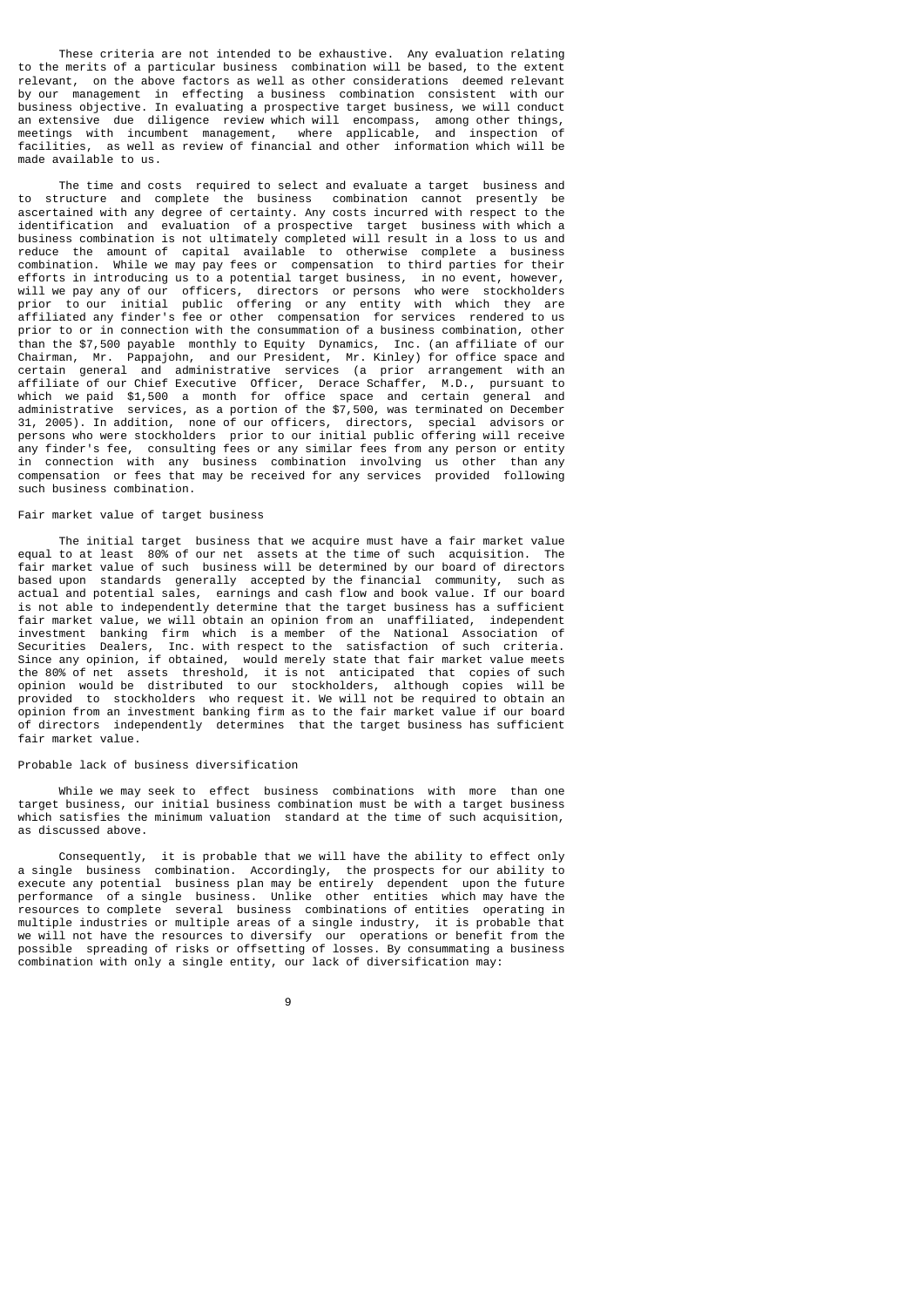- o subject us to numerous economic, competitive and regulatory developments, any or all of which may have a substantial adverse impact upon the particular industry in which we may operate subsequent to a business combination, and
	- o result in our dependency upon the development or market acceptance of a single or limited number of products, processes or services.

 Additionally, since our business combination may entail the simultaneous acquisitions of several assets or operating businesses at the same time and may be with different sellers, we will need to convince such sellers to agree that the purchase of their assets or closely related businesses is contingent upon the simultaneous closings of the other acquisitions.

### Limited ability to evaluate the target business' management

 Although we expect most of our management and other key personnel, particularly our chairman of the board, chief executive officer and president, to remain associated with us following a business combination, they may be involved in different capacities than at present, and we may employ other personnel following the business combination. Although we intend to closely scrutinize such individuals, we cannot assure you that our assessment will prove to be correct. In addition, we cannot assure you that new members that join our management following a business combination will have the necessary skills, qualifications or abilities to help manage a public company.

## Opportunity for stockholder approval of business combination

 Prior to the completion of a business combination, we will submit the transaction to our stockholders for approval, even if the nature of the acquisition is such as would not ordinarily require stockholder approval under applicable state law. In connection with seeking stockholder approval of a business combination, we will furnish our stockholders with proxy solicitation materials prepared in accordance with the Securities Exchange Act of 1934, which, among other matters, will include a description of the operations of the target business and certain required financial information regarding the business.

 In connection with the vote required for any business combination, all persons who were stockholders prior to our initial public offering, including all of our officers and directors, have agreed to vote their respective shares of common stock owned by them immediately prior to our initial public offering in accordance with the majority of the shares of common stock voted by the public stockholders. This voting arrangement does not apply to shares purchased following our initial public offering in the open market by such persons, and with respect to shares so acquired by such persons, such stockholders may vote against a proposed business combination and exercise their conversion rights in the event that the business combination transaction is approved. We will proceed with the business combination only if a majority of the shares of common stock voted by the public stockholders are voted in favor of the business combination and public stockholders owning less than 20% of the shares sold in our initial public offering exercise their conversion rights. Voting against the business combination alone will not result in conversion of a stockholder's shares into a pro rata share of the trust fund. Such stockholder must have also exercised its conversion rights described below.

### Conversion rights

 At the time we seek stockholder approval of any business combination, we will offer each public stockholder the right to have such stockholder's shares of common stock converted to cash if the stockholder votes against the business combination and the business combination is approved and completed. The actual per-share conversion price will be equal to the amount in the trust fund, inclusive of any interest (calculated as of two business days prior to the consummation of the proposed business combination), divided by the number of shares sold in our initial public offering. Without taking into any account interest earned on the trust fund, the initial per-share conversion price would be \$7.23 or \$0.77 less than the per- unit offering price of \$8.00. An eligible stockholder may request conversion at any time after the mailing to our stockholders of the proxy statement and prior to the vote taken with respect to a proposed business combination at a meeting held for that purpose, but the request will not be granted unless the stockholder votes against the business combination and the business combination is approved and completed. Any request for conversion, once made, may be withdrawn at any time up to the date of the meeting. It is anticipated that the funds to be distributed to stockholders entitled to convert their shares who elect conversion will be distributed promptly after completion of a business combination. Public stockholders who convert their stock into their share of the trust fund still have the right to exercise the warrants that they received as part of the units. We will not complete any business combination if public stockholders, owning 20% or more of the shares sold in our initial public offering, exercise their conversion rights.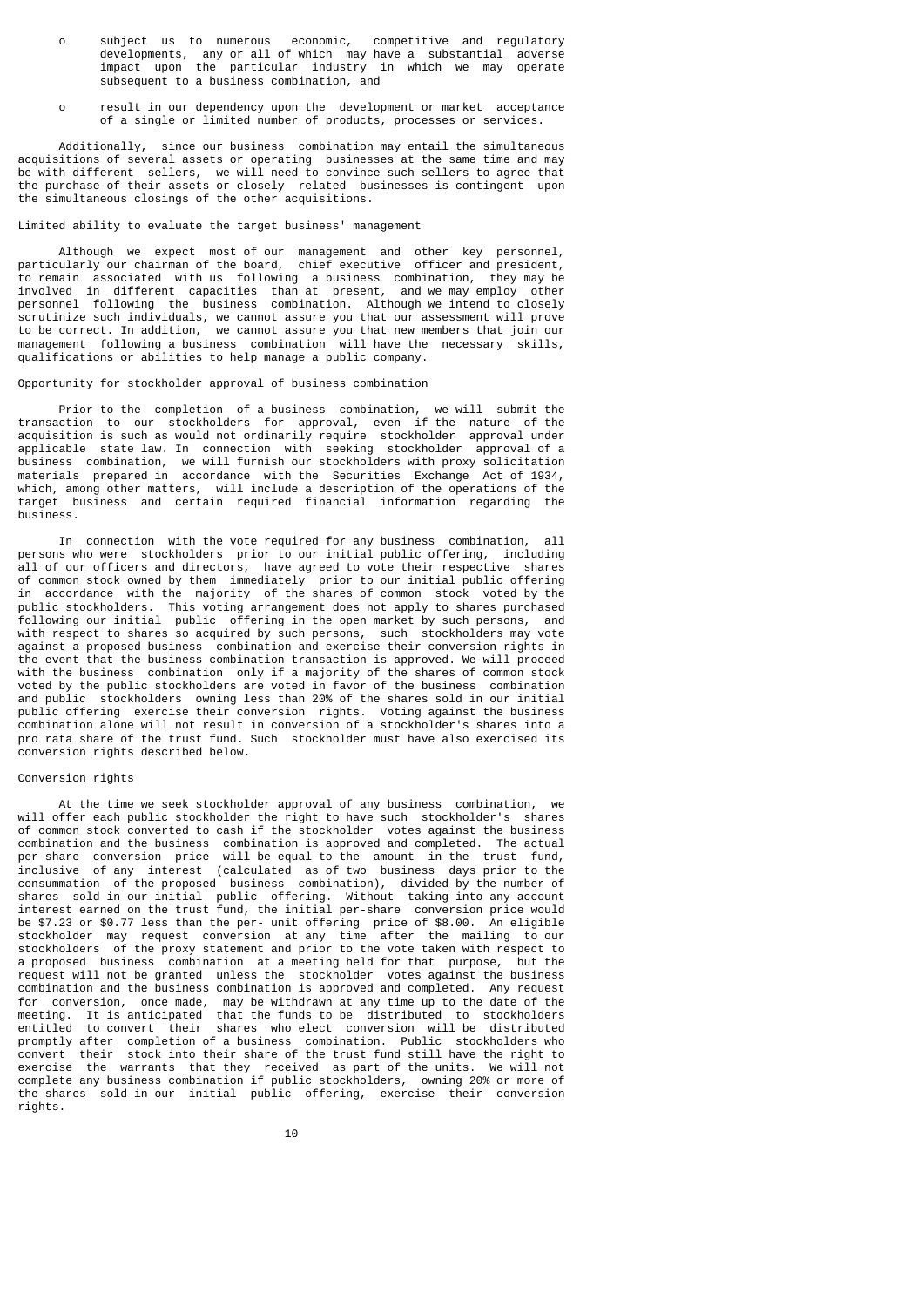Because the initial per share conversion price is \$7.23 per share (plus any interest), which is lower than the \$8.00 per unit price paid in our initial public offering and, which may be lower than the market price of the common stock on the date of the conversion, there may be a disincentive on the part of public stockholders to exercise their conversion rights. The term public stockholders means the holders of common stock sold as part of the units in our initial public offering or in the open market, including any persons who were stockholders prior to our initial public offering to the extent that they purchase or acquire such shares.

### Liquidation if no business combination

 If we do not complete a business combination within 18 months after the consummation of our initial public offering (by February 3, 2007), or within 24 months if the extension criteria described below have been satisfied, we will be dissolved and will distribute to all of our public stockholders, in proportion to their respective equity interests, an aggregate sum equal to the amount in the trust fund, inclusive of any interest, plus any remaining net assets. Our stockholders have waived their rights to participate in any liquidation distribution with respect to shares of common stock owned by them immediately prior to our initial public offering. There will be no distribution from the trust fund with respect to our warrants, which will expire worthless.

 If we were to expend all of the net proceeds of our initial public offering, other than the proceeds deposited in the trust fund, and without taking into account interest, if any, earned on the trust fund, the initial per-share liquidation price would be \$7.23 or \$0.77 less than the per-unit initial public offering price of \$8.00. The proceeds deposited in the trust fund could, however, become subject to the claims of our creditors which could be prior to the claims of our public stockholders. We cannot assure you that the actual per-share liquidation price will not be less than \$7.23, plus interest, due to claims of creditors. Our chairman and all of our executive officers have agreed pursuant to agreements with us and Maxim Group LLC, the representative of the underwriters in our initial public offering, that, if we distribute the proceeds held in trust to our public stockholders, they will be personally liable under certain circumstances (for example, if a vendor does not waive any rights or claims to the trust fund) to pay debts and obligations to vendors or other entities that are owed money by us for services rendered or products sold to us in excess of the net proceeds of our initial public offering not held in the trust account, to the extent necessary to ensure that such claims do not reduce the amount in the trust account. We cannot assure you, however, that they would be able to satisfy those obligations.

 If we enter into either a letter of intent, an agreement in principle or a definitive agreement to complete a business combination prior to the expiration of 18 months after the consummation of our initial public offering (by February 3, 2007), but are unable to complete the business combination within the 18-month period, then we will have an additional six months in which to complete the business combination contemplated by the letter of intent, agreement in principle or definitive agreement. If we are unable to do so by the expiration of the 24-month period from the consummation of our initial public offering, we will then liquidate. Upon notice from us, the trustee of the trust fund will commence liquidating the investments constituting the trust fund and will turn over the proceeds to our transfer agent for distribution to our public stockholders. We anticipate that our instruction to the trustee would be given promptly after the expiration of the applicable 18-month or 24-month period.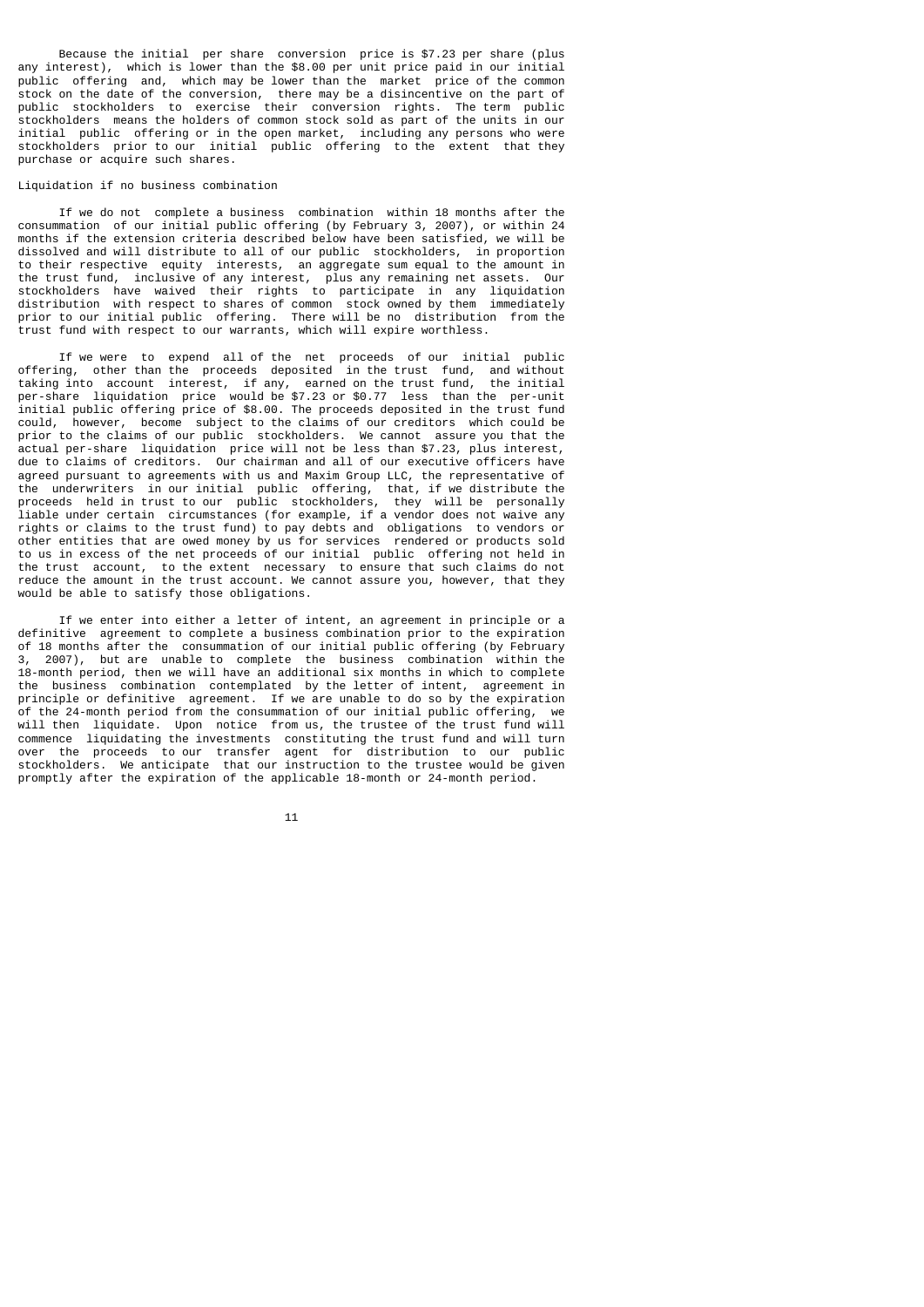Our public stockholders shall be entitled to receive funds from the trust fund only in the event of our liquidation or if the stockholders seek to convert their respective shares into cash upon a business combination which the stockholder voted against and which is actually completed by us. In no other circumstances shall a stockholder have any right or interest of any kind to or in the trust fund. Voting against the business combination alone will not result in conversion of a stockholder's shares into a pro rata share of the trust fund. Such stockholder must have also exercised its conversion rights described above.

### Competition for target businesses

 In identifying, evaluating and selecting a target business, we may encounter intense competition from other entities having a business objective similar to ours. Many of these entities are well established and have extensive experience identifying and effecting business combinations directly or through affiliates. Many of these competitors possess greater technical, human and other resources than us and our financial resources will be relatively limited when contrasted with those of many of these competitors. While we believe there are numerous potential target businesses that we could acquire with the net proceeds of our initial public offering, our ability to compete in acquiring certain sizable target businesses will be limited by our available financial resources. This inherent competitive limitation gives others an advantage in pursuing the acquisition of a target business. Further:

- o our obligation to seek stockholder approval of a business combination or obtain the necessary financial information to be included in the proxy statement to be sent to stockholders in connection with such business combination may delay or prevent the completion of a transaction;
- o our obligation to convert into cash shares of common stock held by<br>our public stockholders in certain instances may reduce the public stockholders in certain instances may reduce the resources available to us for a business combination;
- o our outstanding warrants and options, and the future dilution they potentially represent, may not be viewed favorably by certain target businesses; and
- o the requirement to acquire assets or an operating business that has a fair market value equal to at least 80% of our net assets at the time of the acquisition could require us to acquire several assets or closely related operating businesses at the same time, all of which sales would be contingent on the closings of the other sales, which could make it more difficult to consummate the business combination.

 Based upon publicly available information as of the date of this filing, approximately 44 similarly structured blank check companies have completed initial public offerings since August 2003 and numerous others have filed registration statements. Of these companies, only five companies have consummated a business combination, while eight other companies have announced they have entered into a definitive agreement for a business combination, but<br>they have entered into a definitive agreement for a business combination, but<br>have not consummated such business combination. Accordingly, there have not consummated such business combination. Accordingly, there are approximately 31 blank check companies with approximately \$2.1 billion in trust that are seeking to carry out a business plan similar to our business plan. While some of those companies have specific industries that they must complete a business combination in, a number of them may consummate a business combination in any industry they choose. We may therefore be subject to competition from these and other companies seeking to consummate a business plan similar to ours which will, as a result, increase demand for privately-held companies to combine with companies structured similarly to ours. Further, the fact that only five such companies has completed a business combination and eight such companies have entered into a definitive agreement for a business combination indication that there are only a limited number of attractive target businesses available to such entities or that many privately-held target businesses may not be inclined to enter into business combinations with publicly held blank check companies like us.

12 and 12 and 12 and 12 and 12 and 12 and 12 and 12 and 12 and 12 and 12 and 12 and 12 and 12 and 12 and 12 an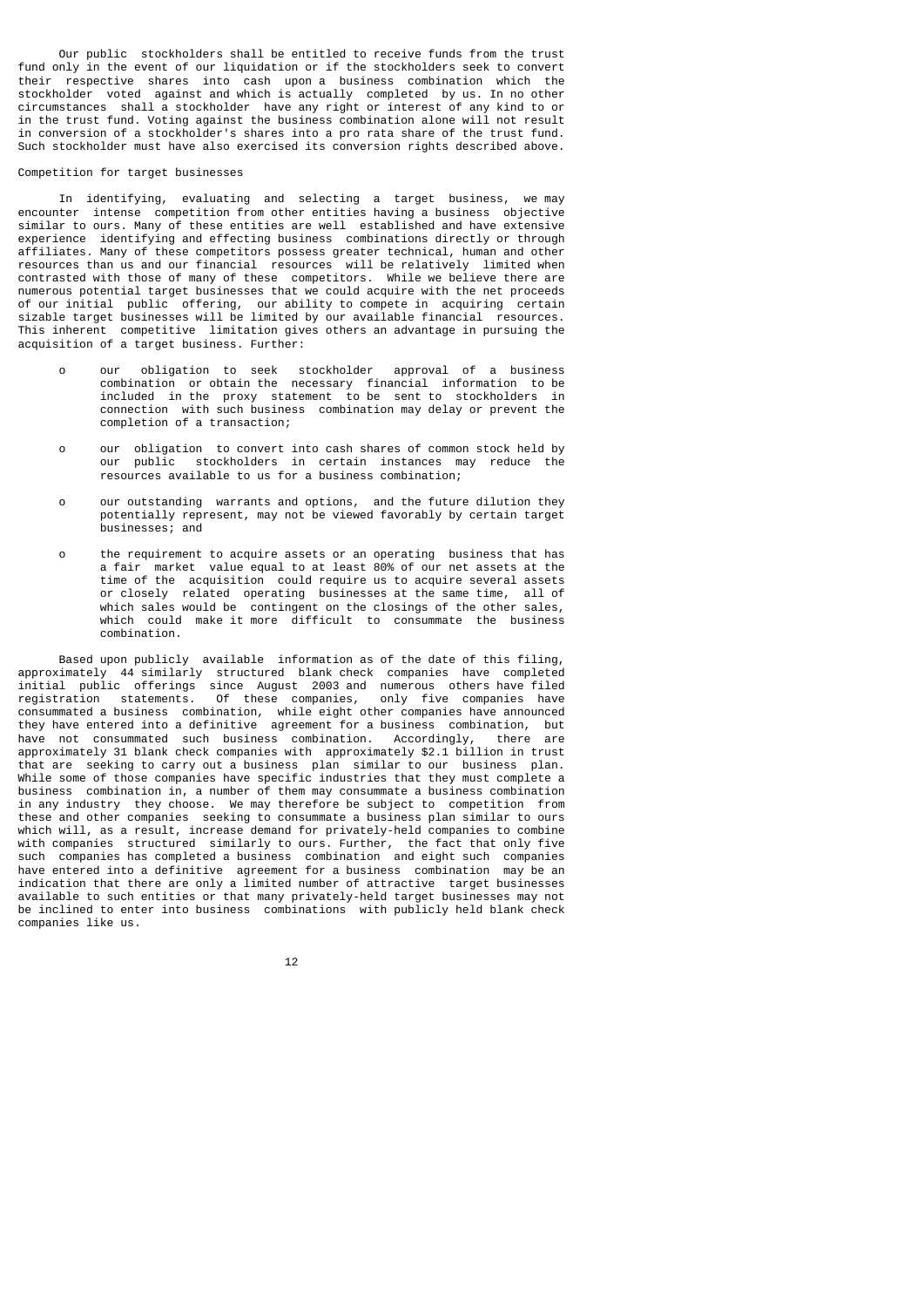Any of these factors may place us at a competitive disadvantage in negotiating a business combination. Our management believes, however, that our status as a public entity and potential access to the United States public equity markets may give us a competitive advantage over privately-held entities having a similar business objective as us in acquiring a target business with significant growth potential on favorable terms.

 If we effect a business combination, there will be, in all likelihood, intense competition from competitors of the target business. We cannot assure you that, subsequent to a business combination, we will have the resources or ability to compete effectively.

### Financial Information

 We will not acquire a target business if we cannot obtain audited financial statements based on United States generally accepted accounting principles for such target business. We will provide these financial statements in the proxy solicitation materials sent to stockholders for the purpose of seeking stockholder approval of our initial business combination. Our management believes that the need for target businesses to have, or be able to obtain, audited financial statements may limit the pool of potential target businesses available for acquisition.

## Available Information

 We are subject to the information requirements of the Exchange Act. Therefore, we file periodic reports, proxy statements and other information with the SEC. Such reports, proxy statements and other information may be obtained by visiting the Public Reference Room of the SEC at 100 F Street, NW, Washington, DC 20549. You may obtain information on the operation of the Public Reference Room by calling the SEC at 1-800-SEC-0330. In addition, the SEC maintains an Internet site (http://www.sec.gov) that contains reports, proxy and information statements and other information regarding issuers that file electronically.

## Item 1A. Risk Factors

 An investment in our securities involves a high degree of risk. You should consider carefully all of the material risks described below, together with the other information contained in this prospectus before making a decision to invest in our securities.

## RISKS ASSOCIATED WITH OUR POTENTIAL BUSINESS

WE ARE A NEWLY FORMED COMPANY WITH NO OPERATING HISTORY AND, ACCORDINGLY, YOU WILL NOT HAVE ANY BASIS ON WHICH TO EVALUATE OUR ABILITY TO ACHIEVE OUR BUSINESS OBJECTIVE.

We are a recently formed company with no operating results to date. Since we do not have any operations or an operating history, you have no basis upon which to evaluate our ability to achieve our business objective, which is to acquire one or more domestic or international assets or an operating business in the healthcare industry. Other than researching prospective business combinations and conducting initial due diligence, neither we nor any of our agents or affiliates has yet taken any measure, directly or indirectly, to enter into a business combination. We will not generate any revenues or income (other than interest income on the proceeds of our initial public offering) until, at the earliest, after the consummation of a business combination.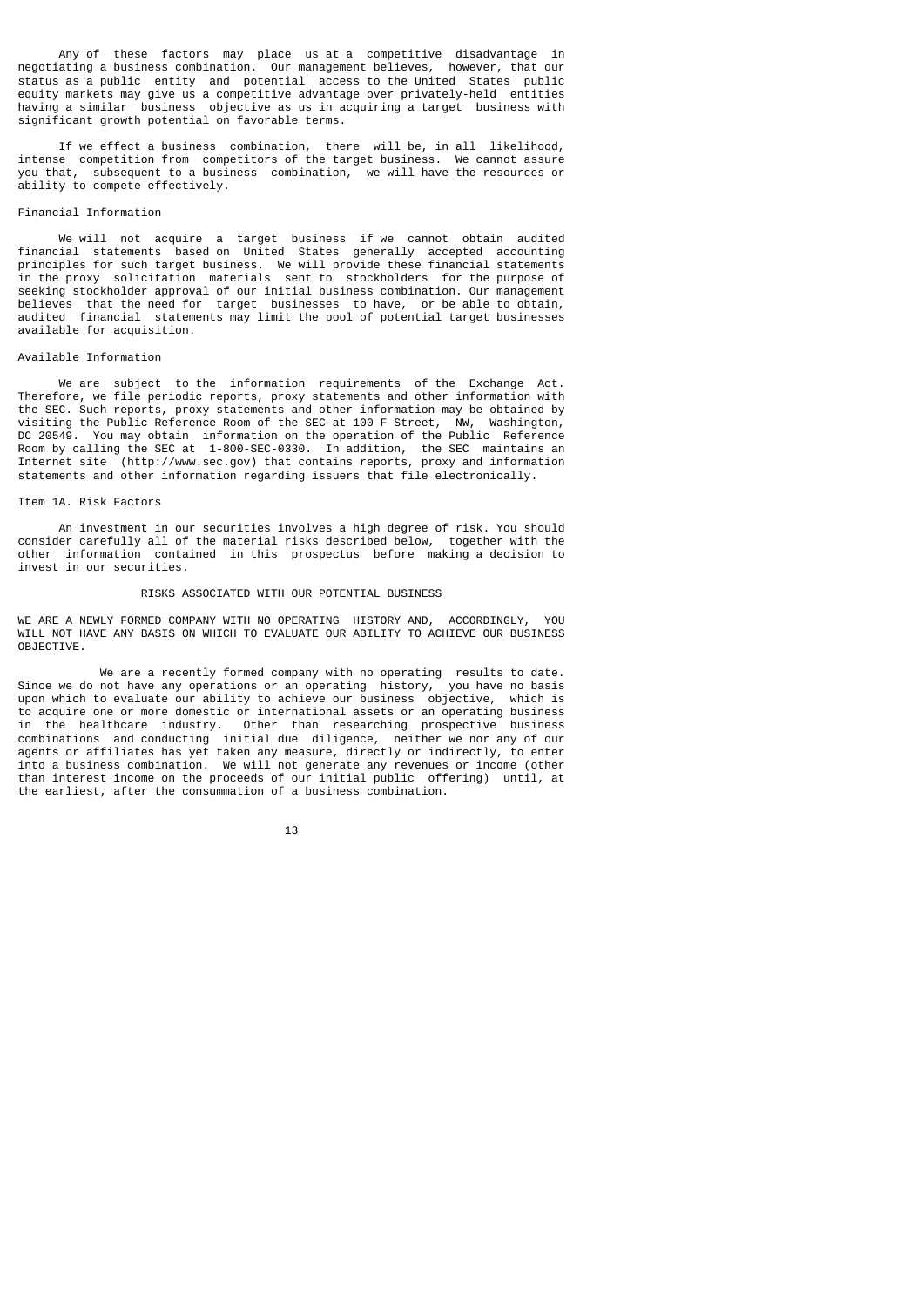IF WE ARE FORCED TO LIQUIDATE BEFORE A BUSINESS COMBINATION, OUR PUBLIC STOCKHOLDERS WILL RECEIVE LESS THAN \$8.00 PER INITIAL PUBLIC OFFERING PRICE UPON DISTRIBUTION OF THE TRUST FUND AND OUR WARRANTS WILL EXPIRE WORTHLESS.

 If we are unable to complete a business combination and are forced to liquidate our assets, the per-share liquidation will be less than \$8.00 because of the expenses of our initial public offering, our general and administrative expenses and the anticipated costs of seeking a business combination after our initial public offering. Furthermore, there will be no distribution with respect to our outstanding warrants and, accordingly, the warrants will expire worthless if we liquidate before the completion of a business combination.

BECAUSE THERE ARE NUMEROUS COMPANIES WITH A BUSINESS PLAN SIMILAR TO OURS SEEKING TO EFFECTUATE A BUSINESS COMBINATION, IT MAY BE MORE DIFFICULT FOR US TO COMPLETE A BUSINESS COMBINATION.

 Based upon publicly available information as of the date of this filing, approximately 44 similarly structured blank check companies have completed initial public offerings since August 2003 and numerous others have filed registration statements. Of these companies, only five companies have consummated a business combination, while eight other companies have announced they have entered into a definitive agreement for a business combination, but have not consummated such business combination. Accordingly, approximately 31 blank check companies with approximately \$2.1 billion in trust that are seeking to carry out a business plan similar to our business plan. While some of those companies have specific industries that they must complete a business combination in, a number of them may consummate a business combination in any industry they choose. We may therefore be subject to competition from these and other companies seeking to consummate a business plan similar to ours which will, as a result, increase demand for privately-held companies to combine with companies structured similarly to ours. Further, the fact that only five such companies has completed a business combination and eight such companies have entered into a definitive agreement for a business combination may be an indication that there are only a limited number of attractive target businesses available to such entities or that many privately-held target businesses may not be inclined to enter into business combinations with publicly held blank check companies like us. We cannot assure you that we will be able to successfully compete for an attractive business combination. Additionally, because of this competition, we cannot assure you that we will be able to effectuate a business combination within the required time periods. If we are unable to find a suitable target business within such time periods, we will be forced to liquidate.

IF THIRD PARTIES BRING CLAIMS AGAINST US, THE PROCEEDS HELD IN TRUST COULD BE REDUCED AND THE PER-SHARE LIQUIDATION PRICE RECEIVED BY STOCKHOLDERS WILL BE LESS THAN \$7.23 PER SHARE

 Our placing of funds in trust may not protect those funds from third party claims against us. Although we will seek to have all vendors, prospective target businesses or other entities we engage execute agreements with us waiving any right, title, interest or claim of any kind in or to any monies held in the trust account for the benefit of our public stockholders, there is no guarantee that they will execute such agreements. Nor is there any guarantee that such entities will agree to waive any claims they may have in the future as a result of, or arising out of, any negotiations, contracts or agreements with us and will not seek recourse against the trust account for any reason. Accordingly, the proceeds held in trust could be subject to claims which could take priority over the claims of our public stockholders and the initial public offering per-share liquidation price could be less than \$7.23 per share held in the trust account, plus interest, due to claims of such creditors. If we are unable to complete a business combination and are forced to liquidate, our chairman and executive officers will be personally liable under certain circumstances (for example, if a vendor does not waive any rights or claims to the trust account) to ensure that the proceeds in the trust fund are not reduced by the claims of various vendors or other entities that are owed money by us for services rendered or products sold to us, to the extent necessary to ensure that such claims do not reduce the amount in the trust fund. However, we cannot assure you that our executive officers will be able to satisfy those obligations.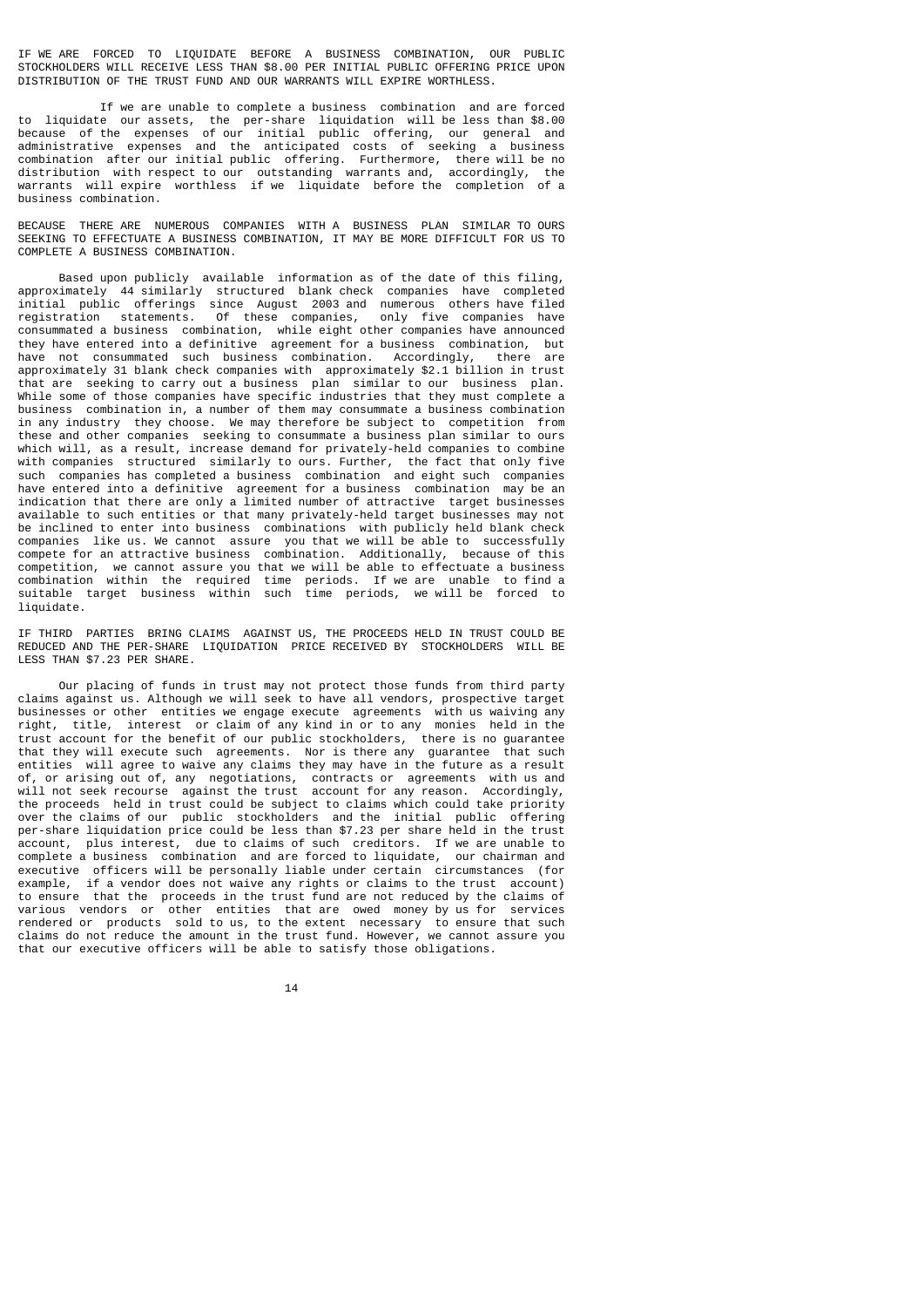WE MAY ISSUE SHARES OF OUR CAPITAL STOCK OR DEBT SECURITIES TO COMPLETE A BUSINESS COMBINATION, WHICH WOULD REDUCE THE EQUITY INTEREST OF OUR STOCKHOLDERS AND LIKELY CAUSE A CHANGE IN CONTROL OF OUR OWNERSHIP.

 Our certificate of incorporation authorizes the issuance of up to 100,000,000 shares of common stock, par value \$.0001 per share, and 1,000,000 shares of preferred stock, par value \$.0001 per share. As of the date hereof, there are 78,500,000 authorized but unissued shares of our common stock available for issuance (after appropriate reservation for the issuance of shares upon full exercise of our outstanding warrants and the underwriters warrants) and all of the 1,000,000 shares of preferred stock available for issuance. Although we have no commitments as of the date hereof to issue our securities, we may issue a substantial number of additional shares of our common stock or preferred stock, or a combination of common and preferred stock, to complete a business combination. The issuance of additional shares of our common stock or any number of shares of our preferred stock:

- o may significantly reduce the equity interest of current investors in our securities;
- o will likely cause a change in control if a substantial number of our shares of common stock are issued, which may affect, among other things, our ability to use our net operating loss carry forwards, if any, and most likely also result in the resignation or removal of our present officers and directors; and
- o may adversely affect prevailing market prices for our common stock.

 Additionally, the healthcare industry is capital intensive, traditionally using substantial amounts of indebtedness to finance acquisitions, capital expenditures and working capital needs. If we finance the purchase of assets or operations through the issuance of debt securities, it could result in:

- o default and foreclosure on our assets if our operating revenues after a business combination were insufficient to pay our debt obligations;
- o acceleration of our obligations to repay the indebtedness even if we have made all principal and interest payments when due if the debt security contained covenants that required the maintenance of certain financial ratios or reserves and any such covenant were breached without a waiver or renegotiation of that covenant;
	- o our immediate payment of all principal and accrued interest, if any, if the debt security was payable on demand; and
	- o our inability to obtain additional financing, if necessary, if the debt security contained covenants restricting our ability to obtain additional financing while such security was outstanding.

OUR ABILITY TO EFFECT A BUSINESS COMBINATION AND TO EXECUTE ANY POTENTIAL BUSINESS PLAN AFTERWARDS WILL BE TOTALLY DEPENDENT UPON THE EFFORTS OF OUR KEY PERSONNEL, SOME OF WHOM MAY JOIN US FOLLOWING A BUSINESS COMBINATION AND WHOM WE WOULD HAVE ONLY A LIMITED ABILITY TO EVALUATE.

Our ability to effect a business combination will be totally dependent<br>the efforts of our key personnel. The future role of our kev nersonnel upon the efforts of our key personnel. The future role of our key following a business combination, however, cannot presently be fully ascertained. Although we expect most of our management and other key personnel, particularly our chairman of the board, vice chairman and president to each remain associated with us following a business combination, we may employ other personnel following the business combination. While we intend to closely scrutinize any additional individuals we engage after a business combination, we cannot assure you that our assessment of these individuals will prove to be correct. Moreover, our current management will only be able to remain with the combined company after the consummation of a business combination if they are able to negotiate the same as part of any such combination. If we acquired a target business in an all-cash transaction, it would be more likely that current members of management would remain with us if they chose to do so. If a business combination were structured as a merger whereby the stockholders of the target company were to control the combined company following a business combination, it may be less likely that management would remain with the combined company unless it was negotiated as part of the transaction via the acquisition agreement, an employment agreement or other arrangement. In making the determination as to whether current management should remain with us following the business combination, management will analyze the experience and skill set of the target business' management and negotiate as part of the business combination that certain members of current management remain if it is believed that it is in the best interests of the combined company post-business combination. If management negotiates to be retained post-business combination as a condition to any potential business combination, such negotiations may result in a conflict of interest.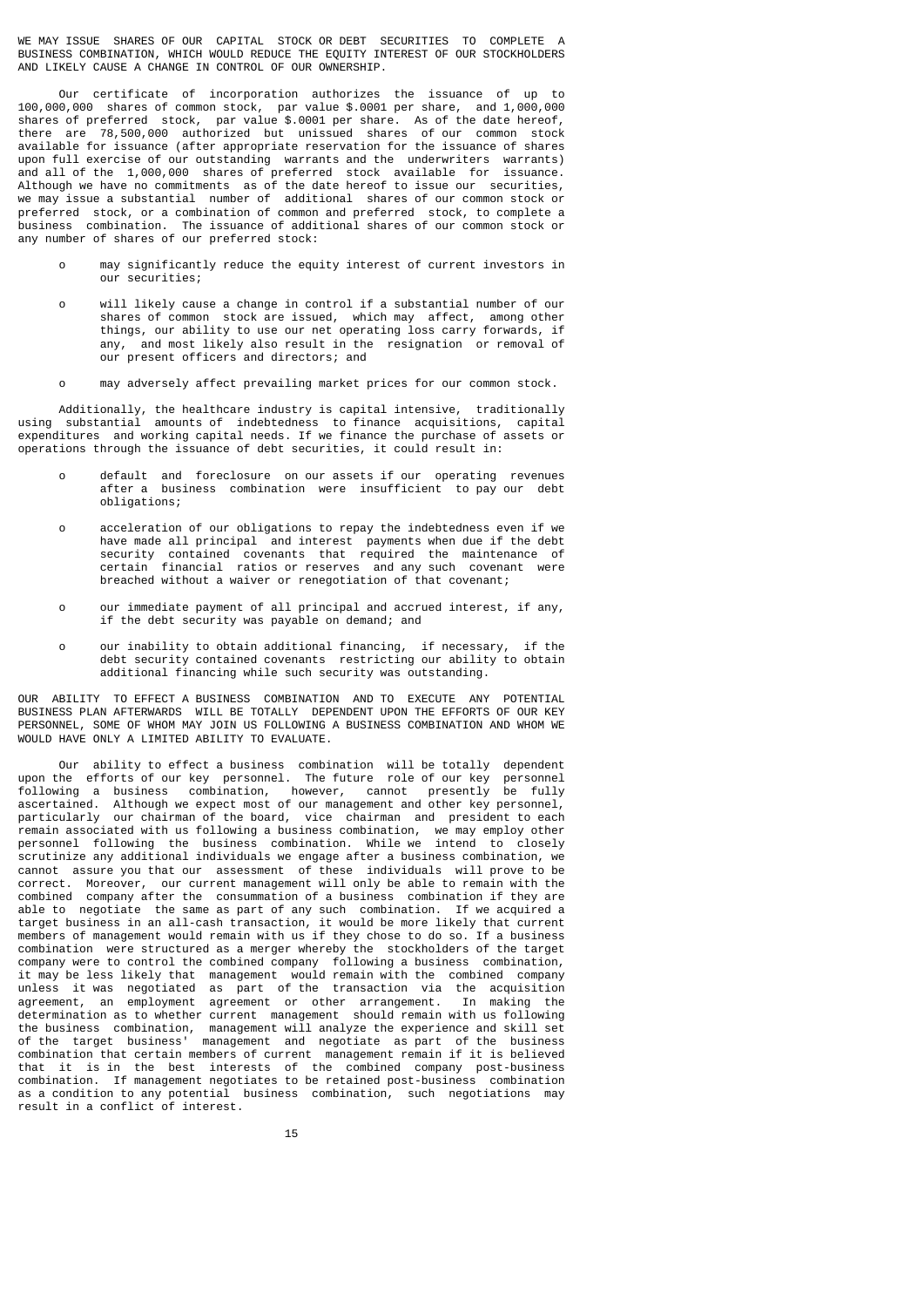OUR OFFICERS AND DIRECTORS MAY ALLOCATE THEIR TIME TO OTHER BUSINESSES THEREBY CAUSING CONFLICTS OF INTEREST IN THEIR DETERMINATION AS TO HOW MUCH TIME TO DEVOTE TO OUR AFFAIRS. THIS COULD HAVE A NEGATIVE IMPACT ON OUR ABILITY TO CONSUMMATE A BUSINESS COMBINATION.

 Our officers and directors are not required to commit their full time to our affairs, which may result in a conflict of interest in allocating their time between our operations and other businesses. We do not intend to have any full time employees prior to the consummation of a business combination. Each of our officers are engaged in several other business endeavors and are not obligated to contribute any specific number of hours per week to our affairs.

 If our officers' other business affairs require them to devote more substantial amounts of time to such affairs, it could limit their ability to devote time to our affairs and could have a negative impact on our ability to consummate a business combination.

OUR OFFICERS AND DIRECTORS ARE CURRENTLY AFFILIATED WITH ENTITIES ENGAGED IN BUSINESS ACTIVITIES SIMILAR TO THOSE INTENDED TO BE CONDUCTED BY US AND ACCORDINGLY, MAY HAVE CONFLICTS OF INTEREST IN DETERMINING WHICH ENTITY A PARTICULAR BUSINESS OPPORTUNITY SHOULD BE PRESENTED TO.

 Our officers and directors may in the future become affiliated with other entities, including other "blank check" companies, engaged in business activities similar to those intended to be conducted by us. Additionally, our officers and directors may become aware of business opportunities which may be appropriate for presentation to us as well as the other entities with which they are or may be affiliated. Further, certain of our officers and directors are currently involved in other businesses that are similar to the business activities that we intend to conduct following a business combination. Due to these existing affiliations, they have prior fiduciary obligations to present potential business opportunities to those entities prior to presenting them to us which could cause additional conflicts of interest. Accordingly, they have conflicts of interest in determining to which entity a particular business opportunity should be presented.

ALL OF OUR DIRECTORS OWN SHARES OF OUR SECURITIES WHICH WILL NOT PARTICIPATE IN LIQUIDATION DISTRIBUTIONS AND THEREFORE THEY MAY HAVE A CONFLICT OF INTEREST IN DETERMINING WHETHER A PARTICULAR TARGET BUSINESS IS APPROPRIATE FOR A BUSINESS COMBINATION.

 All of our directors own shares of common stock in our company which were issued prior to our initial public offering, but have waived their right to receive distributions with respect to those shares upon our liquidation if we are unable to complete a business combination. Additionally, our chairman, chief executive officer and president have purchased an aggregate of 354,900 warrants on the open market. These warrants will not be sold until the consummation of a business combination. The shares and warrants owned by these directors will be worthless if we do not consummate a business combination. The personal and financial interests of these directors may influence their motivation in identifying and selecting a target business and completing a business combination in a timely manner. Consequently, these directors' discretion in identifying and selecting a suitable target business may result in a conflict of interest when determining whether the terms, conditions and timing of a particular business combination are appropriate and in our stockholders' best interest.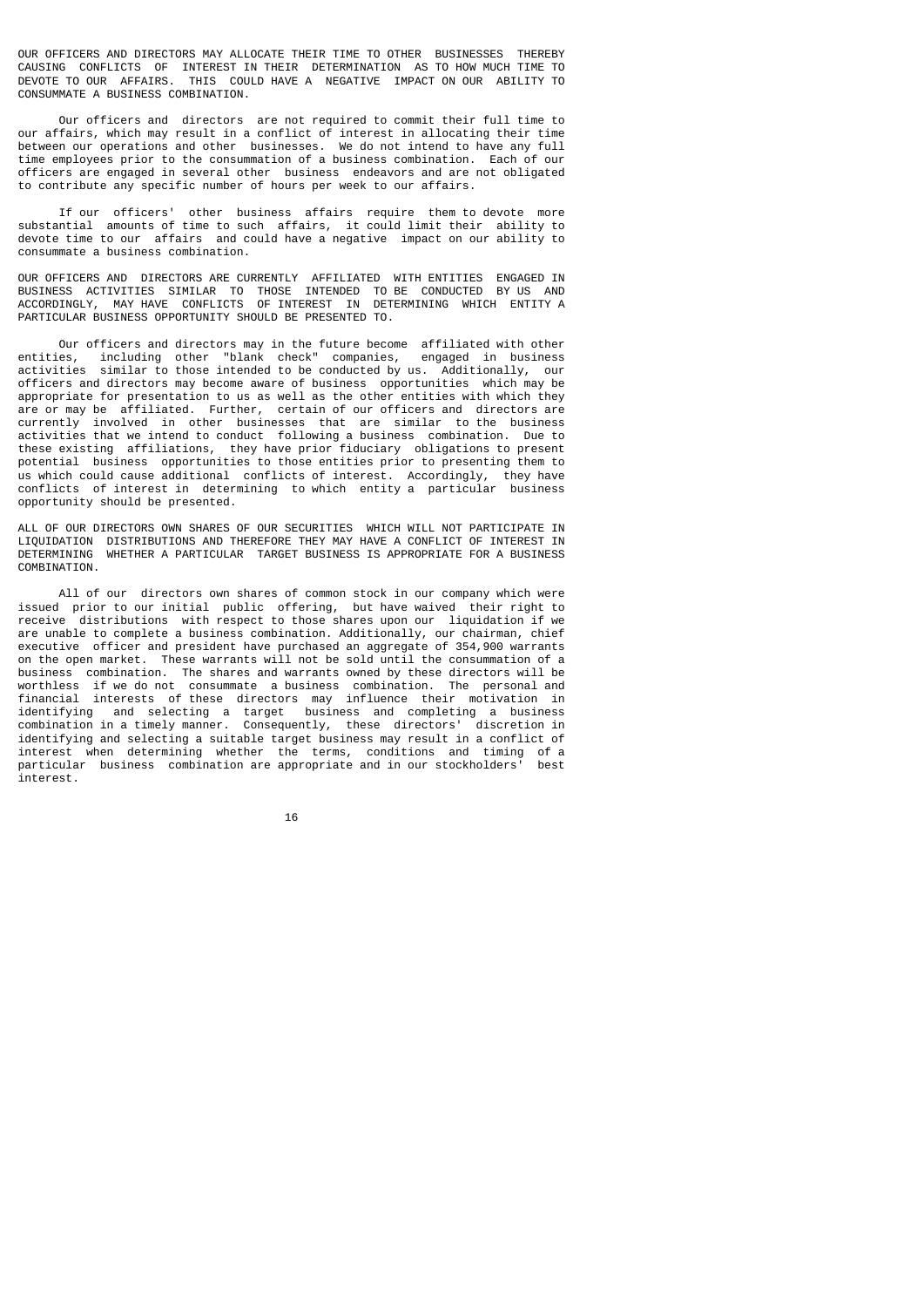PERSONS WHO WERE STOCKHOLDERS PRIOR TO OUR INITIAL PUBLIC OFFERING WILL NOT RECEIVE REIMBURSEMENT FOR ANY OUT-OF-POCKET EXPENSES INCURRED BY THEM TO THE EXTENT THAT SUCH EXPENSES EXCEED THE AMOUNT IN THE TRUST FUND UNLESS THE BUSINESS COMBINATION IS CONSUMMATED AND THEREFORE THEY MAY HAVE A CONFLICT OF INTEREST.

 Persons who were stockholders prior to our initial public offering will not receive reimbursement for any out-of-pocket expenses incurred by them to the extent that such expenses exceed the amount in the trust fund unless the business combination is consummated and there are sufficient funds available for reimbursement after such consummation. The financial interest of such persons could influence their motivation in selecting a target business and thus, there may be a conflict of interest when determining whether a particular business combination is in the stockholders' best interest.

IT IS PROBABLE THAT WE WILL ONLY BE ABLE TO COMPLETE ONE BUSINESS COMBINATION, WHICH WILL CAUSE US TO BE SOLELY DEPENDENT ON A SINGLE BUSINESS.

 The gross proceeds from our initial public offering, including the exercise of a portion of the overallotment option were approximately \$75,200,000, of which \$67,928,000 was placed in trust for use in consummating a business combination. Our initial business combination must be with a business with a fair market value of at least 80% of our net assets at the time of such acquisition. Consequently, it is probable that we will have the ability to complete only a single business combination, although this may entail the simultaneous acquisitions of several assets or closely related operating businesses at the same time. Accordingly, the prospects for our ability to effect our business strategy may be:

- o solely dependent upon the performance of a single business; or
- o dependent upon the development or market acceptance of a single or limited number of products, processes or services.

 In this case, we will not be able to diversify our operations or benefit from the possible spreading of risks or offsetting of losses, unlike other entities which may have the resources to complete several business combinations in different industries or different areas of a single industry. Furthermore, since our business combination may entail the simultaneous acquisitions of several assets or operating businesses at the same time and may be with different sellers, we will need to convince such sellers to agree that the purchase of their assets or businesses is contingent upon the simultaneous closings of the other acquisitions.

WE MAY BE UNABLE TO OBTAIN ADDITIONAL FINANCING, IF REQUIRED, TO COMPLETE A BUSINESS COMBINATION OR TO FUND THE OPERATIONS AND GROWTH OF THE TARGET BUSINESS, WHICH COULD COMPEL US TO RESTRUCTURE THE TRANSACTION OR ABANDON A PARTICULAR BUSINESS COMBINATION.

 Although we believe that the net proceeds of our initial public offering will be sufficient to allow us to consummate a business combination, in as much as we have not yet identified any prospective target business, we cannot ascertain the capital requirements for any particular transaction. If the net proceeds of our initial public offering prove to be insufficient, either because of the size of the business combination or the depletion of the available net proceeds in search of a target business, or because we become obligated to convert into cash a significant number of shares from dissenting stockholders, we will be required to seek additional financing. We cannot assure you that such financing would be available on acceptable terms, if at all. To the extent that additional financing proves to be unavailable when needed to consummate a particular business combination, we would be compelled to restructure the transaction or abandon that particular business combination and seek an alternative target business candidate. In addition, if we consummate a business combination, we may require additional financing to fund the operations or growth of the target business. The failure to secure additional financing could have a material adverse effect on the continued development or growth of the target business. None of our officers, directors or stockholders is required to provide any financing to us in connection with or after a business combination.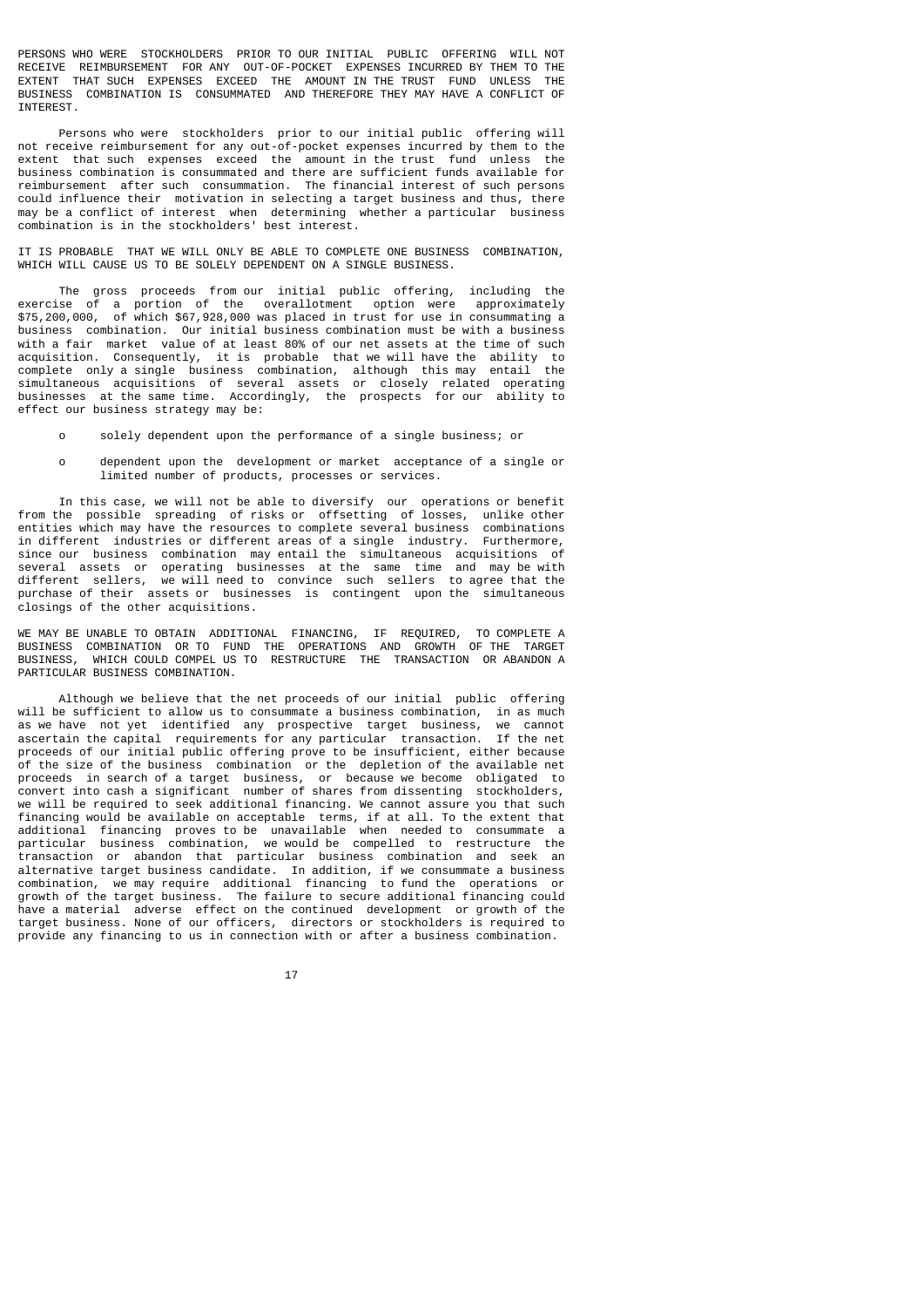PERSONS WHO WERE STOCKHOLDERS PRIOR TO OUR INITIAL PUBLIC OFFERING, INCLUDING OUR OFFICERS AND DIRECTORS, CONTROL A SUBSTANTIAL INTEREST IN US AND THUS MAY INFLUENCE CERTAIN ACTIONS REQUIRING STOCKHOLDER VOTE.

 Upon consummation of our offering, persons who were stockholders prior to our initial public offering (including all of our officers and directors) collectively owned 19.3% of our issued and outstanding shares of common stock, not including an aggregate of 354,900 warrants purchased on the open market by our chairman, chief executive officer and president, which are not currently exercisable. These warrants cannot be sold until after consummation of a business combination.

 Our board of directors is divided into two classes, each of which will generally serve for a term of two years with only one class of directors being elected in each year. It is unlikely that there will be an annual meeting of stockholders to elect new directors prior to the consummation of a business combination, in which case all of the current directors will continue in office at least until the consummation of the business combination. If there is an annual meeting, as a consequence of our "staggered" board of directors, initially only a minority of the board of directors will be considered for election and persons who were stockholders prior to our initial public offering, because of their ownership position, will have considerable influence regarding the outcome. Accordingly, such stockholders will continue to exert control at least until the consummation of a business combination. In addition, such stockholders and their affiliates and relatives are not prohibited from purchasing our securities in the open market. If they do, we cannot assure you that persons who were stockholders prior to our initial public offering will not have considerable influence upon the vote in connection with a business combination.

OUR OUTSTANDING WARRANTS MAY HAVE AN ADVERSE EFFECT ON THE MARKET PRICE OF COMMON STOCK AND MAKE IT MORE DIFFICULT TO EFFECT A BUSINESS COMBINATION.

 In connection with our initial public offering, as part of the units (including overallotments issued to the underwriters), we issued warrants to purchase 9,400,000 shares of common stock. To the extent we issue shares of common stock to effect a business combination, the potential for the issuance of substantial numbers of additional shares upon exercise of these warrants could make us a less attractive acquisition vehicle in the eyes of a target business as such securities, when exercised, will increase the number of issued and outstanding shares of our common stock and reduce the value of the shares issued to complete the business combination. Accordingly, our warrants may make it more difficult to effectuate a business combination or increase the cost of the target business. Additionally, the sale, or even the possibility of sale, of the shares underlying the warrants could have an adverse effect on the market price for our securities or on our ability to obtain future public financing. If and to the extent these warrants are exercised, you may experience dilution to your holdings.

IF PERSONS WHO WERE STOCKHOLDERS PRIOR TO OUR INITIAL PUBLIC OFFERING EXERCISE THEIR REGISTRATION RIGHTS, IT MAY HAVE AN ADVERSE EFFECT ON THE MARKET PRICE OUR COMMON STOCK AND THE EXISTENCE OF THESE RIGHTS MAY MAKE IT MORE DIFFICULT TO EFFECT A BUSINESS COMBINATION.

 Persons who were stockholders prior to our initial public offering are entitled to require us to register the resale of their shares of common stock at any time after the date on which their shares are released from escrow, which, except in limited circumstances, will not be before July 28, 2009. If such stockholders exercise their registration rights with respect to all of their shares of common stock, then there will be an additional 2,250,000 shares of common stock eligible for trading in the public market. The presence of this additional number of shares of common stock eligible for trading in the public market may have an adverse effect on the market price of our common stock. In addition, the existence of these rights may make it more difficult to effectuate a business combination or increase the cost of the target business, as the stockholders of the target business may be discouraged from entering into a business combination with us or will request a higher price for their securities as a result of these registration rights and the potential future effect their exercise may have on the trading market for our common stock.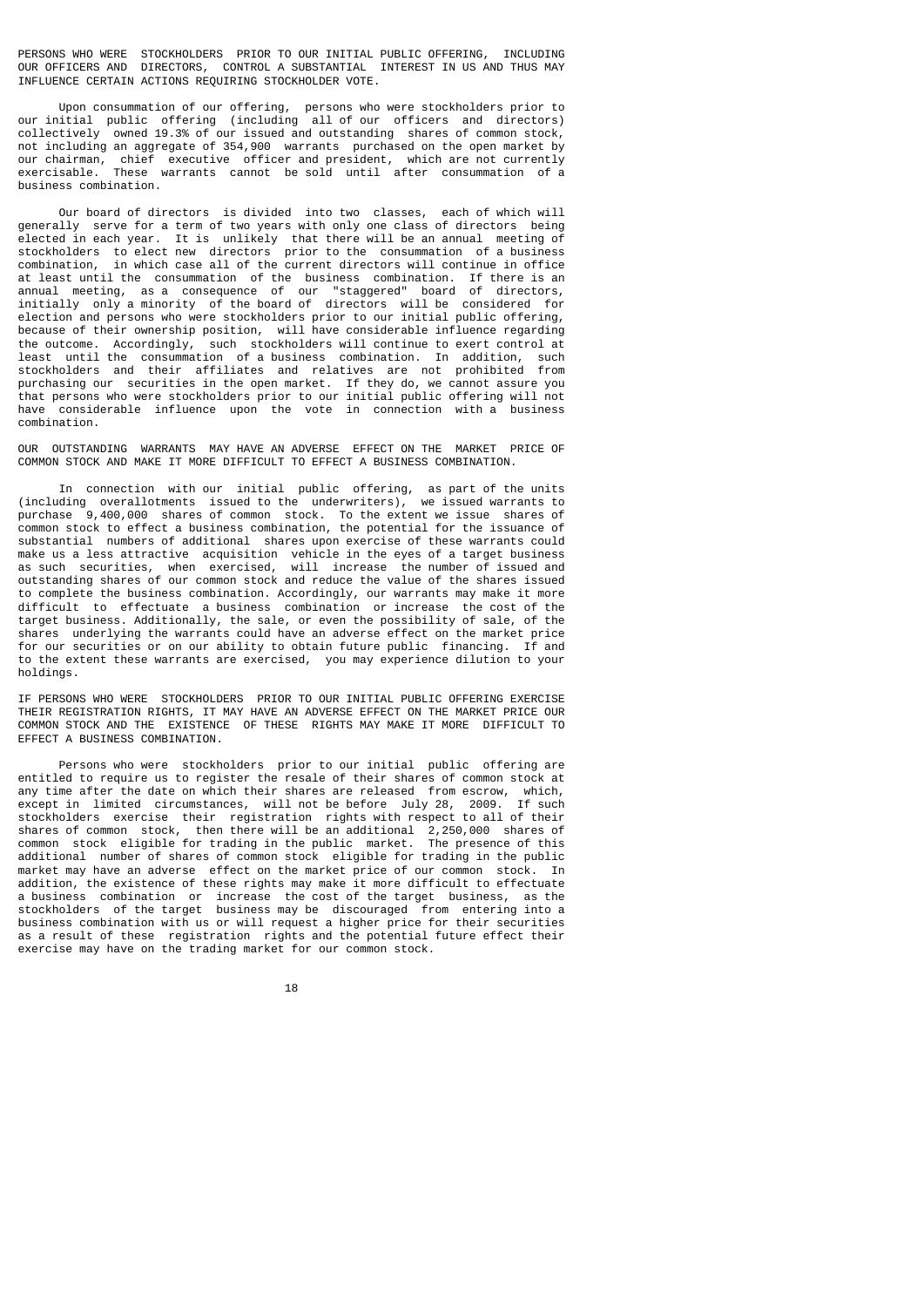THE AMERICAN STOCK EXCHANGE MAY DELIST OUR SECURITIES FROM TRADING ON ITS EXCHANGE WHICH COULD LIMIT INVESTORS' ABILITY TO MAKE TRANSACTIONS IN OUR SECURITIES AND SUBJECT US TO ADDITIONAL TRADING RESTRICTIONS.

 Our securities are listed on the American Stock Exchange, a national securities exchange. We cannot assure you that our securities will continue to be listed on the American Stock Exchange in the future prior to a business combination. Additionally, in connection with our business combination, it is likely that the American Stock Exchange may require us to file a new initial listing application and meet its initial listing requirements as opposed to its more lenient continued listing requirements. We cannot assure you that we will be able to meet those initial listing requirements at that time.

 If the American Stock Exchange delists our securities from trading on its exchange and we are not able to list our securities on another exchange or to have them quoted on Nasdaq, our securities could be quoted on the OTC Bulletin Board, or "pink sheets". As a result, we could face significant material adverse consequences including:

- o a limited availability of market quotations for our securities;
- o a determination that our common stock is a "penny stock" which will require brokers trading in our common stock to adhere to more stringent rules and possibly resulting in a reduced level of trading activity in the secondary trading market for our securities;
- o a limited amount of news and analyst coverage for our company; and
- o a decreased ability to issue additional securities or obtain additional financing in the future.

 The National Securities Markets Improvement Act of 1996, which is a federal statute, prevents or preempts the states from regulating the sale of certain securities, which are referred to as "covered securities". Since we will be listed on the American Stock Exchange, our securities will be covered securities. Although the states are preempted from regulating the sale of our securities, the federal statute does allow the states to investigate companies if there is a suspicion of fraud, and if there is a finding of fraudulent activity, then the states can regulate or bar the sale of covered securities in a particular case. While we are not aware of a state having used these powers to prohibit or restrict the sale of securities issued by blank check companies generally, certain state securities regulators view blank check companies unfavorably and might use these powers, or threaten to use these powers, to hinder the sale of securities of blank check companies in their states.

IF OUR COMMON STOCK BECOMES SUBJECT TO THE SEC'S PENNY STOCK RULES, BROKER-DEALERS MAY EXPERIENCE DIFFICULTY IN COMPLETING CUSTOMER TRANSACTIONS AND TRADING ACTIVITY IN OUR SECURITIES MAY BE ADVERSELY AFFECTED.

 If at any time our securities are no longer listed on the American Stock Exchange or another exchange or quoted on Nasdaq and we have net tangible assets of \$5,000,000 or less and our common stock has a market price per share of less than \$5.00, transactions in our common stock may be subject to the "penny stock" rules promulgated under the Securities Exchange Act of 1934. Under these rules, broker-dealers who recommend such securities to persons other than institutional accredited investors must:

- o make a special written suitability determination for the purchaser;
- o receive the purchaser's written agreement to a transaction prior to sale;
- o provide the purchaser with risk disclosure documents which identify certain risks associated with investing in "penny stocks" and which describe the market for these "penny stocks" as well as a purchaser's legal remedies; and
- o obtain a signed and dated acknowledgment from the purchaser demonstrating that the purchaser has actually received the required risk disclosure document before a transaction in a "penny stock" can be completed.

 If our common stock becomes subject to these rules, broker-dealers may find it difficult to effectuate customer transactions and trading activity in our securities may be adversely affected. As a result, the market price of our securities may be depressed, and you may find it more difficult to sell our securities.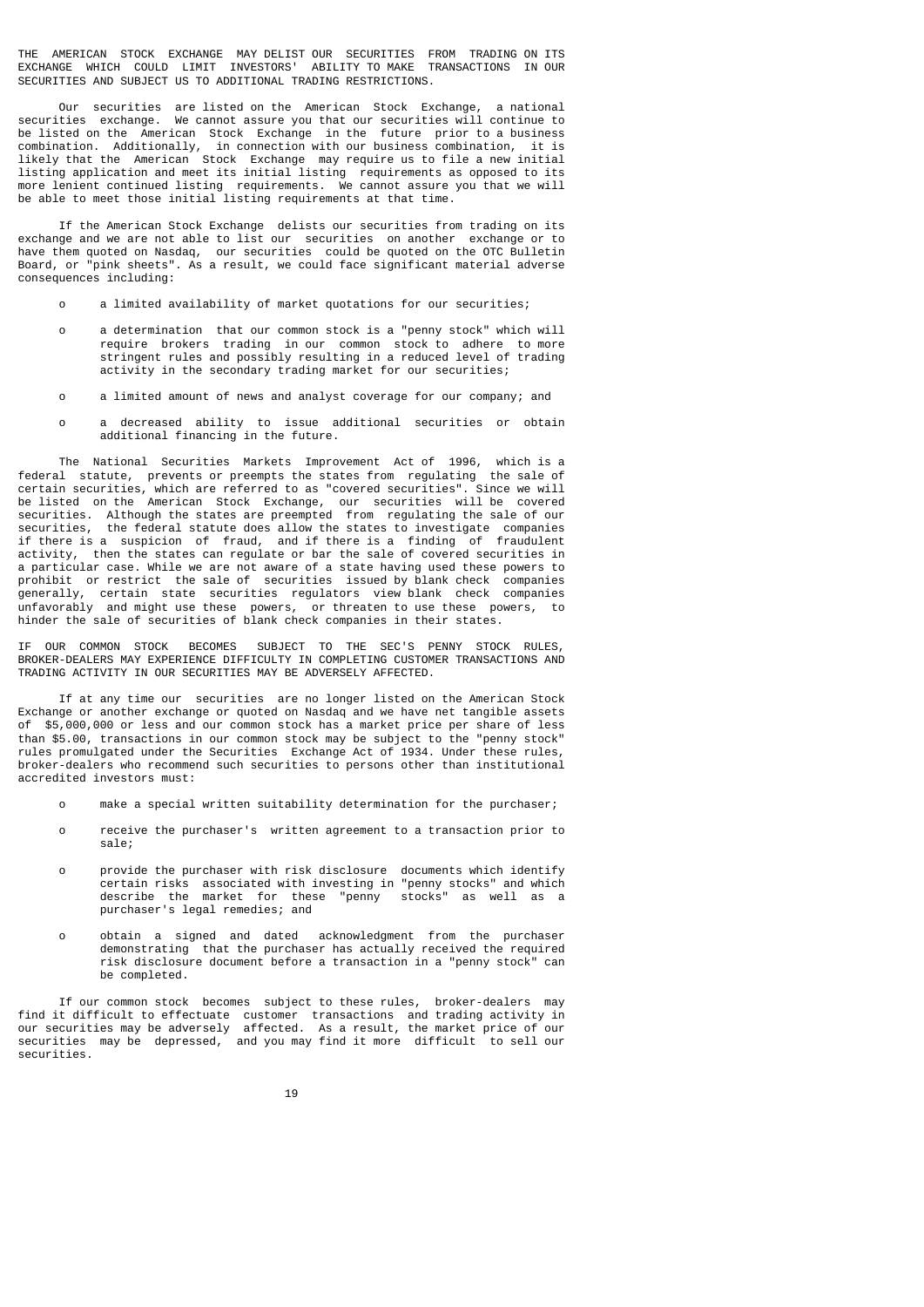IF WE ARE DEEMED TO BE AN INVESTMENT COMPANY UNDER THE INVESTMENT COMPANY ACT OF 1940, OUR ACTIVITIES MAY BE RESTRICTED WHICH, AMONG OTHER PROBLEMS, MAY MAKE IT DIFFICULT FOR US TO COMPLETE A BUSINESS COMBINATION. SUCH RESTRICTIONS INCLUDE:

- o restrictions on the nature of our investments; and
- o restrictions on the issuance of securities.

In addition, we may have imposed upon us burdensome requirements, including:

- o registration as an investment company;
- o adoption of a specific form of corporate structure; and
- o reporting, record keeping, voting, proxy and disclosure requirements and other rules and regulations.

 We do not believe that our anticipated principal activities will subject us to the Investment Company Act of 1940. To this end, the proceeds held in trust may only be invested by the trust agent in "government securities" with trust may only be invested by the trust agent in "government specific maturity dates, or in money market funds meeting specific requirements under the Investment Company Act of 1940. By restricting the investment of the proceeds to these instruments, we intend to meet the requirements for the exemption provided in Rule 3a-1 promulgated under the Investment Company Act of 1940. If we were deemed to be subject to the act, compliance with these additional regulatory burdens would require additional expense that we have not allotted for.

OUR DIRECTORS MAY NOT BE CONSIDERED "INDEPENDENT" UNDER THE POLICIES OF THE NORTH AMERICAN SECURITIES ADMINISTRATORS ASSOCIATION, INC.

 All of our officers or directors own shares of our common stock, and no salary or other compensation will be paid to our officers or directors for services rendered by them on our behalf prior to or in connection with a business combination. We believe that two members of our board of directors are "independent" as that term is commonly used. However, under the policies of the North American Securities Administrators Association, directors may receive reimbursement for out-of-pocket expenses incurred by them in connection with activities on our behalf such as identifying potential target businesses and performing due diligence on suitable business combinations, state securities administrators could take the position that such individuals are not "independent." If this were the case, they would take the position that we would not have the benefit of independent directors examining the propriety of expenses incurred on our behalf and subject to reimbursement. Additionally, there is no limit on the amount of out-of-pocket expenses that could be incurred and there will be no review of the reasonableness of the expenses by anyone other than our board of directors, which would include persons who may seek reimbursement, or a court of competent jurisdiction if such reimbursement is challenged. Although we believe that all actions taken by our directors on our behalf will be in our best interests, whether or not two of them are deemed to be "independent," we cannot assure you that this will actually be the case. If actions are taken, or expenses are incurred that are actually not in our best interests, it could have a material adverse effect on our business and operations and the price of our stock held by the public stockholders.

SINCE WE HAVE NOT CURRENTLY SELECTED A PROSPECTIVE TARGET BUSINESS WITH WHICH TO COMPLETE A BUSINESS COMBINATION, INVESTORS IN OUR SECURITIES ARE UNABLE TO CURRENTLY ASCERTAIN THE MERITS OR RISKS OF THE TARGET BUSINESS' OPERATIONS.

 Since we have not yet identified a prospective target, investors have no current basis to evaluate the possible merits or risks of the target business' operations. To the extent we complete a business combination with a financially unstable company, an entity in its development stage and/or an entity subject to unknown or unmanageable liabilities, we may be affected by numerous risks inherent in the business operations of those entities. Although our management will endeavor to evaluate the risks inherent in a particular target business, we cannot assure you that we will properly ascertain or assess all of the significant risk factors. We also cannot assure you that an investment in our securities will not ultimately prove to be less favorable to investors in our initial public offering than a direct investment, if an opportunity were available, in a target business.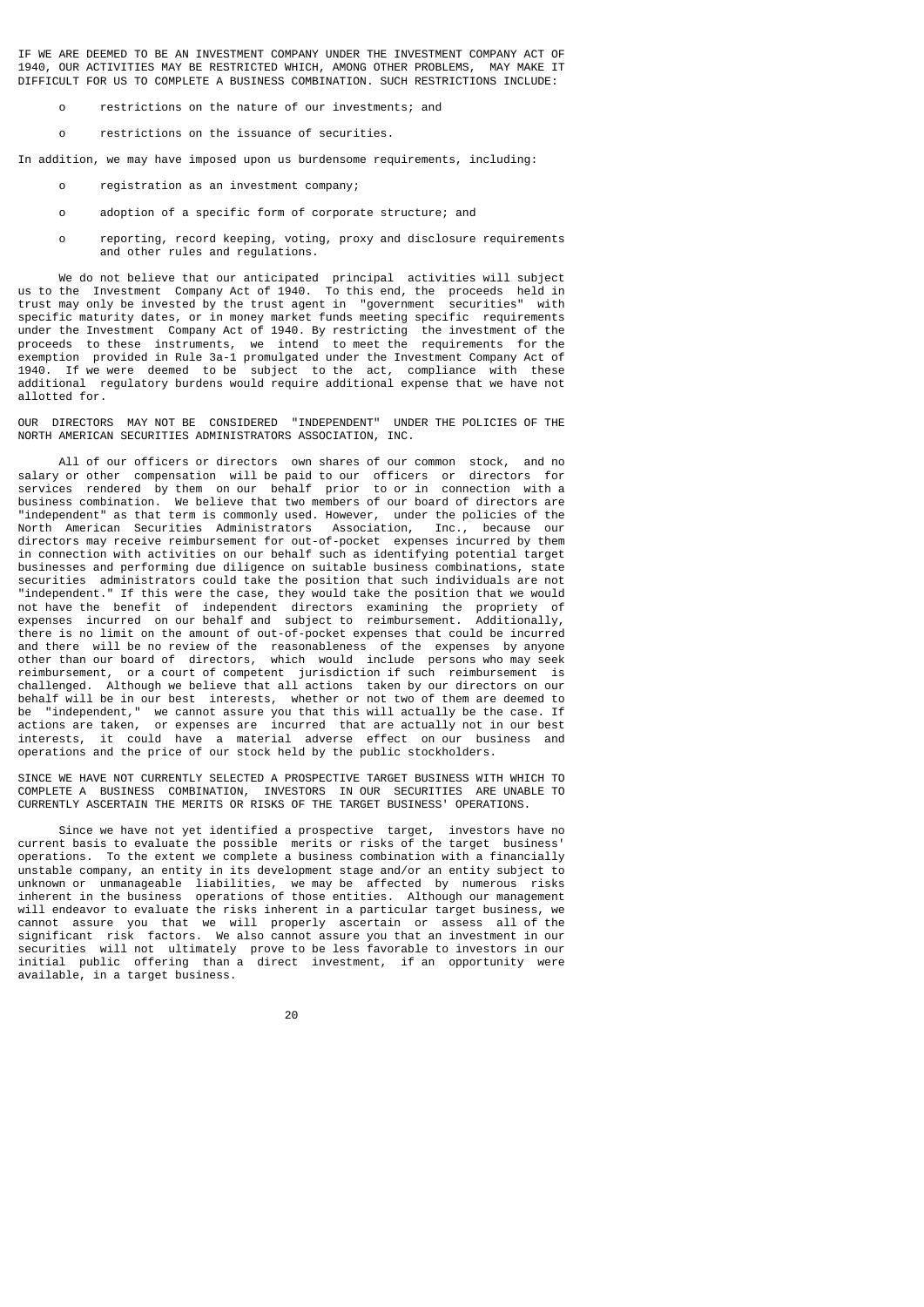WE MAY ACQUITRE A DOMESTIC BUSINESS WITH OPERATIONS OUTSIDE OF THE UNITED STATES. AND MAY FACE CERTAIN ECONOMIC AND REGULATORY CHALLENGES THAT WE MAY BE UNABLE TO MEET.

While we expect to acquire a business or assets in the United States, we may acquire a business or assets with operations outside the United States. There are certain risks inherent in doing business in international markets, particularly in the healthcare industry, which is heavily regulated and controlled in many jurisdictions outside the United States. These risks include: less developed healthcare infrastructures and generally higher costs;

- o difficulty in obtaining the necessary healthcare regulatory approvals for any potential expansion, and the possibility that any approvals that may be obtained would impose restrictions on the operation of the our business;
	- o the inability to manage and coordinate the healthcare regulatory requirements of multiple jurisdictions that are constantly evolving and subject to unexpected change;
	- o difficulties in staffing and managing foreign operations;
	- o fluctuations in exchange rates;
	- o reduced or no protection for intellectual property rights; and
	- o potentially adverse tax consequences.

 Our inability to manage these risks effectively could adversely affect our proposed business and limit our ability to expand our operations, which would have a material adverse effect on the our business, financial condition and results of operations.

## RISKS ASSOCIATED WITH THE HEALTHCARE INDUSTRY

 Even if we acquire domestic or international assets or operations, of which no assurances can be given, our proposed business will be subject to numerous risks, including the following:

CHANGES IN THE HEALTHCARE INDUSTRY ARE SUBJECT TO VARIOUS INFLUENCES, EACH OF WHICH MAY AFFECT OUR PROSPECTIVE BUSINESS.

 The healthcare industry is subject to changing political, economic, and regulatory influences. These factors affect the purchasing practices and operations of healthcare organizations. Any changes in current healthcare financing and reimbursement systems could cause us to make unplanned enhancements of our prospective products or services, or result in delays or cancellations of orders, or in the revocation of endorsement of our prospective products or services by clients. Federal and state legislatures have periodically considered programs to reform or amend the U.S. healthcare system at both the federal and state level. Such programs may increase governmental regulation or involvement in healthcare, lower reimbursement rates, or otherwise change the environment in which healthcare industry participants operate. Healthcare industry participants may respond by reducing their investments or postponing investment decisions, including investments in our prospective products or services.

 Many healthcare industry participants are consolidating to create integrated healthcare systems with greater market power. As the healthcare industry consolidates, competition to provide products and services to industry participants will become even more intense, as will the importance of establishing a relationship with each industry participant. These industry participants may try to use their market power to negotiate price reductions for our prospective products and services. If we were forced to reduce our prices, our operating results could suffer if we could not achieve corresponding reductions in our expenses.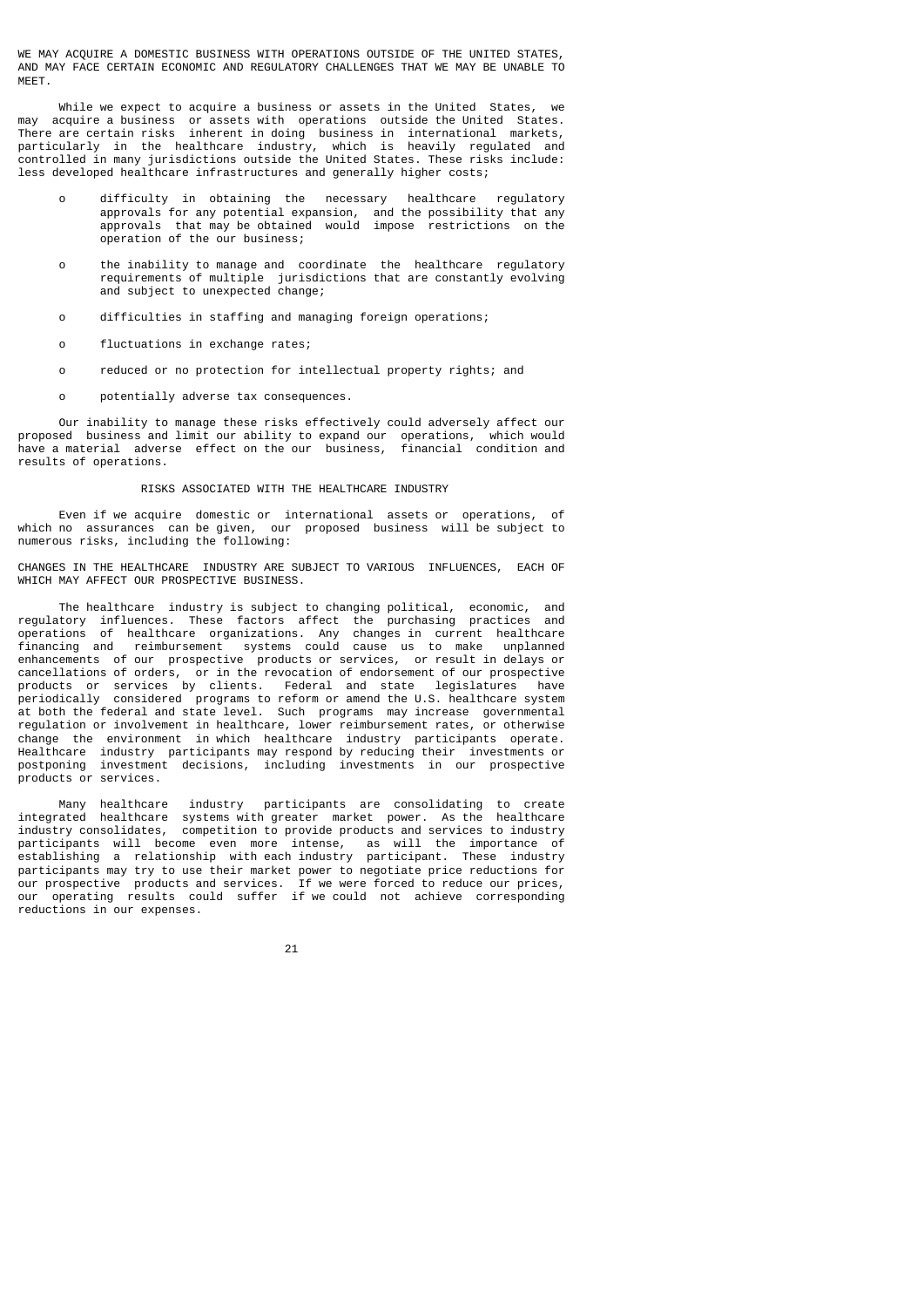ANY BUSINESS WE ACQUIRE WILL BE SUBJECT TO EXTENSIVE GOVERNMENT REGULATION. ANY CHANGES TO THE LAWS AND REGULATIONS GOVERNING OUR PROSPECTIVE BUSINESS, OR THE INTERPRETATION AND ENFORCEMENT OF THOSE LAWS OR REGULATIONS, COULD CAUSE US TO MODIFY OUR OPERATIONS AND COULD NEGATIVELY IMPACT OUR OPERATING RESULTS.

 We believe that our prospective business will be extensively regulated by the federal government and any states in which we decide to operate. The laws and regulations governing our operations, if any, are generally intended to benefit and protect persons other than our stockholders. The government agencies administering these laws and regulations have broad latitude to enforce them. These laws and regulations along with the terms of any government contracts we may enter into would regulate how we do business, what products and services we could offer, and how we would interact with the public. These laws and regulations, and their interpretations, are subject to frequent change. Changes in existing laws or regulations, or their interpretations, or the enactment of new laws or regulations could reduce our revenue, if any, by:

- o imposing additional capital requirements;
- o increasing our liability;
- o increasing our administrative and other costs;
- o increasing or decreasing mandated benefits;
- o forcing us to restructure our relationships with providers; or
- o requiring us to implement additional or different programs and systems.

 For example, Congress enacted the Health Insurance Portability and Accountability Act of 1996 which mandates that health plans enhance privacy protections for member protected health information. This requires health plans to add, at significant cost, new administrative, information and security systems to prevent inappropriate release of protected member health information. Compliance with this law is uncertain and has affected the revenue streams of entities subject to it. Similarly, individual states periodically consider adding operational requirements applicable to health plans, often without identifying funding for these requirements. California recently required all health plans to make available to members independent medical review of their claims. Any analogous requirements applied to our prospective products or services would be costly to implement and could affect our prospective revenues.

 We believe that our business, if any, will be subject to various routine and non-routine governmental reviews, audits and investigation. Violation of the laws governing our prospective operations, or changes in interpretations of those laws, could result in the imposition of civil or criminal penalties, the cancellation of any contracts to provide products or services, the suspension or revocation of any licenses, and exclusion from participation in government sponsored health programs, such as Medicaid and the State Children's Health Insurance Program. If we become subject to material fines or if other sanctions or other corrective actions were imposed upon us, we might suffer a substantial reduction in revenue, and might also lose one or more of our government contracts and as a result lose significant numbers of members and amounts of revenue.

 The current administration's issuance of new regulations, its review of the existing Health Insurance Portability and Accountability Act of 1996 rules and other newly published regulations, the states' ability to promulgate stricter rules, and uncertainty regarding many aspects of the regulations may make compliance with any new regulatory landscape difficult. In order to comply with any new regulatory requirements, any prospective business we acquire may be required to employ additional or different programs and systems, the costs of which are unknown to us at this time. Further, compliance with any such new regulations may lead to additional costs that we have not yet identified. We do not know whether, or the extent to which, we would be able to recover our costs of complying with any new regulations. Any new regulations and the related compliance costs could have a material adverse effect on our business.

<u>22</u>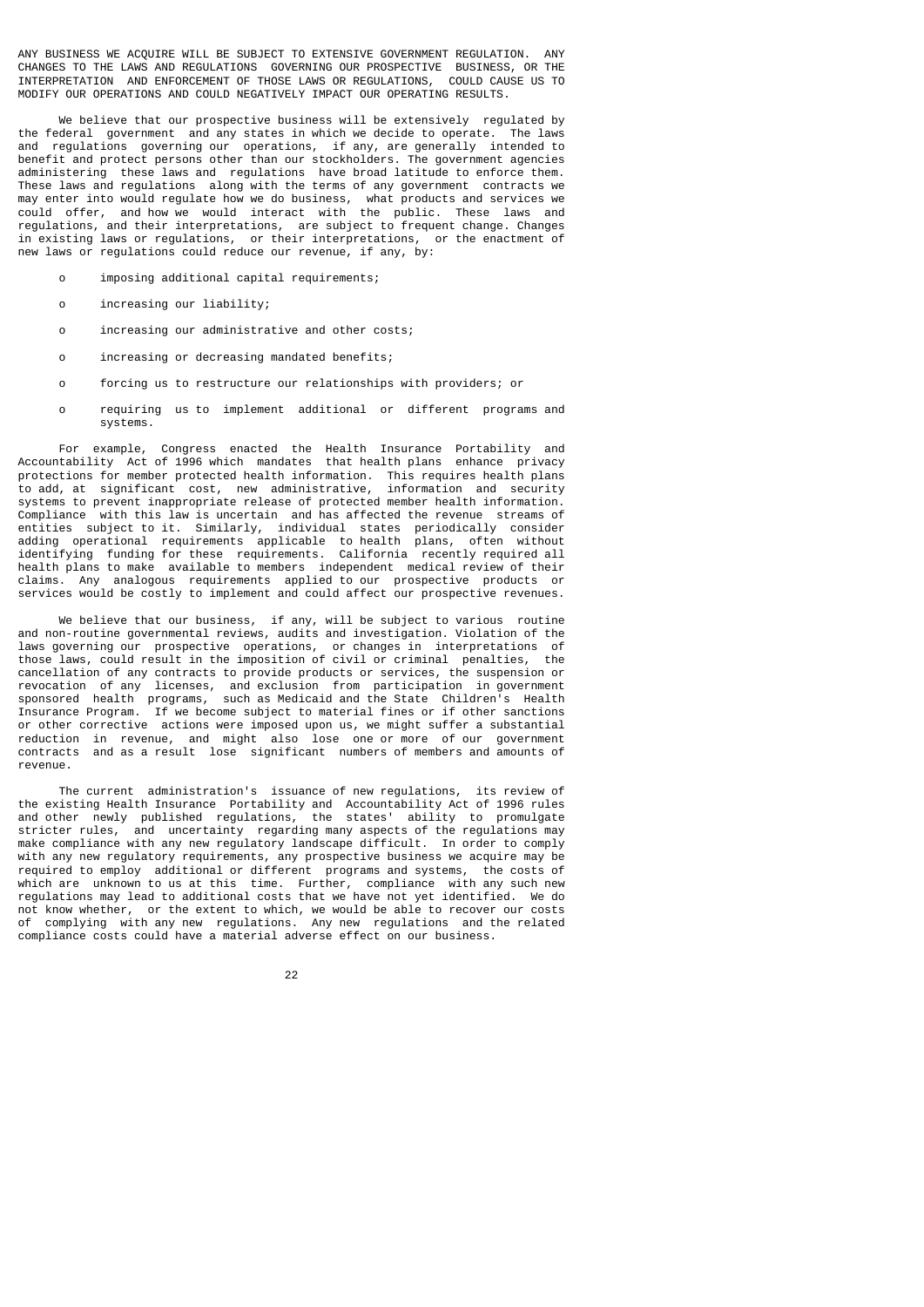IF WE ARE UNABLE TO ATTRACT QUALIFIED HEALTHCARE PROFESSIONALS AT REASONABLE COSTS, IT COULD LIMIT OUR ABILITY TO GROW, INCREASE OUR OPERATING COSTS AND NEGATIVELY IMPACT OUR BUSINESS.

 We may rely significantly on our ability to attract and retain qualified healthcare professionals who possess the skills, experience and licenses necessary to meet the certification requirements and the requirements of the hospitals, nursing homes and other healthcare facilities with which we may work, as well as the requirements of applicable state and federal governing bodies. We will compete for qualified healthcare professionals with hospitals, nursing homes and other healthcare organizations. Currently, for example, there is a shortage of qualified nurses in most areas of the United States. Therefore, competition for nursing personnel is increasing, and nurses' salaries and benefits have risen. This may also occur with respect to other healthcare professionals on whom our business may become dependent.

 Our ability to attract and retain such qualified healthcare professionals will depend on several factors, including our ability to provide attractive assignments and competitive benefits and wages. We cannot assure you that we will be successful in any of these areas. Because we may operate in a fixed reimbursement environment, increases in the wages and benefits that we must provide to attract and retain qualified healthcare professionals or increases in our reliance on contract or temporary healthcare professionals could negatively affect our revenue. We may be unable to continue to increase the number of qualified healthcare professionals that we recruit, decreasing the potential for growth of our business. Moreover, if we are unable to attract and retain qualified healthcare professionals, we may have to limit the number of clients for whom we can provide any of our prospective products or services.

WE MAY FACE SUBSTANTIAL RISKS OF LITIGATION AS A RESULT OF OPERATING IN THE HEALTHCARE INDUSTRY. IF WE BECOME SUBJECT TO MALPRACTICE AND RELATED LEGAL CLAIMS, WE COULD BE REQUIRED TO PAY SIGNIFICANT DAMAGES, WHICH MAY NOT BE COVERED BY INSURANCE.

 Litigation is a risk that each business contends with, and businesses operating in the healthcare industry do so more than most. In recent years,<br>medical product companies have issued recalls of medical products and medical product companies have issued recalls of medical products, physicians, hospitals and other health care providers have become subject to an increasing number of legal actions alleging malpractice, product liability or related legal theories. Many of these actions involve large monetary claims and significant defense costs. We intend to maintain liability insurance in amounts that we believe will be appropriate for our prospective operations. We also intend to maintain business interruption insurance and property damage insurance, as well as an additional umbrella liability insurance policy. However, this insurance coverage may not cover all claims against us. Insurance coverage may not continue to be available at a cost allowing us to maintain adequate levels of insurance. If one or more successful claims against us were not covered by or exceeded the coverage of our insurance, our financial condition could be adversely affected.

WE MAY BE DEPENDENT ON PAYMENTS FROM MEDICARE AND MEDICAID. CHANGES IN THE RATES OR METHODS GOVERNING THESE PAYMENTS FOR OUR PROSPECTIVE PRODUCTS OR SERVICES, OR DELAYS IN SUCH PAYMENTS, COULD ADVERSELY AFFECT OUR PROSPECTIVE REVENUE.

 A large portion of our revenue may consist of payments from Medicare and Medicaid programs. Because these are generally fixed payments, we would be at risk for the cost of any products or services provided to our clients. We cannot assure you that Medicare and Medicaid will continue to pay in the same manner or in the same amount that they currently do. Any reductions in amounts paid by government programs for our prospective products or services or changes in methods or regulations governing payments would adversely affect our potential revenue. Additionally, delays in any such payments, whether as a result of disputes or for any other reason, would also adversely affect our potential revenue.

<u>23 and 23</u>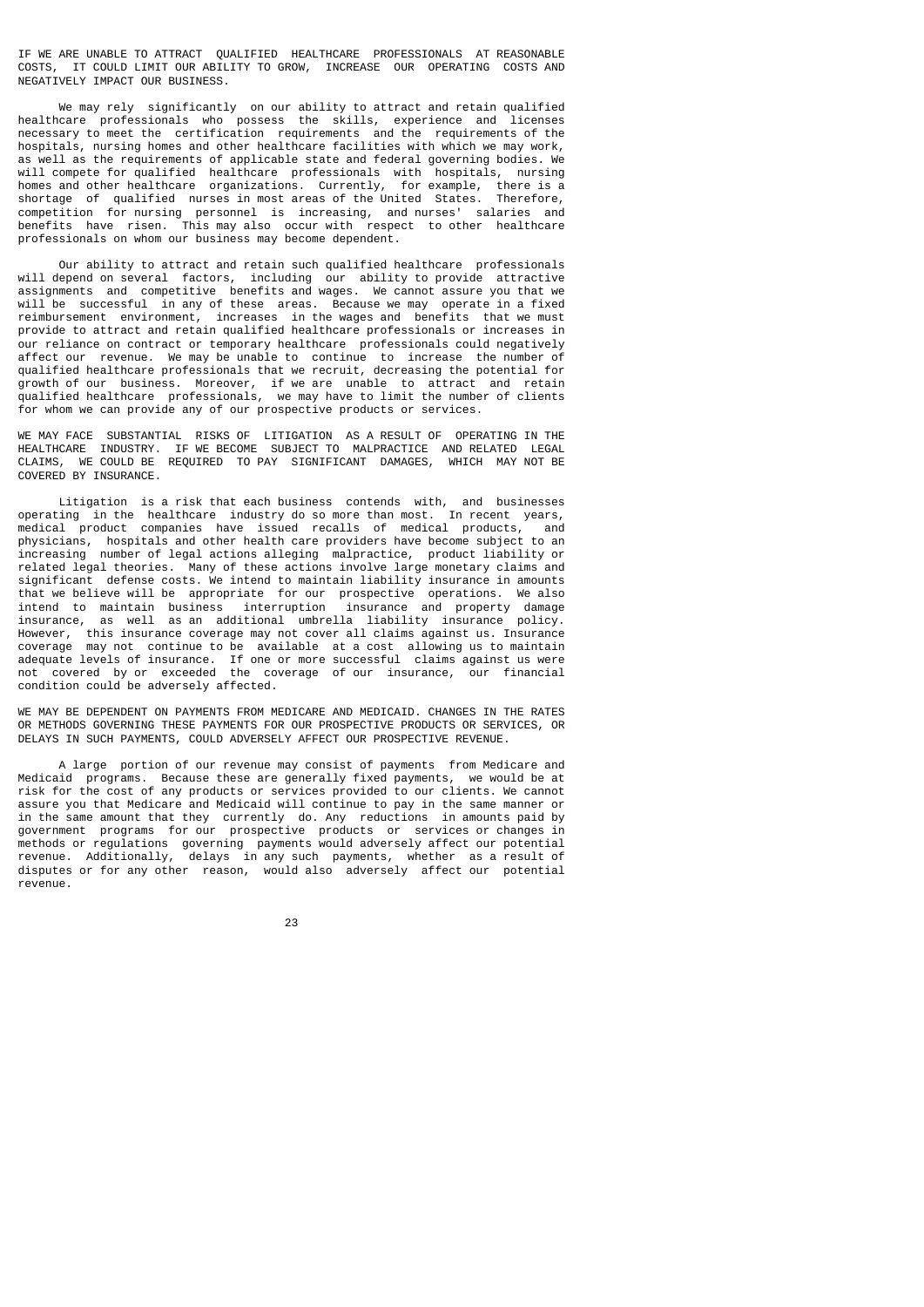IF OUR COSTS WERE TO INCREASE MORE RAPIDLY THAN FIXED PAYMENT ADJUSTMENTS WE RECEIVE FROM MEDICARE, MEDICAID OR OTHER THIRD-PARTY PAYORS FOR ANY OF OUR POTENTIAL PRODUCTS OR SERVICES, OUR REVENUE COULD BE NEGATIVELY IMPACTED.

 We may receive fixed payments for our prospective products or services based on the level of service or care that we provide. Accordingly, our revenue may be largely dependent on our ability to manage costs of providing any products or services and to maintain a client base. We may become susceptible to situations where our clients may require more extensive and therefore more expensive products or services than we may be able to profitably deliver. Although Medicare, Medicaid and certain third-party payors currently provide for an annual adjustment of various payment rates based on the increase or decrease of the medical care expenditure category of the Consumer Price Index, these increases have historically been less than actual inflation. If these annual adjustments were eliminated or reduced, or if our costs of providing our products or services increased more than the annual adjustment, any revenue stream we may generate would be negatively impacted.

WE MAY DEPEND ON PAYMENTS FROM THIRD-PARTY PAYORS, INCLUDING MANAGED CARE<br>ORGANIZATIONS. IF THESE PAYMENTS ARE REDUCED. FLIMINATED OR DELAYED. OUR ORGANIZATIONS. IF THESE PAYMENTS ARE REDUCED, ELIMINATED OR DELAYED, PROSPECTIVE REVENUES COULD BE ADVERSELY AFFECTED.

 We may be dependent upon private sources of payment for any of our potential products or services. Any amounts that we may receive in payment for such products and services may be adversely affected by market and cost factors as well as other factors over which we have no control, including regulations and cost containment and utilization decisions and reduced reimbursement schedules of third-party payors. Any reductions in such payments, to the extent that we could not recoup them elsewhere, would have a material adverse effect on our prospective business and results of operations. Additionally, delays in any such payments, whether as a result of disputes or for any other reason, would have a material adverse effect on our prospective business and results of operations.

MEDICAL REVIEWS AND AUDITS BY GOVERNMENTAL AND PRIVATE PAYORS COULD RESULT IN MATERIAL PAYMENT RECOUPMENTS AND PAYMENT DENIALS, WHICH COULD NEGATIVELY IMPACT OUR BUSINESS.

 Medicare fiscal intermediaries and other payors may periodically conduct pre-payment or post-payment medical reviews or other audits of our prospective products or services. In order to conduct these reviews, the payor would request documentation from us and then review that documentation to determine compliance with applicable rules and regulations, including the documentation of any products or services that we might provide. We cannot predict whether medical reviews or similar audits by federal or state agencies or commercial payors of such products or services will result in material recoupments or denials, which could have a material adverse effect on our financial condition and results of operations.

IF THE FDA OR OTHER STATE OR FOREIGN AGENCIES IMPOSE REGULATIONS THAT AFFECT OUR POTENTIAL PRODUCTS, OUR COSTS WILL INCREASE.

 The development, testing, production and marketing of any of our potential products that we may manufacture, market or sell following a business combination may be subject to regulation by the FDA as "devices" under the 1976 Medical Device Amendments to the Federal Food, Drug and Cosmetic Act. Before a new medical device, or a new use of, or claim for, an existing product can be marketed in the United States, it must first receive either 510(k) clearance or pre-market approval from the FDA, unless an exemption applies. Either process can be expensive and lengthy. The FDA's 510(k) clearance process usually takes from three to twelve months, but it can take longer and is unpredictable. The process of obtaining pre-market approval is much more costly and uncertain than the 510(k) clearance process and it generally takes from one to three years, or even longer, from the time the application is filed with the FDA.

<u>24</u>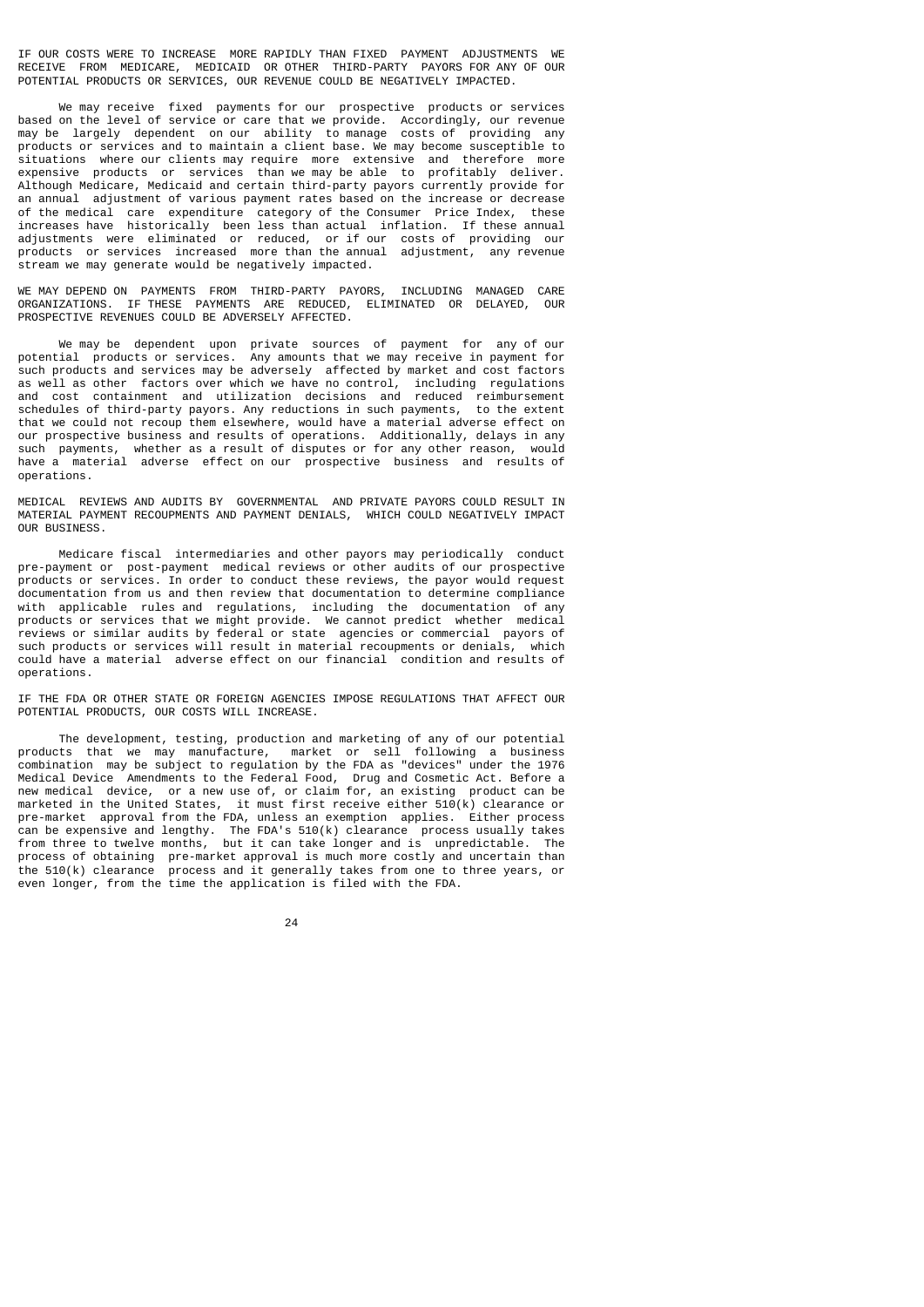In the United States, medical devices must be:

- o manufactured in registered and quality approved establishments by the FDA; and
- o produced in accordance with the FDA Quality System Regulation "QSR") for medical devices.

 As a result, we may be required to comply with QSR requirements and if we fail to comply with these requirements, we may need to find another company to manufacture any such devices which could delay the shipment of our potential product to our customers.

 The FDA requires producers of medical devices to obtain FDA licensing prior to commercialization in the United States. Testing, preparation of necessary applications and the processing of those applications by the FDA is expensive and time consuming. We do not know if the FDA would act favorably or quickly in making such reviews, and significant difficulties or costs may potentially be encountered by us in any efforts to obtain FDA licenses. The FDA may also place conditions on licenses that could restrict commercial applications of such products. Product approvals may be withdrawn if compliance with regulatory standards is not maintained or if problems occur following initial marketing. Delays imposed by the FDA licensing process may materially reduce the period during which we have the exclusive right to commercialize any potential patented products. We may make modifications to any potential devices and may make additional modifications in the future that we may believe do not or will not require additional clearances or approvals. If the FDA should disagree, and require new clearances or approvals for the potential modifications, we may be required to recall and to stop marketing the potential modified devices. We also may be subject to Medical Device Reporting regulations, which would require us to report to the FDA if our products were to cause or contribute to a death or serious injury, or malfunction in a way that would likely cause or contribute to a death or serious injury. We cannot assure you that such problems will not occur in the future.

 Additionally, our potential products may be subject to regulation by similar agencies in other states and foreign countries. Compliance with such laws or regulations, including any new laws or regulations in connection any potential products developed by us, might impose additional costs on us or marketing impediments on such products which could adversely affect our revenues and increase our expenses. The FDA and state authorities have broad enforcement powers. Our failure to comply with applicable regulatory requirements could result in enforcement action by the FDA or state agencies, which may include any of the following sanctions:

- o warning letters, fines, injunctions, consent decrees and civil penalties;
- o repair, replacement, refunds, recall or seizure of our products;
- o operating restrictions or partial suspension or total shutdown of production;
- o refusal of requests for 510(k) clearance or premarket approval of new products, new intended uses, or modifications to existing products;
	- o withdrawal of 510(k) clearance or premarket approvals previously granted; and
	- o criminal prosecution.

If any of these events were to occur, it could harm our business.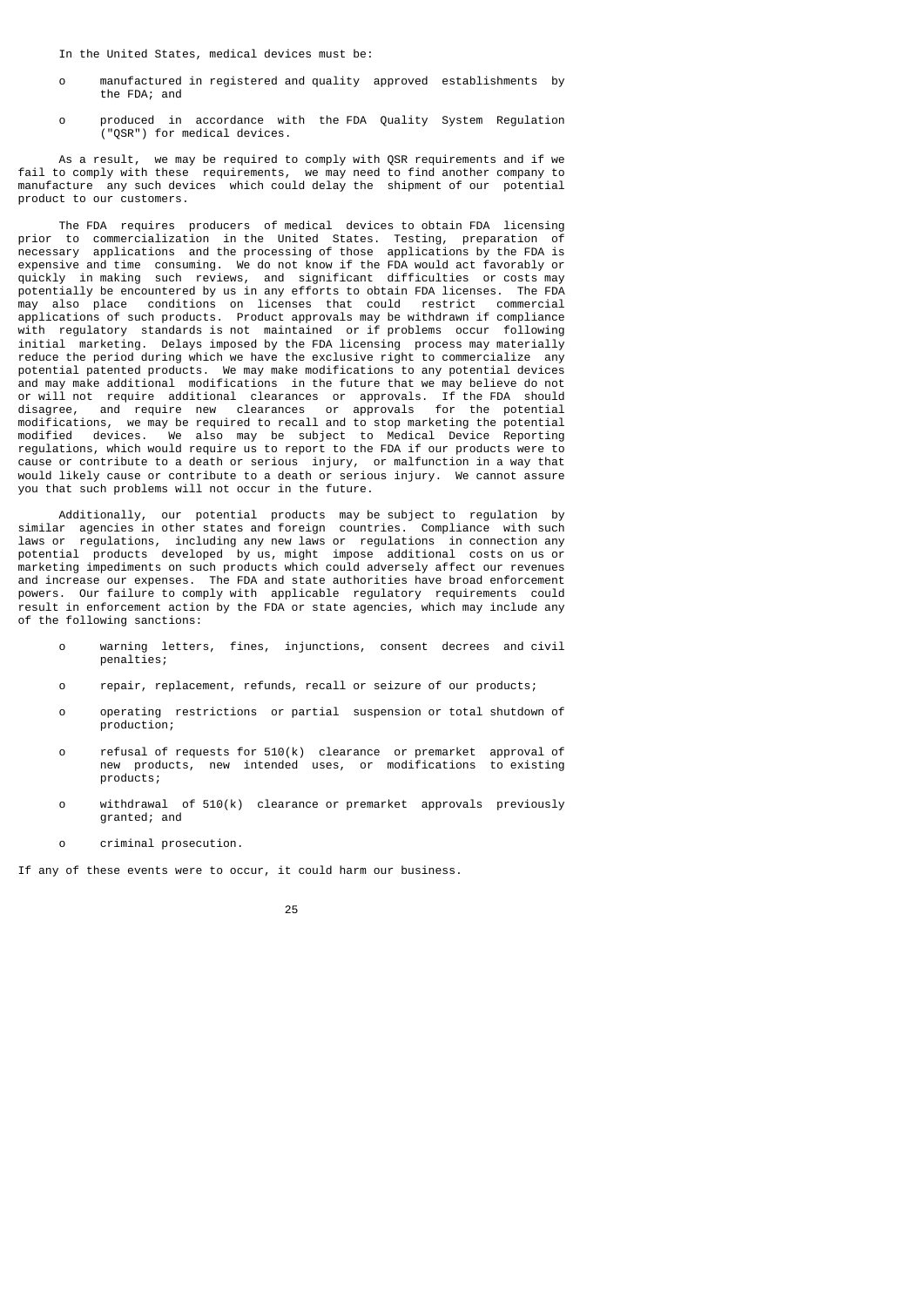## THE FDA CAN IMPOSE CIVIL AND CRIMINAL ENFORCEMENT ACTIONS AND OTHER PENALTIES ON US IF WE WERE TO FAIL TO COMPLY WITH STRINGENT FDA REGULATIONS.

 Medical device manufacturing facilities must maintain records, which are available for FDA inspectors documenting that the appropriate manufacturing procedures were followed. Should we acquire such a facility as a result of a business combination, the FDA would have authority to conduct inspections of such a facility. Labeling and promotional activities are also subject to scrutiny by the FDA and, in certain instances, by the Federal Trade Commission. Any failure by us to take satisfactory corrective action in response to an adverse inspection or to comply with applicable FDA regulations could result in enforcement action against us, including a public warning letter, a shutdown of manufacturing operations, a recall of our products, civil or criminal penalties or other sanctions. From time to time, the FDA may modify such requirements, imposing additional or different requirements which could require us to alter our business methods which could potentially result in increased expenses.

## Government Regulation

 Although as of the date of this filing we have not entered into any agreement to acquire any operating business, we believe that any prospective business we may acquire will be extensively regulated by the federal government and any states in which we decide to operate. The laws and regulations governing our operations, if any, are generally intended to benefit and protect persons other than our stockholders. The government agencies administering these laws and regulations have broad latitude to enforce them. These laws and regulations along with the terms of any government contracts we may enter into would regulate how we do business, what products and services we could offer, and how we would interact with the public. These laws and regulations, and their interpretations, are subject to frequent change. Changes in existing laws or regulations, or their interpretations, or the enactment of new laws or regulations could reduce our revenue, if any, by:

- o imposing additional capital requirements;
- o increasing our liability;
- o increasing our administrative and other costs;
- o increasing or decreasing mandated benefits;
- o forcing us to restructure our relationships with providers; or
- o requiring us to implement additional or different programs and systems.

 For example, Congress enacted the Health Insurance Portability and Accountability Act of 1996 which mandates that health plans enhance privacy protections for member protected health information. This requires health plans to add, at significant cost, new administrative, information and security systems to prevent inappropriate release of protected member health information. Compliance with this law is uncertain and has affected the revenue streams of entities subject to it. Similarly, individual states periodically consider adding operational requirements applicable to health plans, often without identifying funding for these requirements. California recently required all health plans to make available to members independent medical review of their claims. Any analogous requirements applied to our prospective products or services would be costly to implement and could affect our prospective revenues.

 We believe that our business, if any, will be subject to various routine and non-routine governmental reviews, audits and investigation. Violation of the laws governing our prospective operations, or changes in interpretations of those laws, could result in the imposition of civil or criminal penalties, the cancellation of any contracts to provide products or services, the suspension or revocation of any licenses, and exclusion from participation in government sponsored health programs, such as Medicaid and the State Children's Health Insurance Program. If we become subject to material fines or if other sanctions or other corrective actions were imposed upon us, we might suffer a substantial reduction in revenue, and might also lose one or more of our government contracts and as a result lose significant numbers of members and amounts of revenue.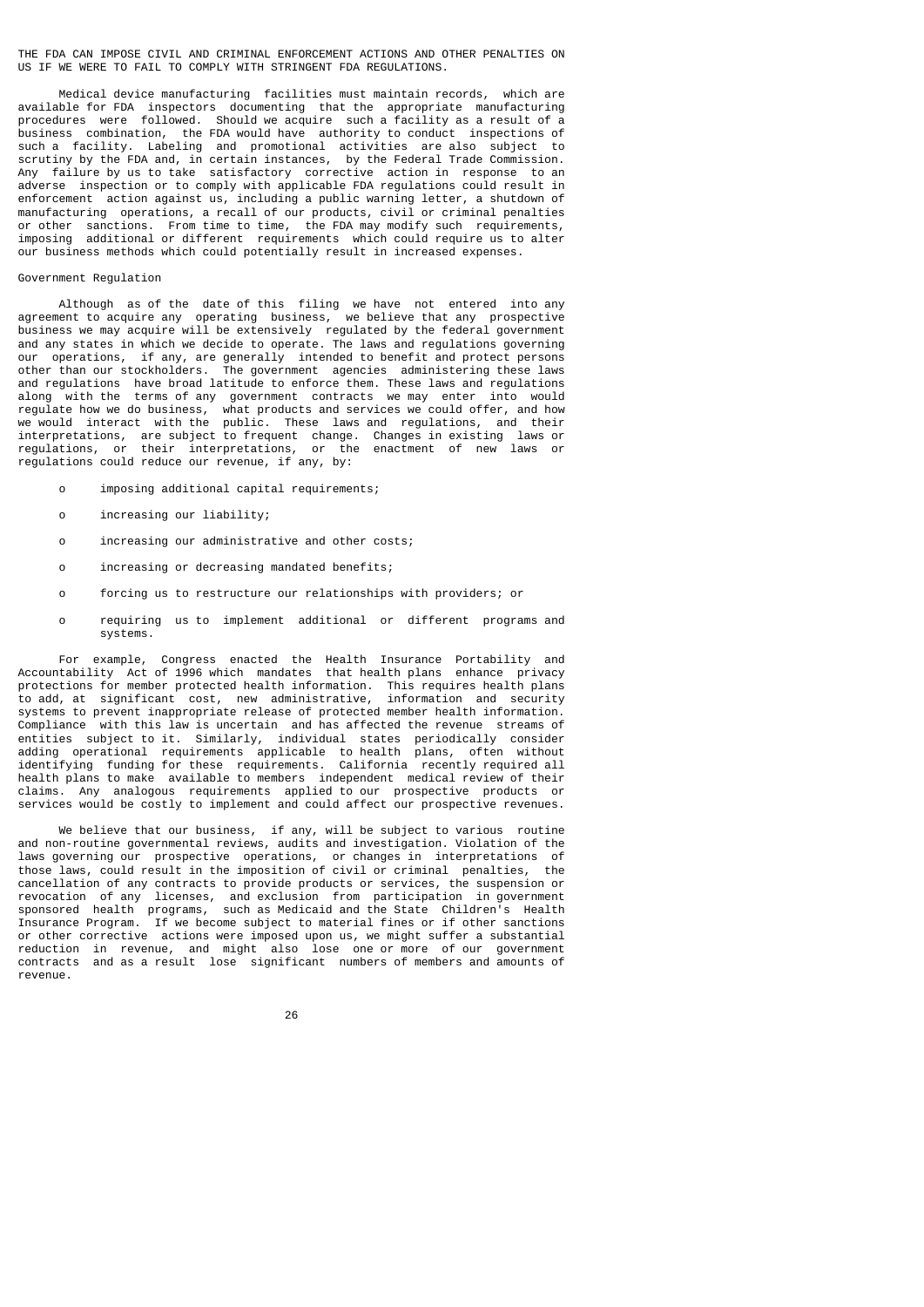The current administration's issuance of new regulations, its review of the existing Health Insurance Portability and Accountability Act of 1996 rules and other newly published regulations, the states' ability to promulgate stricter rules, and uncertainty regarding many aspects of the regulations may make compliance with any new regulatory landscape difficult. In order to comply with any new regulatory requirements, any prospective business we acquire may be required to employ additional or different programs and systems, the costs of which are unknown to us at this time. Further, compliance with any such new regulations may lead to additional costs that we have not yet identified. We do not know whether, or the extent to which, we would be able to recover our costs of complying with any new regulations.

 In addition, the development, testing, production and marketing of any products that we may manufacture, market or sell following a business combination may be subject to regulation by the FDA as "devices" under the 1976 Medical Device Amendments to the Federal Food, Drug and Cosmetic Act, as amended. Before a new medical device, or a new use of, or claim for, an existing product can be marketed in the United States, it must first receive either 510(k) clearance or pre-market approval from the FDA, unless an exemption applies. Either process can be expensive and lengthy. The FDA's 510(k) clearance process usually takes from three to twelve months, but it can take longer and is unpredictable. The process of obtaining pre-market approval is much more costly and uncertain than the 510(k) clearance process and it generally takes from one to three years, or even longer, from the time the application is filed with the FDA.

In the United States, medical devices must be:

- o manufactured in registered and quality approved establishments by the FDA; and
- o produced in accordance with the FDA Quality System Regulation, or QSR, for medical devices.

 As a result, we may be required to comply with QSR requirements and if we fail to comply with these requirements, we may need to find another company to manufacture any such devices which could delay the shipment of our potential product to our customers.

 The FDA requires producers of medical devices to obtain FDA clearance or approval prior to commercialization in the United States. Testing, preparation of necessary applications and the processing of those applications by the FDA is expensive and time consuming. We do not know if the FDA would act favorably or quickly in making such reviews, and significant difficulties or costs may potentially be encountered by us in any efforts to obtain FDA clearance or approval. The FDA may also place conditions on clearances and approvals that could restrict commercial applications of such products. Product approvals may be withdrawn if compliance with regulatory standards is not maintained or if problems occur following initial marketing. Delays imposed by the FDA clearance or approval process may materially reduce the period during which we have the exclusive right to commercialize any potential patented products. We may make modifications to any potential devices and may make additional modifications in the future that we may believe do not or will not require additional clearances or approvals. If the FDA should disagree, and require new clearances or approvals for the potential modifications, we may be required to recall and to stop marketing the potential modified devices. We also may be subject to Medical Device Reporting regulations, which would require us to report to the FDA if our products were to cause or contribute to a death or serious injury, or malfunction in a way that would likely cause or contribute to a death or serious injury.

<u>27 деновни представљен по стандарт и прва податника по стандарт и представљен по стандарт и применен по станда</u>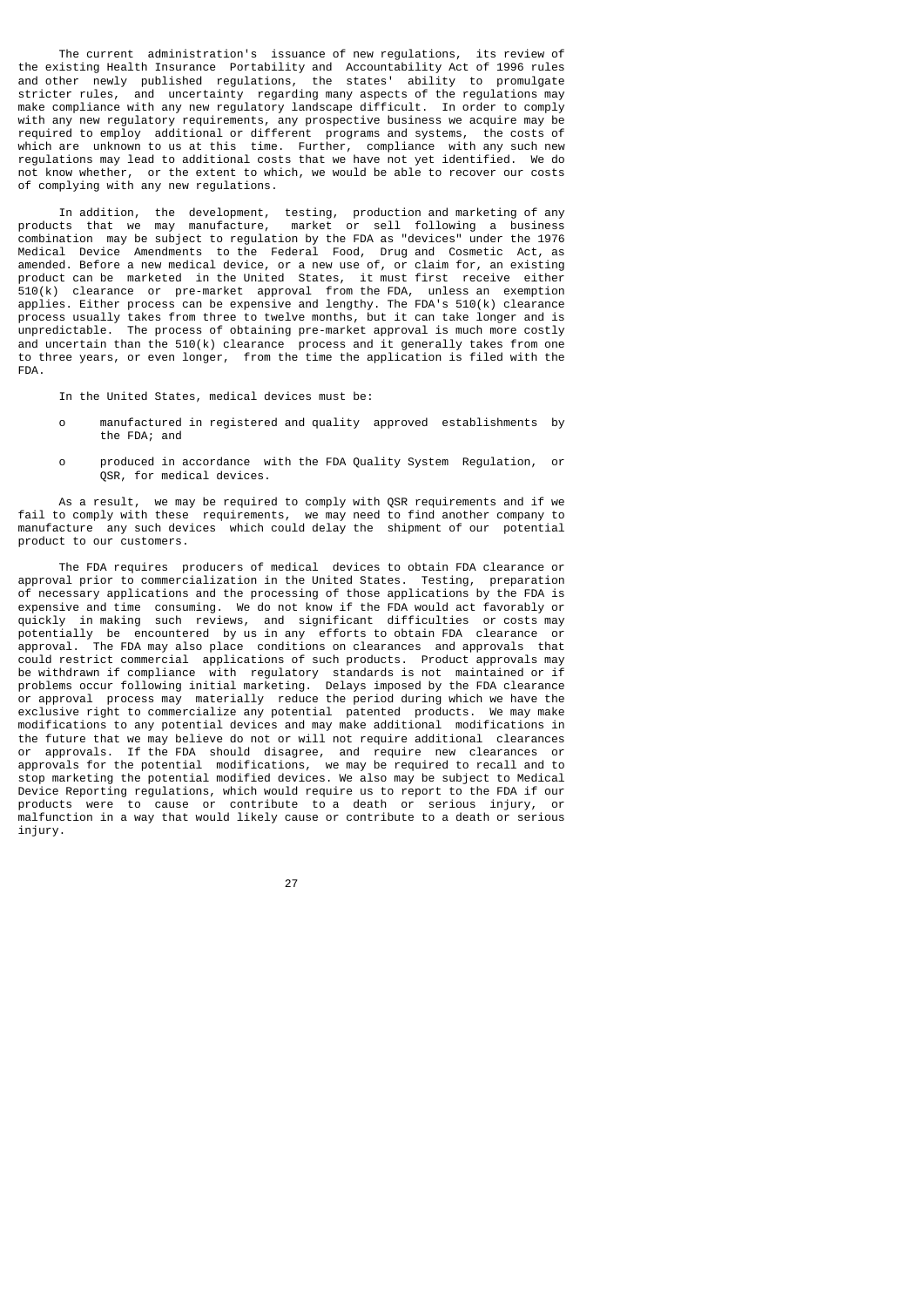The development, testing, production and marketing of any of our potential products that we may manufacture, market or sell following a business combination may be subject to regulation by the FDA as "drugs." All "new drugs" must be the subject of an FDA-approved new drug application (NDA) and all new biologics products must be the subject of a biologics license application (BLA) before they may be marketed in the United States. All generic equivalents to previously approved drugs or new dosage forms of existing drugs must be the subject of an FDA-approved abbreviated new drug application (ANDA) before they may be marketed in the United States. In all cases, the FDA has the authority to determine what testing procedures are appropriate for a particular product and, in some instances, has not published or otherwise identified guidelines as to the appropriate procedures. The FDA has the authority to withdraw existing NDA, BLA and ANDA approvals and to review the regulatory status of products marketed under its enforcement policies. The FDA may require an approved NDA, BLA, or ANDA for any drug or biologic product marketed to be recalled or withdrawn under its enforcement policy if new information reveals questions about the drug or biologic's safety or effectiveness. All drugs must be manufactured in conformity with current good manufacturing practice regulations (GMPs) and drugs and biologics subject to an approved NDA, BLA, or ANDA must be manufactured, processed, packaged, held and labeled in accordance with information contained in those approvals. The required product testing and approval process for new drugs and biologics ordinarily takes several years and requires the expenditure of substantial resources. Testing of any product under development may not result in a commercially-viable product. Even after such time and expenses, regulatory approval by the FDA may not be obtained for any products developed. In addition, delays or rejections may be encountered based upon changes in FDA policy during the period of product development and FDA review. Any regulatory approval may impose limitations in the indicated use for the product. Even if regulatory approval is obtained, a marketed product, its manufacturer and its manufacturing facilities are subject to continual review and periodic inspections. Subsequent discovery of previously unknown problems with a product, manufacturer or facility may result in restrictions on the product or manufacturer, including withdrawal of the product from the market.

 Even if required FDA approval has been obtained with respect to a new drug or biologic product, foreign regulatory approval of a product must also be obtained prior to marketing the product internationally. Foreign approval procedures vary from country to country and the time required for approval may delay or prevent marketing. The clinical testing requirements and the time required to obtain foreign regulatory approvals may differ from that required for FDA approval. Although there is now a centralized European Union approval mechanism for new pharmaceutical products in place, each European Union member state may nonetheless impose its own procedures and requirements, many of which are time consuming and expensive, and some European Union member states require price approval as part of the regulatory approval process. Thus, there can be substantial delays in obtaining required approval from both the FDA and foreign regulatory authorities.

### Employees

 We have three officers, all of whom are also members of our board of directors. These individuals are not obligated to contribute any specific number of hours per week and intend to devote only as much time as they deem necessary to our affairs. The amount of time they will devote in any time period will vary based on the availability of suitable target businesses to investigate, although we expect such individuals to devote an average of approximately ten hours per week to our business. We do not intend to have any full time employees prior to the consummation of a business combination.

Item 1B. Unresolved Staff Comments

Not applicable.

<u>28 and 28 and 28 and 28 and 28 and 28 and 28 and 28 and 28 and 28 and 28 and 28 and 28 and 28 and 28 and 28 and 28 and 28 and 28 and 28 and 28 and 28 and 28 and 28 and 28 and 28 and 28 and 28 and 28 and 28 and 28 and 28 a</u>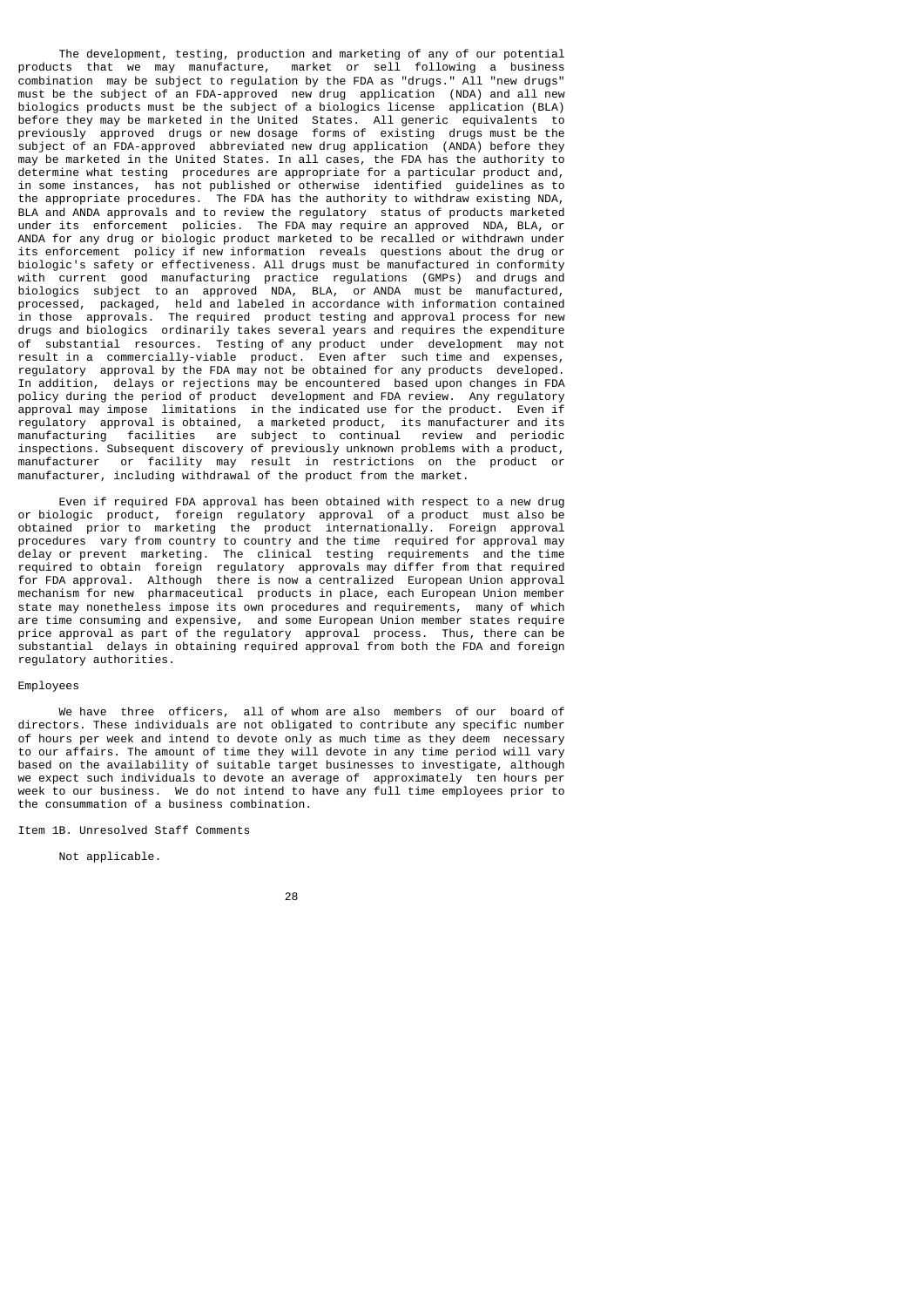### Item 2. Properties.

 We maintain our executive offices at 2116 Financial Center, 666 Walnut Street, Des Moines, Iowa 50309. We have agreed to pay Equity Dynamics, Inc., an affiliated third party of which Mr. Pappajohn is the President and principal stockholder, and Mr. Kinley a Senior Vice President, approximately \$7,500 per month for office space (located at our executive offices) and certain additional general and administrative services, such as an allocable share of receptionist, secretarial and general office services. These offices consist of approximately 2,570 square feet of office space. A prior arrangement with an affiliate of our Chief Executive Officer, Derace Schaffer, M.D., pursuant to which we paid \$1,500 a month for office space and certain general and administrative services, as a portion of the \$7,500, was terminated on December 31, 2005.

We consider our office space adequate for our current operations.

Item 3. Legal Proceedings.

 To the knowledge of management, there is no litigation currently pending or contemplated against us or any of our officers or directors in their capacity as such.

Item 4. Submission of Matters to a Vote of Security Holders.

 No matters were submitted to a vote of securityholders during the fourth quarter of the fiscal period ended December 31, 2005.

<u>29 and 29 and 29 and 29 and 29 and 29 and 29 and 29 and 29 and 29 and 29 and 29 and 29 and 29 and 29 and 2012</u>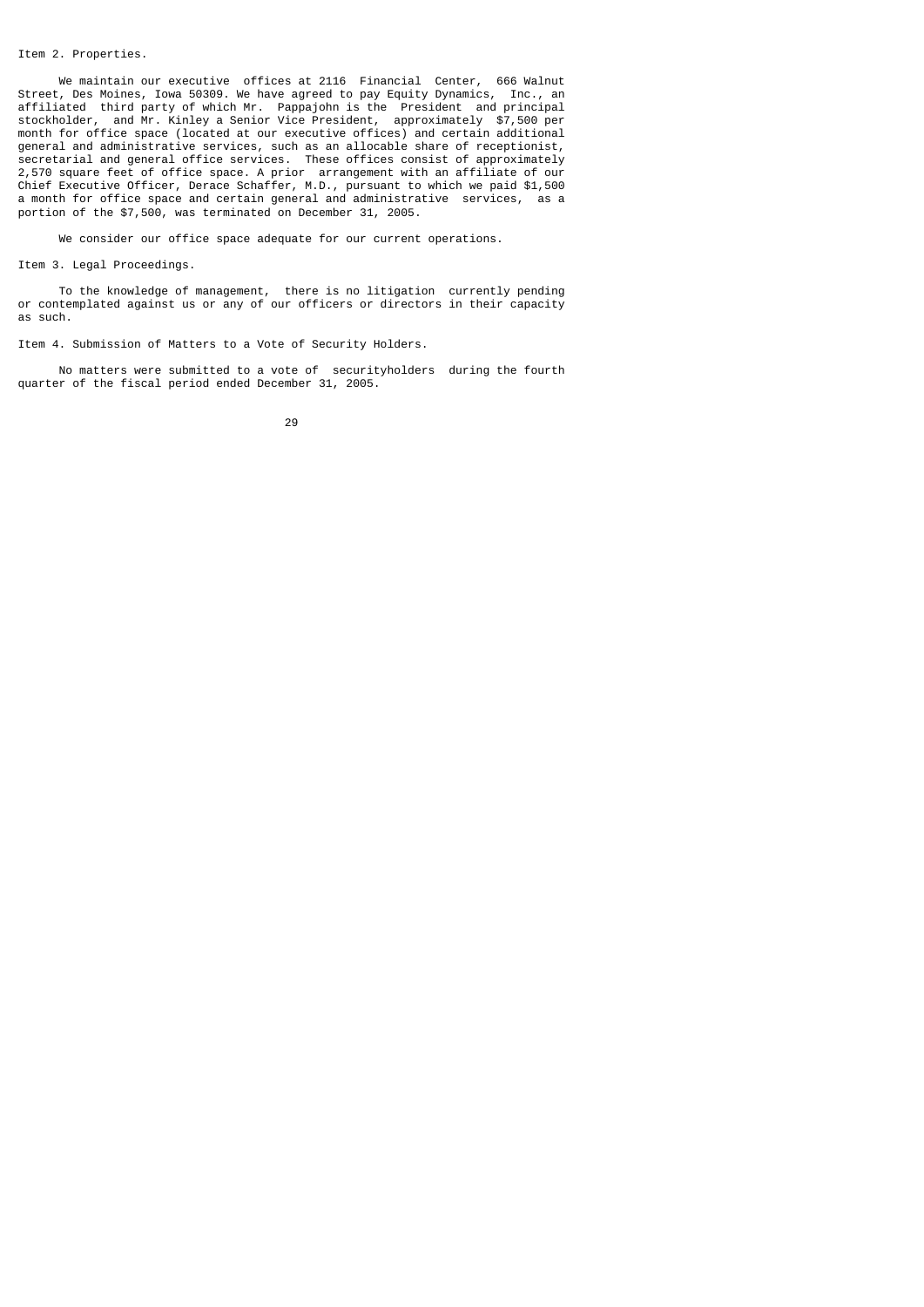Item 5. Market For Registrant's Common Equity, Related Stockholder Matters and Issuer Purchases of Equity Securities.

 Since July 29, 2005, our units, and after their split on October 6, 2005, our shares of common stock and warrants, have all traded on the American Stock Exchange under the symbols "HAQ.U", "HAQ," and "HAQ.WS", respectively. On October 6, 2005, our units ceased trading separately. Prior to July 29, 2005, there was no established public trading market for our common stock.

 The closing high and low sales prices of our units, common stock, and warrants as reported by the American Stock Exchange, for the quarters indicated are as follows:

|                                          | Common Stock |             |     | Warrants    |    |             | Units |             |    |                |    |                |
|------------------------------------------|--------------|-------------|-----|-------------|----|-------------|-------|-------------|----|----------------|----|----------------|
|                                          |              | Hiah        |     | Low         |    | Hiah        |       | Low         |    | Hiah           |    | Low            |
| 2005:<br>Third Quarter<br>Fourth Quarter |              | N/A<br>7.20 | \$. | N/A<br>6.75 | \$ | N/A<br>1.75 | \$    | N/A<br>0.95 | \$ | \$8.35<br>8.15 | \$ | \$7.80<br>8.02 |

 As of March 22, 2006, there were eight stockholders of record of our common stock and three holders of record of our warrants. Such numbers do not include beneficial owners holding shares or warrants through nominee names.

 We have not paid any dividends on our common stock to date and do not intend to pay dividends prior to the completion of a business combination. The payment of dividends in the future will be contingent upon our revenues and earnings, if any, capital requirements and general financial condition subsequent to completion of a business combination. The payment of any dividends subsequent to a business combination will be within the discretion of our then board of directors. It is the present intention of our board of directors to retain all earnings, if any, for use in our business operations and, accordingly, our board does not anticipate declaring any dividends in the foreseeable future.

# Recent Sales of Unregistered Securities

 Since inception in April 2005, we sold the following shares of common stock without registration under the Securities Act:

| Stockholders             | Number of Shares |
|--------------------------|------------------|
| John Pappajohn           | 600,000          |
| Derace L. Schaffer, M.D. | 600,000          |
| Matthew P. Kinley        | 300,000          |

 Such shares were issued on April 25, 2005 in connection with our organization pursuant to the exemption from registration contained in Section 4(2) of the Securities Act as they were sold to sophisticated, wealthy individuals. The shares issued to the individuals and entities above were sold for an aggregate offering price of \$25,000 at an average purchase price of approximately \$0.0167 per share. No underwriting discounts or commissions were paid with respect to such sales. In June 2005, Mr. Pappajohn, Dr. Schaffer and Mr. Kinley transferred, for an aggregate consideration per share which they paid us and pro rata to their ownership of our common stock, an aggregate of 30,000 shares of our common stock equally to Mr. Berger and Mr. Schellhammer, two of our directors. On July 8, 2005, our Board of Directors authorized a stock dividend of approximately .333333 shares of common stock for each outstanding share of common stock, effectively lowering the initial purchase price to approximately \$.0125 per share. Further, on July 22, 2005, our Board of Directors authorized a stock dividend of approximately .125 shares of common stock for each outstanding share of common stock, effectively lowering the initial purchase price to approximately \$.0111 per share.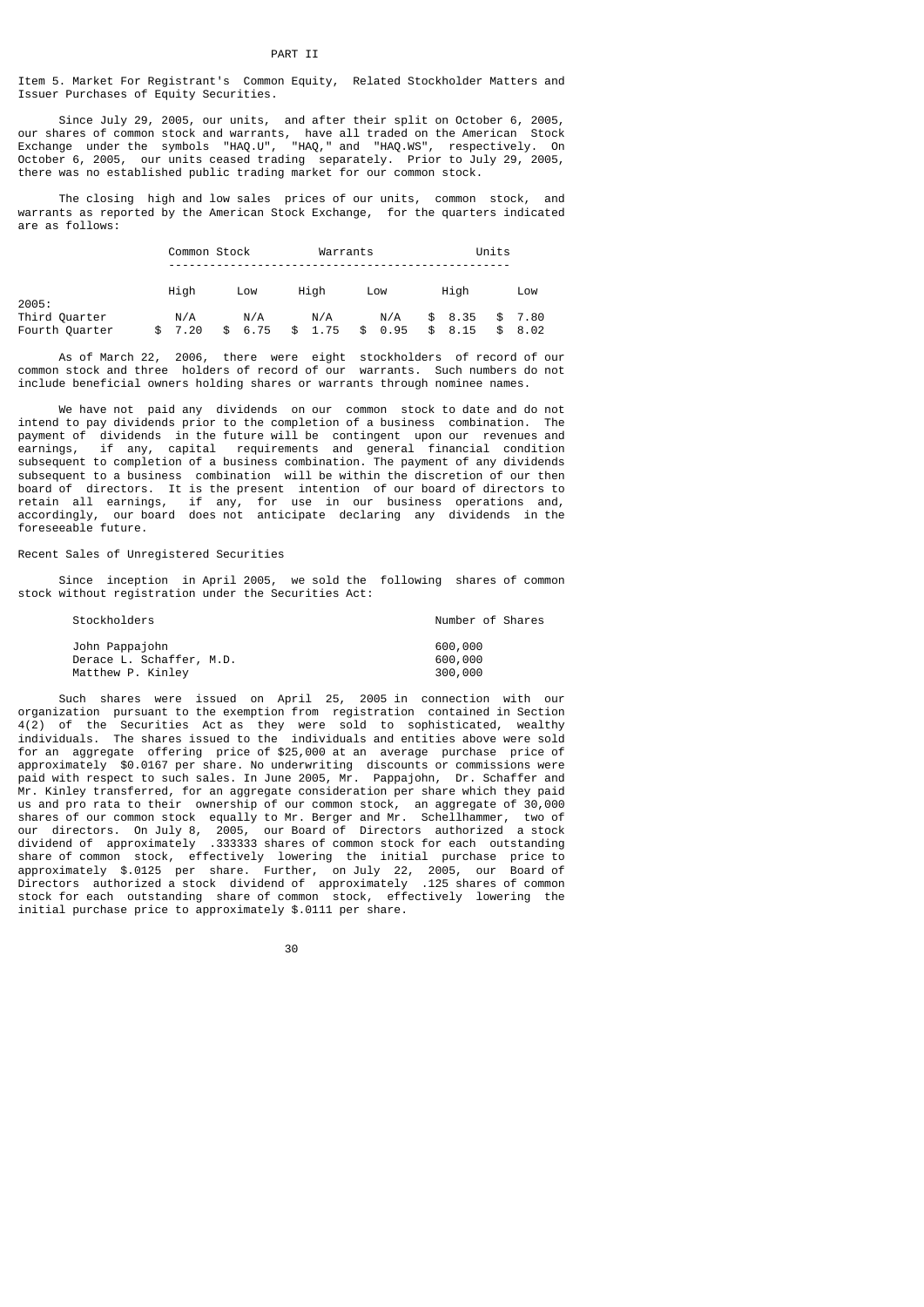### Use of Proceeds from our Initial Public Offering

 The effective date of our registration statement, which was filed on Form S-1 under the Securities Act of 1933 (File No. 333-124712), and which relates to the initial public offering of our units, was July 28, 2005. Each unit consisted of one share of common stock, \$.0001 par value per share, and one warrant to purchase one share of common stock. A total of 10,350,000 units were registered at a proposed maximum aggregate offering price of \$82,800,000.

 The offering was consummated on August 3, 2005, and the sale of a portion of the overallotment option was consummated on August 16, 2005. The underwriters of the offering were Maxim Group LLC, Ramius Securities, LLC, Sunrise Securities Corp. and Broadband Capital Management, LLC. A total of 9,400,000 units were sold in the offering and the overallotment at \$8.00 per unit for an aggregate offering price of \$75,200,000. Each of our units commenced trading its component share of common stock and warrant separately on October 6, 2005. Our units do not continue to trade separately from the common stock and warrants.

Our net proceeds from our initial public offering are as set forth in the following table:

# USE OF PROCEEDS

The net proceeds of this offering will be as set forth in the following table:

| Gross proceeds                                                     | \$75,200,000                  |  |
|--------------------------------------------------------------------|-------------------------------|--|
| Offering expenses                                                  |                               |  |
| Underwriting discount $(1)$ $(2)$                                  | \$4,512,000                   |  |
| Underwriting non-accountable expense<br>allowance (3)              | \$                            |  |
| Legal fees and expenses (including blue                            | 720,000                       |  |
| sky services and expenses)                                         | 200,000                       |  |
| Miscellaneous expenses                                             | \$<br>45, 251                 |  |
| Printing and engraving expenses                                    | 50,000                        |  |
| Accounting fees and expenses                                       | 25,000                        |  |
| SEC registration fee                                               | 17,981                        |  |
| NASD registration fee                                              | 15,778                        |  |
| AMEX Listing Fees                                                  | <b>\$\$\$\$\$\$</b><br>75,000 |  |
| Initial trustee's fee                                              | 1,000                         |  |
| D & O Insurance                                                    | \$<br>70,000                  |  |
|                                                                    |                               |  |
| Net Proceeds                                                       |                               |  |
| Held in trust $(2)$                                                | \$67,928,000                  |  |
| Not held in trust                                                  | \$1,540,000                   |  |
| Total net proceeds                                                 | \$69,468,000                  |  |
|                                                                    |                               |  |
| Use of new proceeds not held in trust                              |                               |  |
| Legal, accounting and other expenses attendant to the due          |                               |  |
| diligence investigations, structuring and negotiation              |                               |  |
| of a business combination                                          | \$<br>200,000                 |  |
|                                                                    |                               |  |
| Payment for administrative services and support (\$7,500 per month |                               |  |
| for 24 months)                                                     | 180,000<br>\$                 |  |
| Due diligence of prospective target business                       | \$<br>\$<br>600,000           |  |
| Legal and accounting fees relating to SEC reporting obligations    | 50,000                        |  |
| Working capital and services                                       | \$<br>510,000                 |  |
| Total                                                              | 1,540,000                     |  |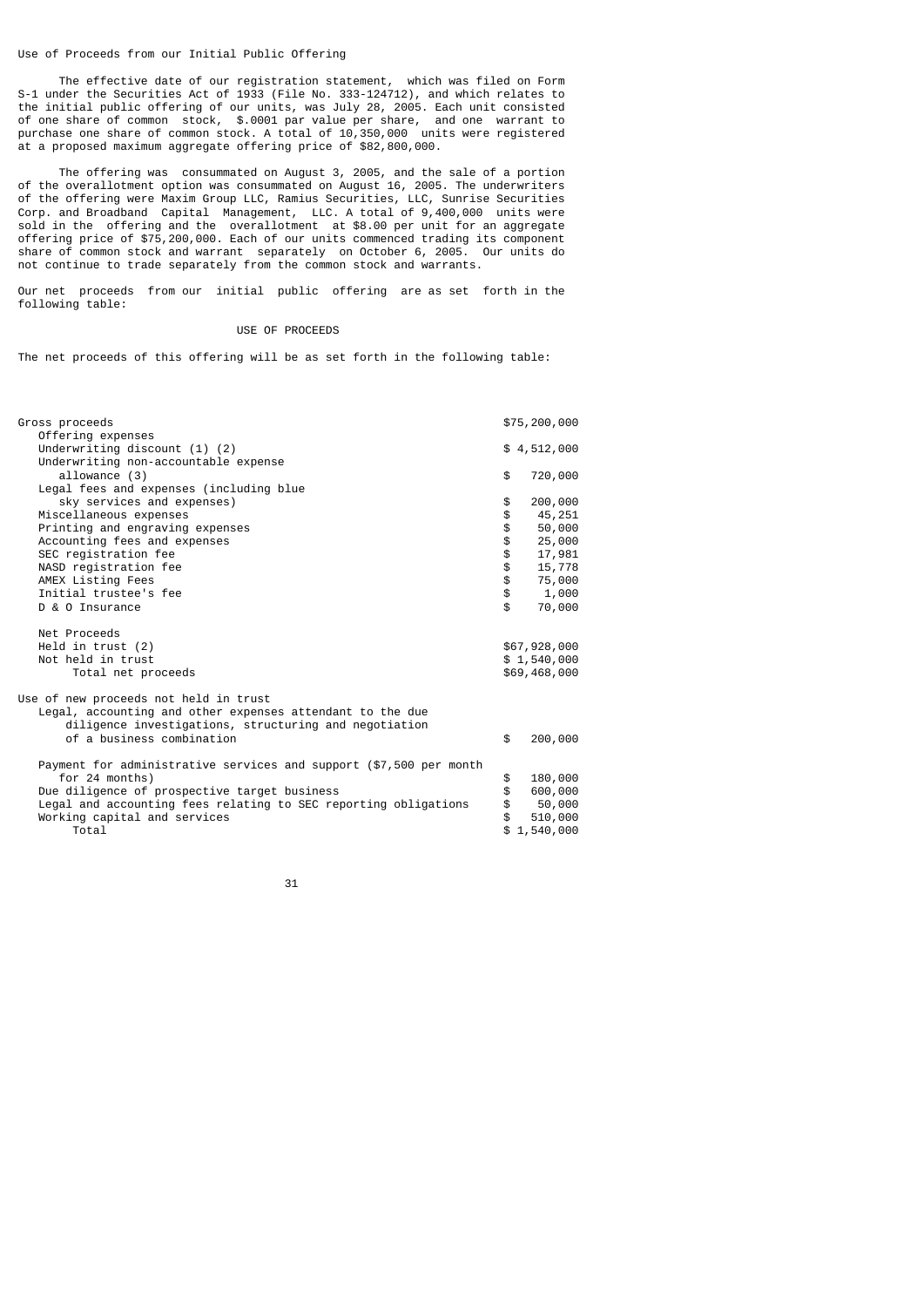(1) Consists of an underwriting discount of 6% of the gross proceeds of our initial public offering (including any units sold to cover overallotments).

 (2) Upon consummation of a business combination, Maxim Group LLC will be paid an additional underwriting discount in the amount of 1% of the gross proceeds of our initial public offering (including any units sold to cover overallotments) out of the funds held in trust, for an aggregate of \$752,000.

 (3) The 1% non-accountable expense allowance was not payable with respect to the units sold upon exercise of the underwriters' over-allotment option.

 \$67,928,000 of the net proceeds of our initial public offering and the overallotment, or approximately \$7.23 per share, were placed in a trust account at JP Morgan Chase NY Bank maintained by Continental Stock Transfer & Trust Company, New York, New York, as trustee. The proceeds will not be released from the trust fund until the earlier of the completion of a business combination or our liquidation. The proceeds held in the trust fund may be used as consideration to pay the sellers of a target business with which we ultimately complete a business combination. Any amounts not paid as consideration to the sellers of the target business may be used to finance operations of the target business or to effect other acquisitions, as determined by our board of directors at that time.

 We have agreed to pay Equity Dynamics, Inc., an affiliated third party of which Mr. Pappajohn is the President and principal stockholder, and Mr. Kinley a Senior Vice President, approximately \$7,500 per month for office space and certain additional general and administrative services. A prior arrangement with an affiliate of our Chief Executive Officer, Derace Schaffer, M.D., pursuant to which we paid \$1,500 a month for office space and certain general and administrative services, as a portion of the \$7,500, was terminated on December 31, 2005. As of December 31, 2005, approximately \$37,500 was paid pursuant to these arrangements.

 In accordance with their agreement with the representative of the underwriters in our initial public offering, Mr. Pappajohn, Dr. Schaffer and Mr. Kinley purchased, pursuant to the guidelines set forth in SEC Rule 10b5-1 in connection with Rule 10b5-1 plans, an aggregate of 354,900 of our warrants, for aggregate consideration of \$386,070, on the open market at prices up to \$1.20 per warrant. The Rule 10b5-1 plans terminated on January 6, 2006, and no further purchases are planned.

 Prior to the closing of a business combination, we have agreed to obtain keyman life insurance in the amount of \$3,000,000 in the aggregate on the lives of certain members of our management for a three year period. Based on current estimates, the premium for such life insurance policies, of which we will be the sole beneficiary, is expected to be approximately \$5,000 per year. Effective January, 2006, keyman life insurance was obtained for Matt Kinley and Derace Schaffer in the amount of \$1,500,000 each.

 We intend to use the excess working capital (approximately \$510,000) being held in reserve in the event due diligence, legal, accounting and other expenses of structuring and negotiating business combinations exceed our estimates, as well as for reimbursement of any out-of-pocket expenses incurred by persons who were stockholders prior to our initial public offering in connection with activities on our behalf as described below. We expect that due diligence of prospective target businesses will be performed by some or all of our officers and directors and may include engaging market research firms and/or third party consultants. Our officers and directors do not receive any compensation for their due diligence of prospective target businesses, but are reimbursed for any out-of-pocket expenses (such as travel expenses) incurred in connection with such due diligence activities. As of December 31, 2005, we have reimbursed \$67,642 to such persons. We believe that the excess working capital will be sufficient to cover the foregoing expenses and reimbursement costs.

а в село во село во село во село во 1920 година, во 1920 година, во 1920 година, во 1920 година, во 1920 годин<br>Во 1920 година, во 1920 година, во 1920 година, во 1920 година, во 1920 година, во 1920 година, во 1920 година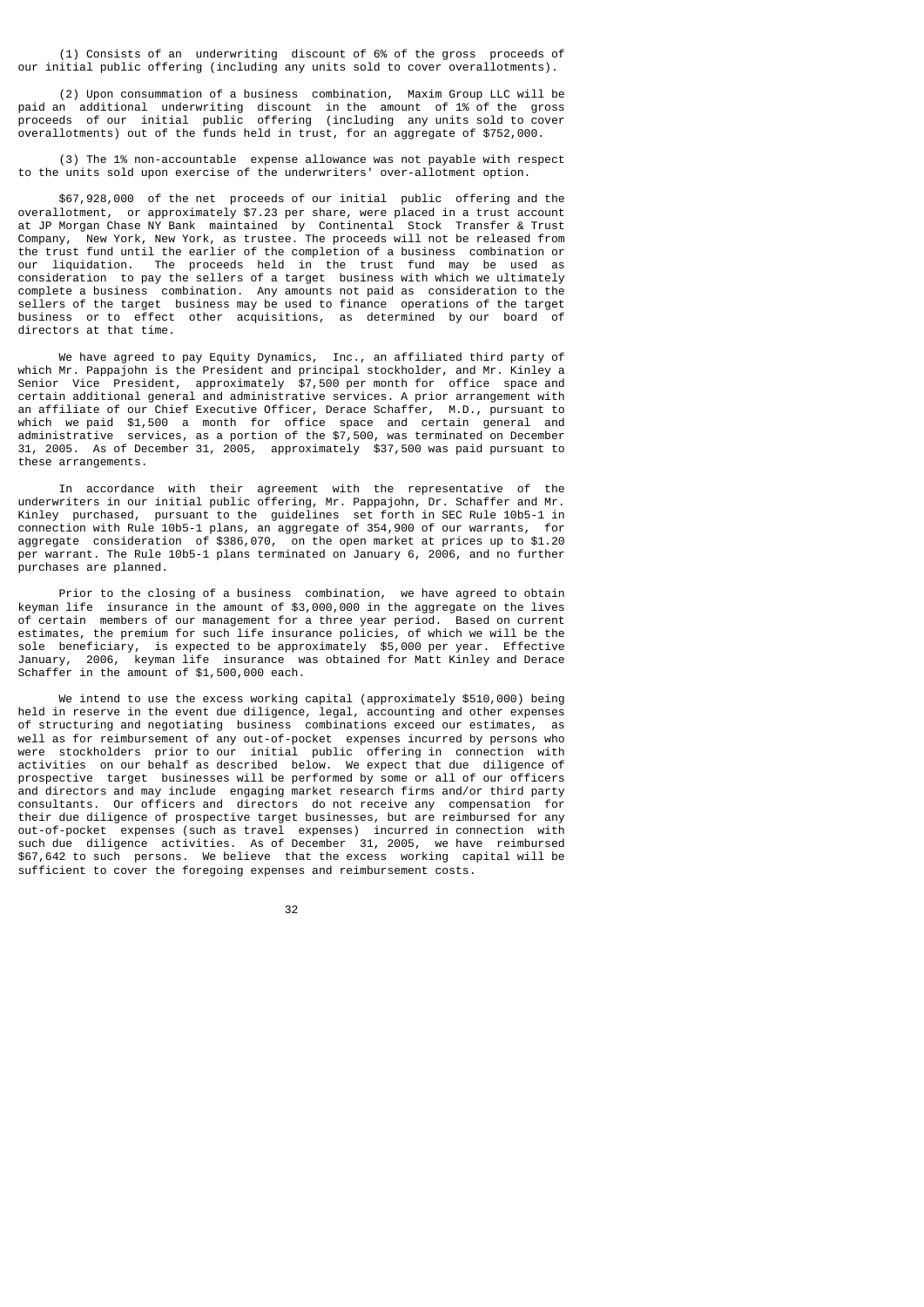It is also possible that we could use a portion of such excess working capital to make a deposit, down payment or fund a "no-shop" provision with respect to a particular proposed business combination, although we do not have any current intention to do so. In the event that we were ultimately required to forfeit such funds (whether as a result of our breach of the agreement relating to such payment or otherwise), we may not have a sufficient amount of working capital available outside of the trust account to conduct due diligence and pay other expenses related to finding another suitable business combination without securing additional financing. Thus, if we were unable to secure additional financing, we would most likely fail to consummate a business combination in the allotted time and would be forced to liquidate.

 To the extent that our capital stock is used in whole or in part as consideration to effect a business combination, the proceeds held in the trust fund as well as any other net proceeds not expended will be used to finance the operations of the target business.

 Mr. Pappajohn, Dr. Schaffer and Mr. Kinley loaned us a total of \$250,000 which was used to pay a portion of the expenses of the initial public offering, such as SEC registration fees, NASD registration fees, AMEX listing fees and legal and accounting fees and expenses. These loans were repaid out of the net proceeds of our initial public offering not placed in trust.

 The net proceeds of the initial public offering not held in the trust fund and not immediately required for the purposes set forth above may only be invested by the trust agent in "government securities" with specific maturity dates, or in money market funds meeting specific requirements under the Investment Company Act of 1940, in each case in such a manner that we are not deemed to be an investment company under the Investment Company Act. We believe that, as a result of our initial public offering, we will have sufficient available funds to operate until at least August 2007, assuming that a business combination is not consummated during that time.

 Other than the \$7,500 aggregate per month general and administrative service fees described above, no compensation of any kind (including finder's and consulting fees) will be paid to any persons who were stockholders prior to our initial public offering, or any of their affiliates, for services rendered to us prior to or in connection with the consummation of the business combination. However, such stockholders will receive reimbursement for any out-of-pocket expenses incurred by them in connection with activities on our behalf, such as identifying potential target businesses and performing due diligence on suitable business combinations. After the consummation of a business combination, if any, to the extent our management remains as officers of the resulting business, we anticipate that they may enter into employment agreements, the terms of which shall be negotiated and which we expect to be comparable to employment agreements with other similarly-situated companies in the healthcare industry. Further, after the consummation of a business combination, if any, to the extent our directors remain as directors of the resulting business, we anticipate that they will receive compensation comparable to directors at other similarly-situated companies in the healthcare industry.

33 and 2012 and 2013 and 2013 and 2014 and 2014 and 2014 and 2014 and 2014 and 2014 and 2014 and 2014 and 2014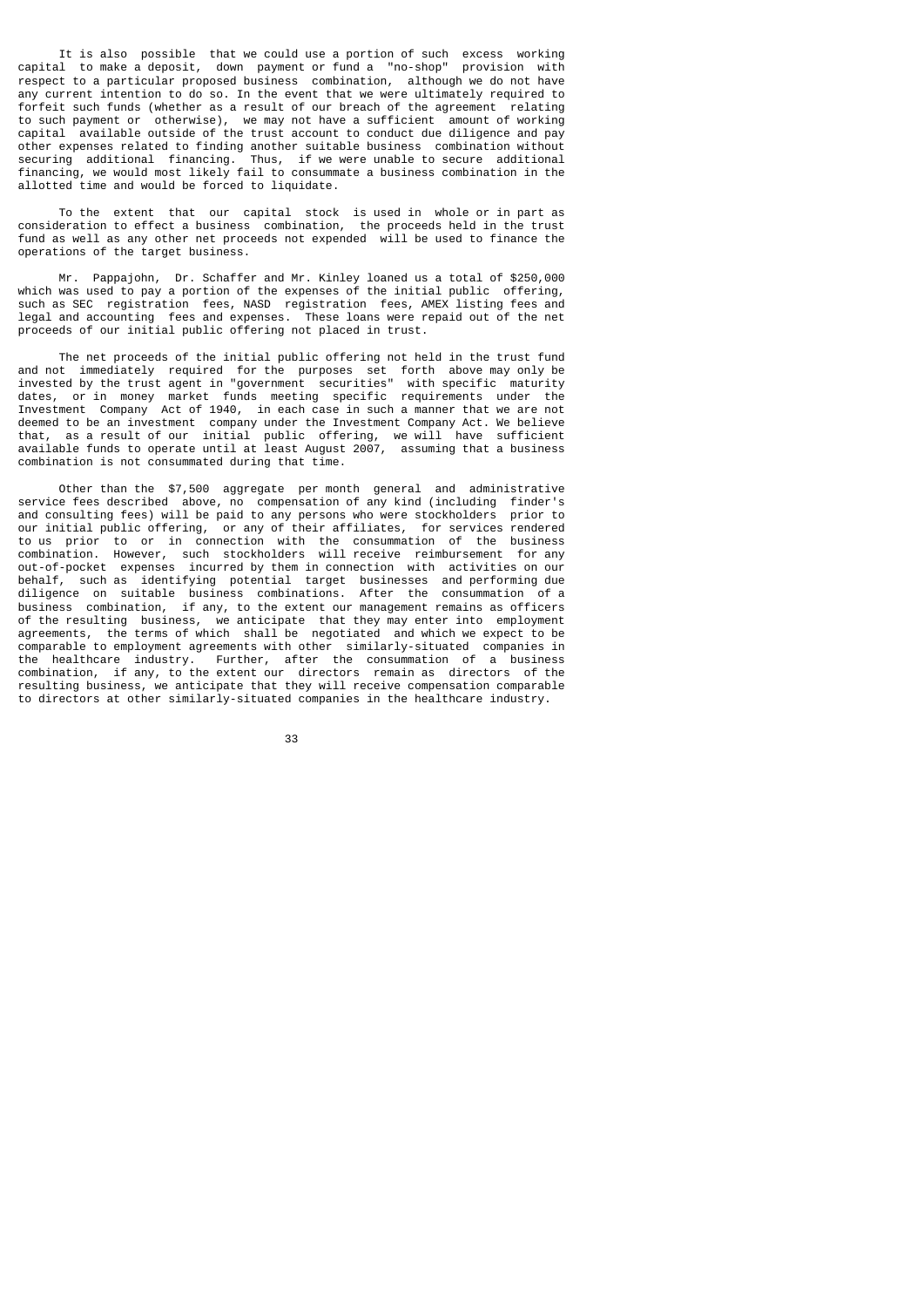The following tables should be read in conjunction with our financial statements and the notes thereto appearing elsewhere in this Annual Report on Form 10-K. The selected financial data has been derived from our financial statements, which have been audited by LWBJ, LLP, independent registered public accounting firm, as indicated in their report included elsewhere herein.

# SELECTED FINANCIAL DATA

For the period April 25, 2005 (inception) to December 31, 2005

# Income statement data

| Investment income                           | \$<br>586,074    |
|---------------------------------------------|------------------|
| Total expenses                              | (260, 779)       |
| Income before provision for income taxes    | 325, 295         |
| Provision for income taxes                  | ------<br>48,000 |
| Net income                                  | \$<br>277,295    |
| Basic earnings per share                    | \$<br>0.04       |
| Diluted earnings per share                  | \$<br>0.03       |
| Weighted average basic shares outstanding   | 7,869,200        |
| Weighted average diluted shares outstanding | 8,323,201        |

## Balance sheet data

| Cash                                                              | \$<br>1,398,181                        |
|-------------------------------------------------------------------|----------------------------------------|
| Investments held in trust                                         | 68,636,069                             |
| Other current assets                                              | 52,500<br>- - - - - - - - - - <b>-</b> |
| Total assets                                                      | \$70,086,750                           |
|                                                                   |                                        |
| Total liabilities<br>Common stock, subject to possible redemption | 410,535<br>13,578,807                  |
| Total stockholders' equity                                        | 56,097,408                             |
| Total liabilities and stockholders' equity                        | \$70,086,750                           |

<u>34 and 2012</u>

============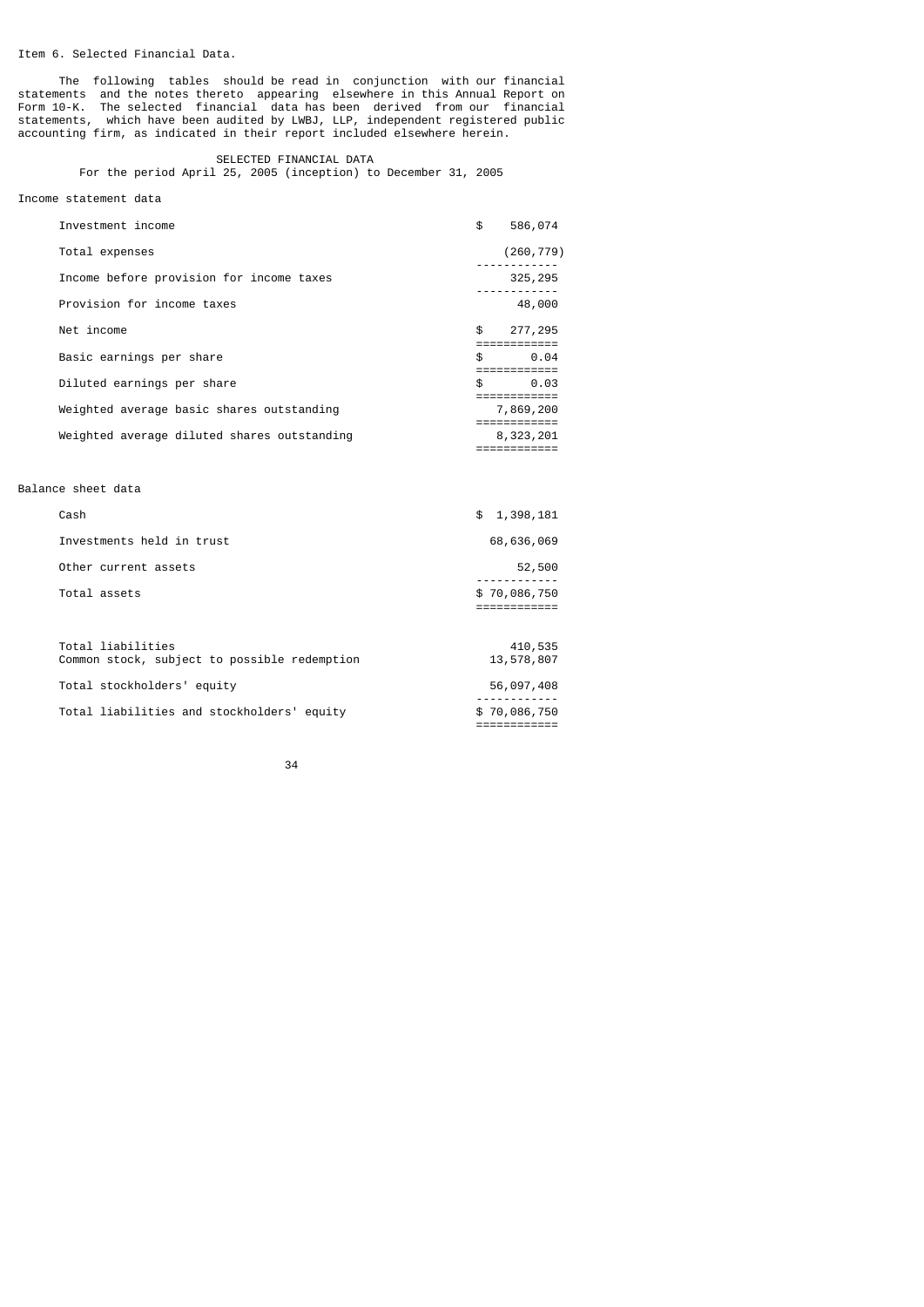Item 7. Management's Discussion and Analysis of Financial Condition and Results of Operations.

The following discussion should be read in conjunction with our financial statements and footnotes thereto contained in this report.

 We were formed on April 25, 2005, to serve as a vehicle to acquire, through a merger, capital stock exchange, asset acquisition or other similar business combination, one or more domestic or international assets or an operating business in the healthcare industry. Our initial business combination must be with a target business or businesses whose fair market value is at least equal to 80% of net assets at the time of such acquisition. We intend to utilize cash derived from the proceeds of our recently completed public offering, our capital stock, debt or a combination of cash, capital stock and debt, in effecting a business combination.

 On August 3, 2005, we consummated our initial public offering of 9,000,000 units. On August 16, 2005, we consummated the closing of an additional 400,000 units that were subject to the underwriters' over-allotment option. Each unit consists of one share of common stock and one redeemable common stock purchase warrant. Each warrant entitles the holder to purchase from us one share of our common stock at an exercise price of \$6.00.

 Our net proceeds from the sale of our units, including amounts from exercise of the underwriters' over-allotment option, after deducting certain offering expenses of approximately \$1,220,000, including \$720,000 evidencing the underwriters' non-accountable expense allowance of 1% of the gross proceeds (excluding the proceeds from the underwriters' over-allotment), and underwriting discounts of approximately \$4,512,000, were approximately \$69,468,000. Of this amount, \$67,928,000 is being held in trust and the remaining funds are being held outside of the trust. The remaining proceeds are available to be used by us to provide for business, legal and accounting due diligence on prospective acquisitions and continuing general and administrative expenses. We will use substantially all of the net proceeds of this offering to acquire a target business, including identifying and evaluating prospective acquisition candidates, selecting the target business, and structuring, negotiating and consummating the business combination. To the extent that our capital stock is used in whole or in part as consideration to effect a business combination, the proceeds held in the trust fund as well as any other net proceeds not expended will be used to finance the operations of the target business. We believe we will have sufficient available funds outside of the trust fund to operate through August 2007, assuming that a business combination is not consummated during that time. We do not believe we will need to raise additional funds in order to meet the expenditures required for operating our business. However, we may need to raise additional funds through a private or public offering of debt or equity securities if such funds are required to consummate a business combination that is presented to us. We would only consummate such a financing simultaneously with the consummation of a business combination.

Item 7A. Quantitative and Qualitative Disclosures About Market Risk.

 Market risk is the sensitivity of income to changes in interest rates, foreign exchanges, commodity prices, equity prices, and other market-driven rates or prices. We are not presently engaged in, and if a suitable business target is not identified by us prior to the prescribed liquidation of the trust account we may not engage in, any substantive commercial business. Accordingly, the risks associated with foreign exchange rates, commodity prices, and equity prices are not significant.

Item 8. Financial Statements and Supplementary Data.

 Reference is made to pages F-1 through F-12 comprising a portion of this Annual Report on Form 10-K.

<u>35 and 200 and 200 and 200 and 200 and 200 and 200 and 200 and 200 and 200 and 200 and 200 and 200 and 200 and 200 and 200 and 200 and 200 and 200 and 200 and 200 and 200 and 200 and 200 and 200 and 200 and 200 and 200 an</u>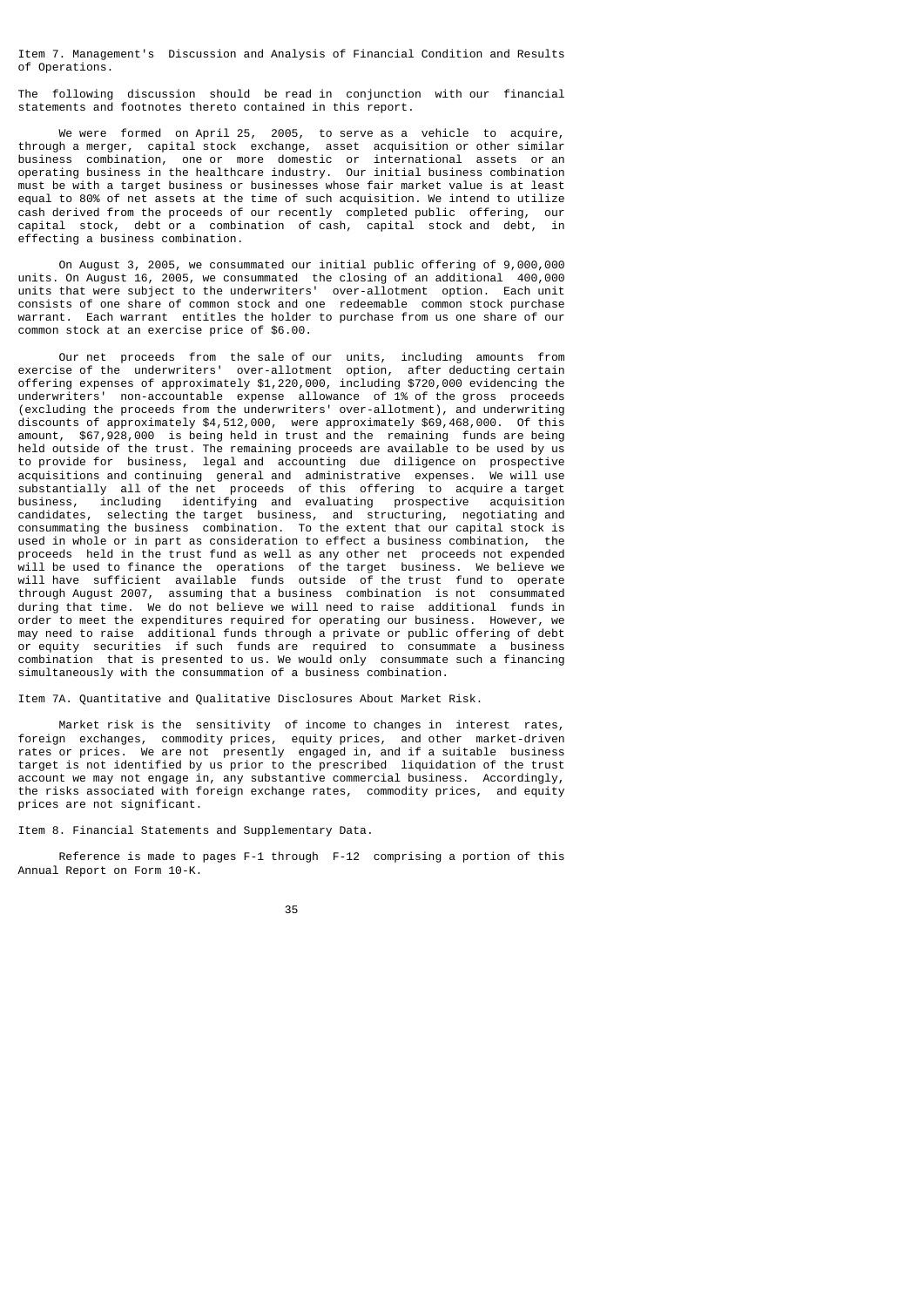Item 9. Changes in and Disagreements with Accountants on Accounting and Financial Disclosure.

None.

Item 9A. Controls and Procedures.

 Our management carried out an evaluation, with the participation of Derace L. Schaffer, M.D., our principal executive officer, and Matthew P. Kinley, our principal financial officer, of the effectiveness of our disclosure controls and procedures as of December 31, 2005. Based upon that evaluation, Dr. Schaffer and Mr. Kinley concluded that our disclosure controls and procedures were effective to ensure that information required to be disclosed by us in reports that we file or submit under the Securities Exchange Act of 1934 is recorded, processed, summarized and reported, within the time periods specified in the rules and forms of the Securities and Exchange Commission.

 There has not been any change in our internal control over financial reporting in connection with the evaluation required by Rule 13a-15(d) under the Exchange Act that occurred during the three months ended December 31, 2005 that has materially affected, or is reasonably likely to materially affect, our internal control over financial reporting.

Item 9B. Other Information.

Not applicable.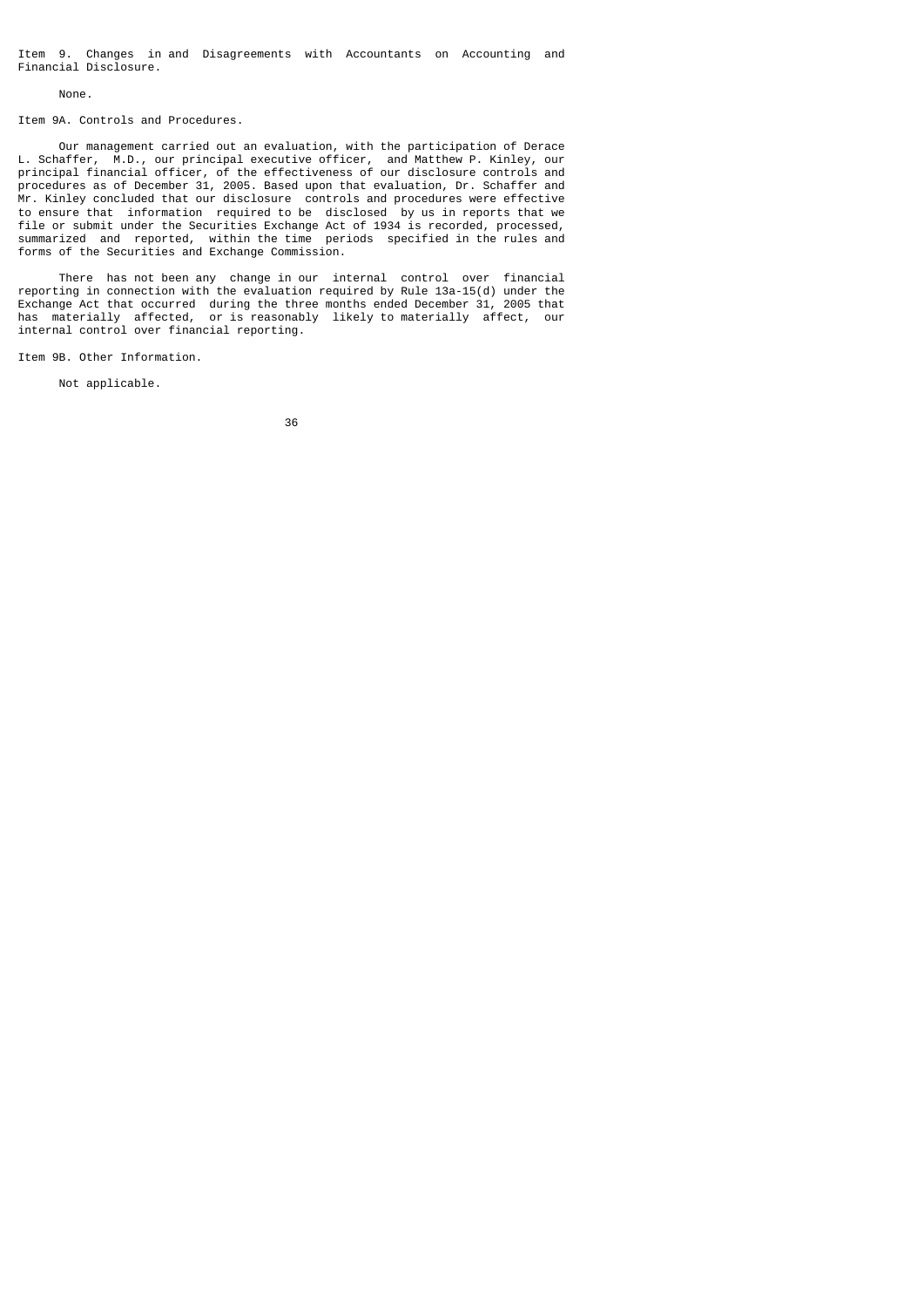### PART TTT

## Item 10. Directors and Executive Officers of the Registrant.

Our current directors and executive officers are as follows:

| NAME<br>John Pappajohn   | <b>AGE</b><br>77 | POSITION<br>Chairman of the Board and Secretary |
|--------------------------|------------------|-------------------------------------------------|
| Derace L. Schaffer, M.D. | 57               | Vice Chairman and Chief Executive Officer       |
| Matthew P. Kinley        | 38               | President, Treasurer and Director               |
| Edward B. Berger         | 76               | Director                                        |
| Wayne A. Schellhammer    | 53               | Director                                        |

 JOHN PAPPAJOHN has served as our chairman and secretary since April 2005. Since 1969, Mr. Pappajohn has been the President and principal stockholder of Equity Dynamics, Inc., a financial consulting firm, and the sole owner of Pappajohn Capital Resources, a venture capital firm. He also serves as a director of the following public companies: Allion Healthcare, Inc., American CareSource Holdings, Inc., MC Informatics, Inc., PACE Health Management Systems, Inc. and Patient InfoSystems, Inc. Mr. Pappajohn has been an active private equity investor in healthcare companies for more than 30 years and has served as a director of more than 40 public companies. Mr. Pappajohn has been a founder in several public healthcare companies such as Caremark Rx, Inc., Quantum Health Resources, and Radiologix, Inc. Mr. Pappajohn and Dr. Schaffer have worked together for more than fifteen years on a variety of healthcare companies, and they have co-founded Allion Healthcare, Inc., Patient Infosystems, Inc., and Radiologix, Inc., all of which are public companies. In addition, Mr. Pappajohn and Dr. Schaffer have worked together on many private healthcare companies, such as Logisticare, Inc. and Source Medical Inc. Mr. Pappajohn received his B.S.C. from the University of Iowa.

 DERACE L. SCHAFFER, M.D. has served as our vice chairman and chief executive officer since April 2005. Dr. Schaffer is the founder and CEO of The Lan Group, a venture capital firm specializing in healthcare and high technology investments. He also serves as a director of the following public companies: Allion Healthcare, Inc., American CareSource Holdings, Inc., and Patient InfoSystems, Inc. He has served as chairman of several healthcare companies including, Radiologix, Inc when it was private. He has been an active co-investor with Mr. Pappajohn for more than fifteen years on a variety of healthcare companies, and they have co-founded Allion Healthcare, Patient Infosystems and Radiologix, all of which are public companies. In addition, Mr. Pappajohn and Dr. Schaffer have worked together on many private healthcare companies, such as Logisticare, Inc. and Source Medical Inc. Dr. Schaffer served as chief executive officer and chairman of the board of Ide Imaging Group, P.C. from 1980 to 2001. Dr. Schaffer has served as a director on many healthcare boards of directors including several health systems and more than ten healthcare services and technology companies. Dr. Schaffer received his postgraduate radiology training at Harvard Medical School and Massachusetts General Hospital, where he served as Chief Resident. Dr. Schaffer is currently also a Clinical Professor of Radiology at Weill Cornell Medical College.

 MATTHEW P. KINLEY has served as our president, treasurer and a director since April 2005. Since 1995, he has served as Senior Vice President of Equity Dynamics, Inc., a financial consulting firm, and Pappajohn Capital Resources, a venture capital firm, both owned by John Pappajohn. Mr. Kinley has been involved in the financing and development of more than 20 companies with Mr. Pappajohn in the past ten years. Mr. Kinley has worked with Dr. Schaffer for more than ten years on healthcare services and technology companies. From 1990 through 1995, Mr. Kinley was manager and held various positions at KPMG Peat Marwick, working on tax, audit and merger and acquisition issues. Mr. Kinley received his B.A. in Business, with highest honors, from the University of Northern Iowa in May 1990.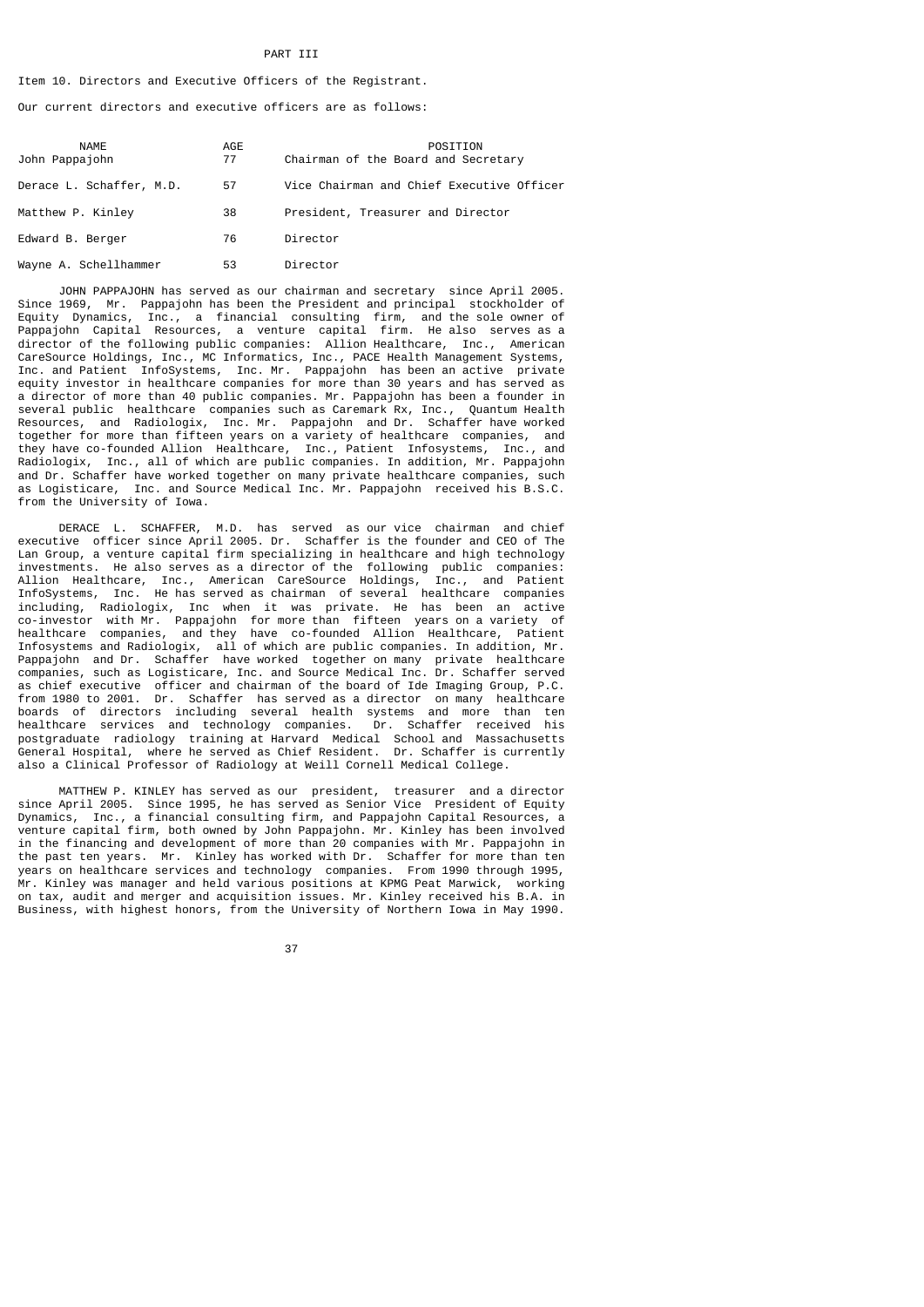EDWARD B. BERGER has served as a director since April 2005. He is Chairman and Chief Executive Officer of Equity Acquisitions Incorporated, a position he has held since January 2004, Chairman of the Board of Directors of Southwest Business Systems, Chairman and CEO of Berger Equities Inc., director and Chairman of the Audit Committee of CardSystems Solutions and a director of Compass Bank of Tucson, AZ., and American CareSource Holdings, Inc. both public companies. Mr. Berger has extensive healthcare experience: past President and CEO of Palo Verde Hospital; past President and member of the Board of Trustees of Kino Community Hospital; past member of the Long Range Planning Committee of Tucson Medical Center, all in Tucson, AZ. Mr. Berger is currently an Adjunct Professor in Political Science at Pima Community College and is the Chairman of the MBA Advisory Council, Eller Graduate School of Management at the University of Arizona. He has been admitted to practice law before the U.S. Supreme Court, U.S. Court of Appeals for the 9th Circuit and the U.S. District Court-Arizona. He is admitted to the New York Bar, the Arizona Bar and the District of Columbia Bar. Mr. Berger received his Juris Doctor degree from New York Law School. Mr. Berger is a member of both our Audit Committee and our Nominating Committee.

WAYNE A. SCHELLHAMMER has served as a director since June 2005. Schellhammer is Chairman and Chief Executive Officer of American Care Source Holdings, Inc., a public company, a position he has held since October of 2004. He served as President and CEO of Iowa Health Physicians, an affiliate of the Iowa Health System, for five years, as President and CEO of InTrust for five years and as Vice President of Physician Services and Payer Contracting for the Iowa Health System, a hospital and physician integrated health system, for five years. Mr. Schellhammer has also held senior executive positions with KPMG Consulting (now BearingPoint) for two years, Wellcare of New York, a subsidiary of a public company, Wellcare HealthPlans, Inc., for five years, as well as a national cardiac consulting firm. He has spent a total of 30 years in the healthcare industry and is a graduate of the University of Minnesota. Mr. Schellhammer is a member of both our Audit Committee and our Nominating Committee.

 Our board of directors is divided into two classes with only one class of directors being elected in each year and each class serving a two-year term. The term of office of the first class of directors, consisting of Mr. Berger and Mr. Schellhammer, will expire at our first annual meeting of stockholders. The term of office of the second class of directors, consisting of Mr. Pappajohn, Dr. Schaffer and Mr. Kinley, will expire at the second annual meeting.

 These individuals will play a key role in identifying and evaluating prospective acquisition candidates, selecting the target business, and structuring, negotiating and consummating its acquisition. None of these individuals has been a principal of or affiliated with a public company or blank check company that executed a business plan similar to our business plan and none of these individuals is currently affiliated with such an entity. However, we believe that the skills and expertise of these individuals, their collective access to acquisition opportunities and ideas, their contacts, and their transaction expertise should enable them to identify and effect an acquisition although we cannot assure you that they will, in fact, be able to do so.

 Dr. Schaffer, Mr. Pappajohn and Mr. Kinley may be deemed to be our "parents" and are deemed our "promoters," as these terms are defined under the Federal securities laws.

### Director Independence

 Our board of directors has determined that Mr. Berger and Mr. Schellhammer are "independent directors" as defined in the American Stock Exchange listing standards and Rule 10A-3 of the Exchange Act. We intend to locate and appoint at least two additional independent directors to serve on the board of directors and one additional independent director to serve on each of our audit committee and nominating committee prior to July 28, 2006.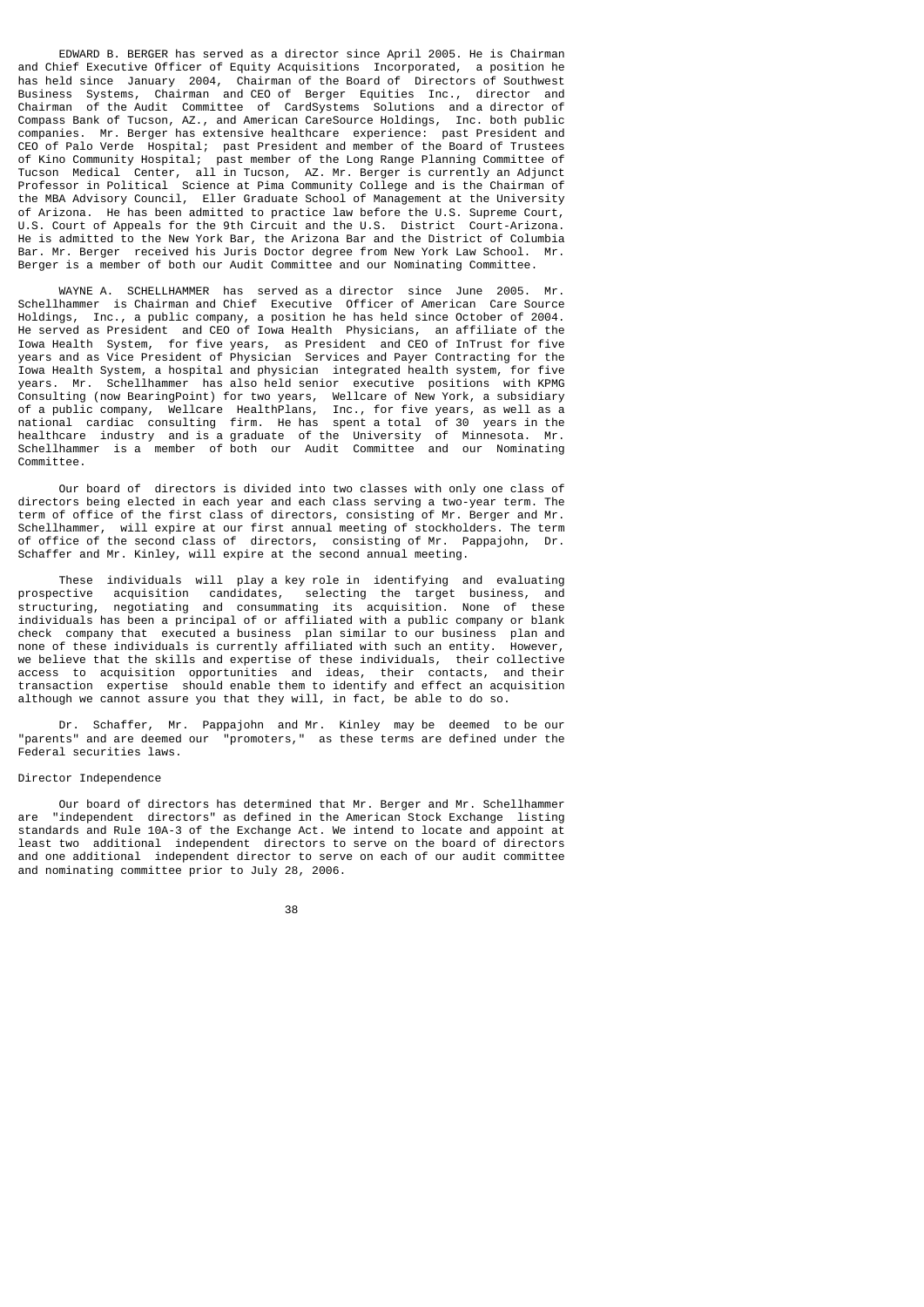### Section 16(a) Beneficial Ownership Reporting Compliance

 Section 16(a) of the Securities Exchange Act of 1934, as amended, requires our officers, directors and persons who beneficially own more than ten percent of our common stock to file reports of ownership and changes in ownership with the SEC. These reporting persons are also required to furnish us with copies of all Section 16(a) forms they file. Except for the Form 3 of Mr. Kinley filed on August 5, 2005 and the Form 3 of Mr. Schellhammer filed on August 3, 2005, all of these reports were filed in a timely manner.

### Board Committees

 Our board of directors established an audit committee and a nominating committee. Our board of directors adopted charters for these committees, as well as a code of conduct and ethics that governs the conduct of our directors, officers and employees.

# Audit Committee

 Our audit committee currently consists of Mr. Berger and Mr. Schellhammer. The independent directors we appoint to our audit committee will each be an independent member of our board of directors, as defined by the rules of the American Stock Exchange and the SEC. Each member of our audit committee will be financially literate under the current listing standards of the American Stock Exchange, and our board of directors has determined that Mr. Berger qualifies as an "audit committee financial expert," as such term is defined by SEC rules. We intend to locate and appoint at least one additional independent director on our audit committee prior to July 28, 2006.

 The audit committee reviews the professional services and independence of our independent registered public accounting firm and our accounts, procedures and internal controls. The audit committee also recommends the firm selected to be our independent registered public accounting firm, reviews and approves the scope of the annual audit, review and evaluates with the independent public accounting firm our annual audit and annual consolidated financial statements, reviews with management the status of internal accounting controls, evaluates problem areas having a potential financial impact on us that may be brought to the committee's attention by management, the independent registered public accounting firm or the board of directors, and evaluates all of our public financial reporting documents.

### Nominating Committee

 We have established a nominating committee of the board of directors, which consists of Mr. Berger and Mr. Schellhammer, each of whom is an independent director as defined by the rules of the American Stock Exchange and the SEC. The nominating committee is responsible for overseeing the selection of persons to be nominated to serve on our board of directors. The nominating persons to be nominated to serve on our board of directors. committee considers persons identified by its members, management, stockholders, investment bankers and others. We intend to locate and appoint at least one additional independent director on our nominating committee prior to July 28, 2006.

 The guidelines for selecting nominees, which are specified in the nominating committee charter, generally provide that persons to be nominated should be actively engaged in business endeavors, have an understanding of financial statements, corporate budgeting and capital structure, be familiar with the requirements of a publicly traded company, be familiar with industries relevant to our business endeavors, be willing to devote significant time to the oversight duties of the board of directors of a public company, and be able to promote a diversity of views based on the person's education, experience and professional employment. The nominating committee evaluates each individual in the context of the board as a whole, with the objective of recommending a group of persons that can best implement our business plan, perpetuate our business and represent shareholder interests. The nominating committee may require certain skills or attributes, such as financial or accounting experience, to meet specific board needs that arise from time to time. The nominating committee does not distinguish among nominees recommended by stockholders and other persons.

39 and 2012 and 2013 and 2014 and 2014 and 2014 and 2014 and 2014 and 2014 and 2014 and 2014 and 2014 and 2014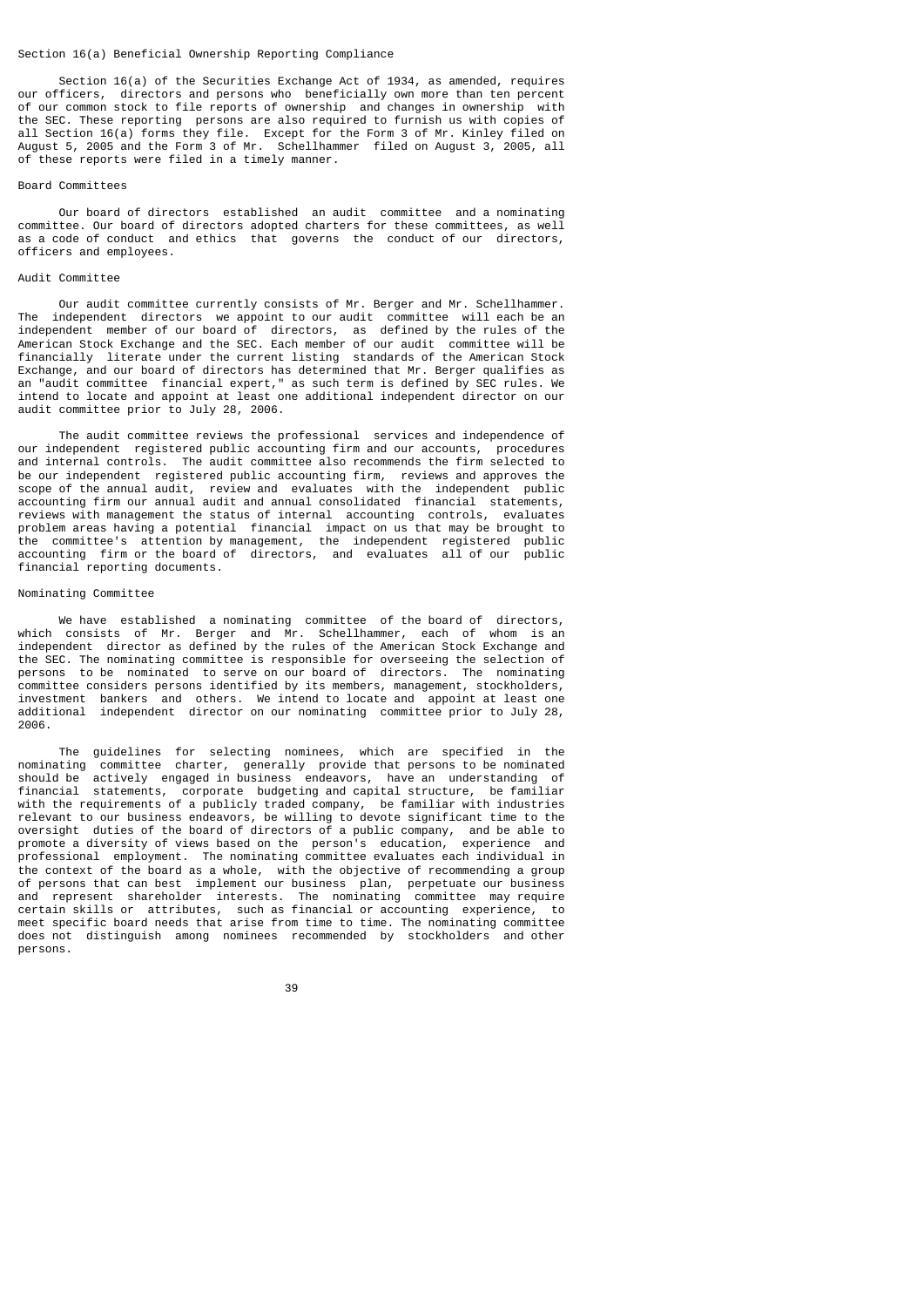### Code of Conduct and Ethics

 We have adopted a code of conduct and ethics applicable to our directors, officers and employees in accordance with applicable federal securities laws and the rules of the American Stock Exchange. You can review this document by accessing our public filings at the SEC's web site at www.sec.gov. In addition, a copy of the code of conduct and ethics will be provided without charge upon request to us. We intend to disclose any amendments to or waivers of certain provisions of our code of ethics within 5 business days of such amendment or waiver or as otherwise required by the SEC.

## Conflicts of Interest

 Potential investors should be aware of the following potential conflicts of interest:

- o None of our officers and directors are required to commit their full time to our affairs and, accordingly, they will have conflicts of interest in allocating management time among various business activities.
- o In the course of their other business activities, our officers and directors may become aware of investment and business opportunities o which may be appropriate for presentation to our company as well as the other entities with which they are affiliated. They may have conflicts of interest in determining to which entity a particular business opportunity should be presented.
	- o Our officers and directors may in the future become affiliated with entities, including other blank check companies, engaged in business activities similar to those intended to be conducted by our company.
- o Since our directors beneficially own shares of our common stock<br>which will be released from escrow only in certain limited which will be released from escrow only in certain situations, our board may have a conflict of interest in determining whether a particular target business is appropriate to effect a business combination. The personal and financial interests of our directors and officers may influence their motivation in identifying and selecting a target business, completing a business combination timely and securing the release of their stock.
- o Our officers and directors who purchase common stock in the open market are required to vote such shares in favor of a business o combination. Accordingly, these initial stockholders will not be eligible to exercise the conversion rights that are available to our public stockholders.
- o In the event we elect to make a substantial down payment, or otherwise incur significant expenses, in connection with a potential business combination, our expenses could exceed the remaining proceeds not held in trust. Our officers and directors may have a conflict of interest with respect to evaluating a particular business combination if we incur such excess expenses. Specifically, our officers and directors may tend to favor potential business combinations with target businesses that offer to reimburse any expenses in excess of our available proceeds not held in trust.
	- o Our officers and directors may have a conflict of interest with respect to evaluating a particular business combination if the o retention or resignation of any such officers and directors were included by a target business as a condition to any agreement with respect to a business combination.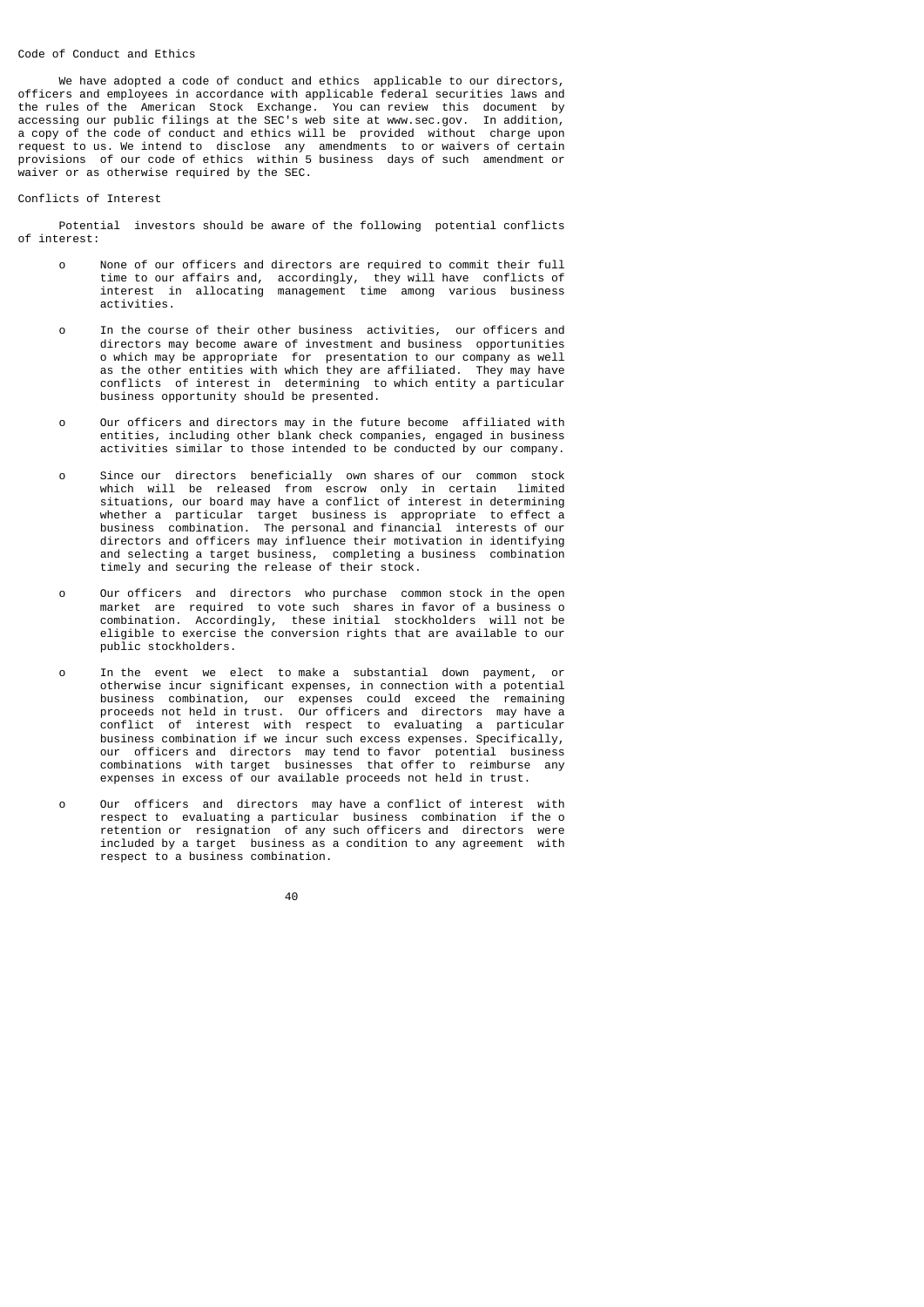In general, officers and directors of a corporation incorporated under the laws of the State of Delaware are required to present business opportunities to a corporation if:

- o the corporation could financially undertake the opportunity;
- o the opportunity is within the corporation's line of business; and
- o it would not be fair to the corporation and its stockholders for the opportunity not to be brought to the attention of the corporation.

 Accordingly, as a result of multiple business affiliations, our officers and directors may have similar legal obligations relating to presenting business opportunities meeting the above-listed criteria to multiple entities. In addition, conflicts of interest may arise when our board evaluates a particular business opportunity with respect to the above-listed criteria. We cannot assure you that any of the above mentioned conflicts will be resolved in our favor.

 In order to minimize potential conflicts of interest which may arise from multiple corporate affiliations, each of our officers and directors has agreed in principle, until the earlier of a business combination, our liquidation or such time as he ceases to be an officer or director, to present to us for our consideration, prior to presentation to any other entity, any business opportunity which may reasonably be required to be presented to us under Delaware law, subject to any pre-existing fiduciary obligations they might have.

 Each of our directors has, or may come to have, to a certain degree, other fiduciary obligations. In addition all of our officers and directors have fiduciary obligations to those companies on whose board of directors they sit.

 To the extent that they identify business opportunities that may be suitable for the entities to which they owe a fiduciary obligation, our officers and directors will honor those fiduciary obligations. Accordingly, they may not present opportunities to us that otherwise may be attractive to us unless the present opportunities to us that otherwise may be attractive to us unless the entities to which they owe a fiduciary obligation and any successors to such entities have declined to accept such opportunities. Additionally, certain of our directors and officers are directors of companies, both public and private, which may perform business activities in the healthcare industry similar to those which we may perform after consummating a business combination. Mr. Pappajohn is a director of the following such public companies: Patient InfoSystems, Inc., Allion Healthcare, Inc., PACE Health Management Systems, Inc. and American CareSource Holdings, Inc. Mr. Pappajohn is a director of the following private company: Partners Imaging LLC. Dr. Schaffer is a director of the following such public companies: Patient InfoSystems, Inc., Allion Healthcare, Inc., and American CareSource Holdings, Inc., as well as the following such private companies: Partners Imaging LLC and Source Medical Inc. Mr. Berger is a director of the following public company: American CareSource Holdings, Inc. Mr. Schellhammer is Chairman and Chief Executive Officer of American Care Source Holdings, Inc.

 In connection with the vote required for any business combination, all of our stockholders prior to our initial public offering, including all of our officers and directors, have agreed to vote their respective shares of common stock which were owned prior to our initial public offering in accordance with the vote of the public stockholders owning a majority of the shares of our common stock sold in our initial public offering. Any shares of common stock acquired by such stockholders in the open market will be considered as part of the holdings of public stockholders and will have the same rights as other public stockholders, including voting and conversion rights with respect to a potential business combination, and persons who were stockholders prior to our initial public offering may thus vote against a proposed business combination with respect to such shares. Accordingly, they may vote on a proposed business combination with respect to shares acquired in the open market any way they so choose. In addition, they have agreed to waive their respective rights to participate in any liquidation distribution occurring upon our failure to consummate a business combination but only with respect to those shares of common stock acquired by them prior to our initial public offering and not with respect to any shares acquired in the open market.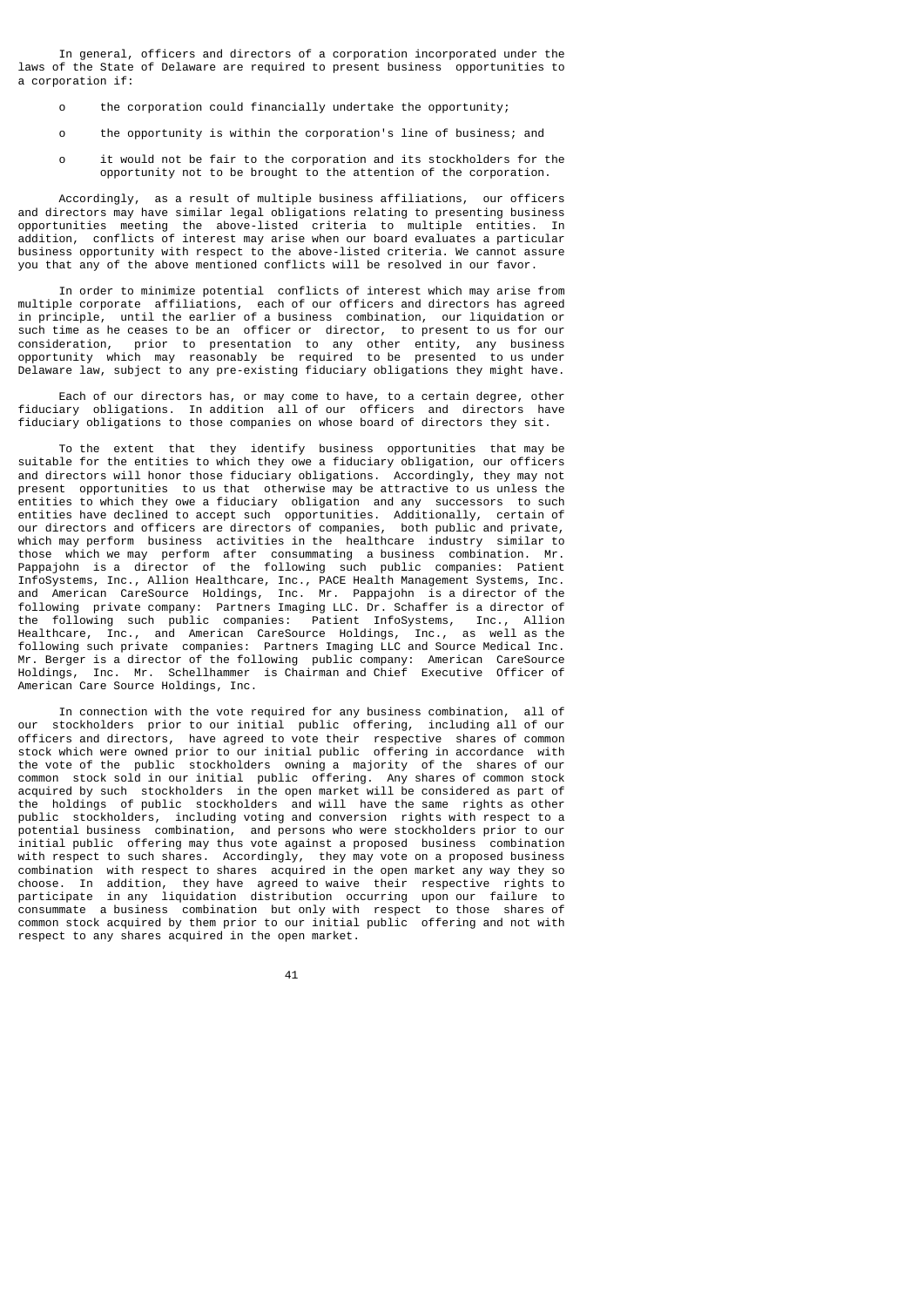To further minimize potential conflicts of interest, we have agreed not to consummate a business combination with an entity which is affiliated with any of such stockholders unless we obtain an opinion from an independent investment banking firm that the business combination is fair to our stockholders from a financial point of view. We expect that any such opinion will be included in our proxy solicitation materials, furnished to stockholders in connection with their vote on such a business combination.

## Item 11. Executive Compensation.

 None of our executive officers or directors has received any cash compensation for services rendered. Commencing on the effective date of our initial public offering through the acquisition of a target business, we have agreed to pay Equity Dynamics, Inc., an affiliated third party of which Mr. Pappajohn (our Chairman and Secretary) is the President and principal stockholder, and Mr. Kinley (our President and Treasurer) is a Senior Vice President, approximately \$7,500 per month for office space and certain additional general and administrative services. A prior arrangement with an affiliate of our Chief Executive Officer, Derace Schaffer, M.D., pursuant to which we paid \$1,500 a month for office space and certain general and administrative services, as a portion of the \$7,500, was terminated on December 31, 2005. During 2005, approximately \$37,500 was incurred under these arrangements. This agreement is for our benefit and is not intended to provide Mr. Pappajohn compensation in lieu of a salary. We believe that such fees are at least as favorable as we could have obtained from an unaffiliated third party. Other than this \$7,500 per-month fee, no compensation of any kind, including finder's and consulting fees, will be paid to any of our initial stockholders, including our officers and directors, or any of their respective affiliates, for services rendered prior to or in connection with a business combination. However, persons who were stockholders prior to our initial public offering, including our officers and directors, will receive reimbursement for any out-of-pocket expenses incurred by them in connection with activities on our behalf, such as identifying potential target businesses and performing due diligence on suitable business combinations. After the consummation of a business combination, if any, to the extent our management remains as officers of the resulting business, we anticipate that they may enter into employment agreements, the terms of which shall be negotiated and which we expect to be comparable to employment agreements with other similarly-situated companies in the healthcare industry. Further, after the consummation of a business combination, if any, to the extent our directors remain as directors of the resulting business, we anticipate that they will receive compensation comparable to directors at other similarly- situated companies in the healthcare industry. Any and all such amounts shall be fully disclosed to stockholders, to the extent then known, in the proxy solicitation materials furnished to our stockholders. It is unlikely the amount of such compensation will be known at the time of a stockholder meeting held to consider a business combination, as it will be up to the directors of the post-combination business to determine executive and director compensation. In this event, such compensation will be publicly disclosed at the time of its determination in a Form 8-K, as required by the SEC.

## Performance Graph

 We have not included the performance graph index as we became a reporting company on July 28, 2005. We do not expect that our securities will trade at prices much different than the amounts paid for such securities in our initial public offering until such time that we complete a business combination, if we are able to do so.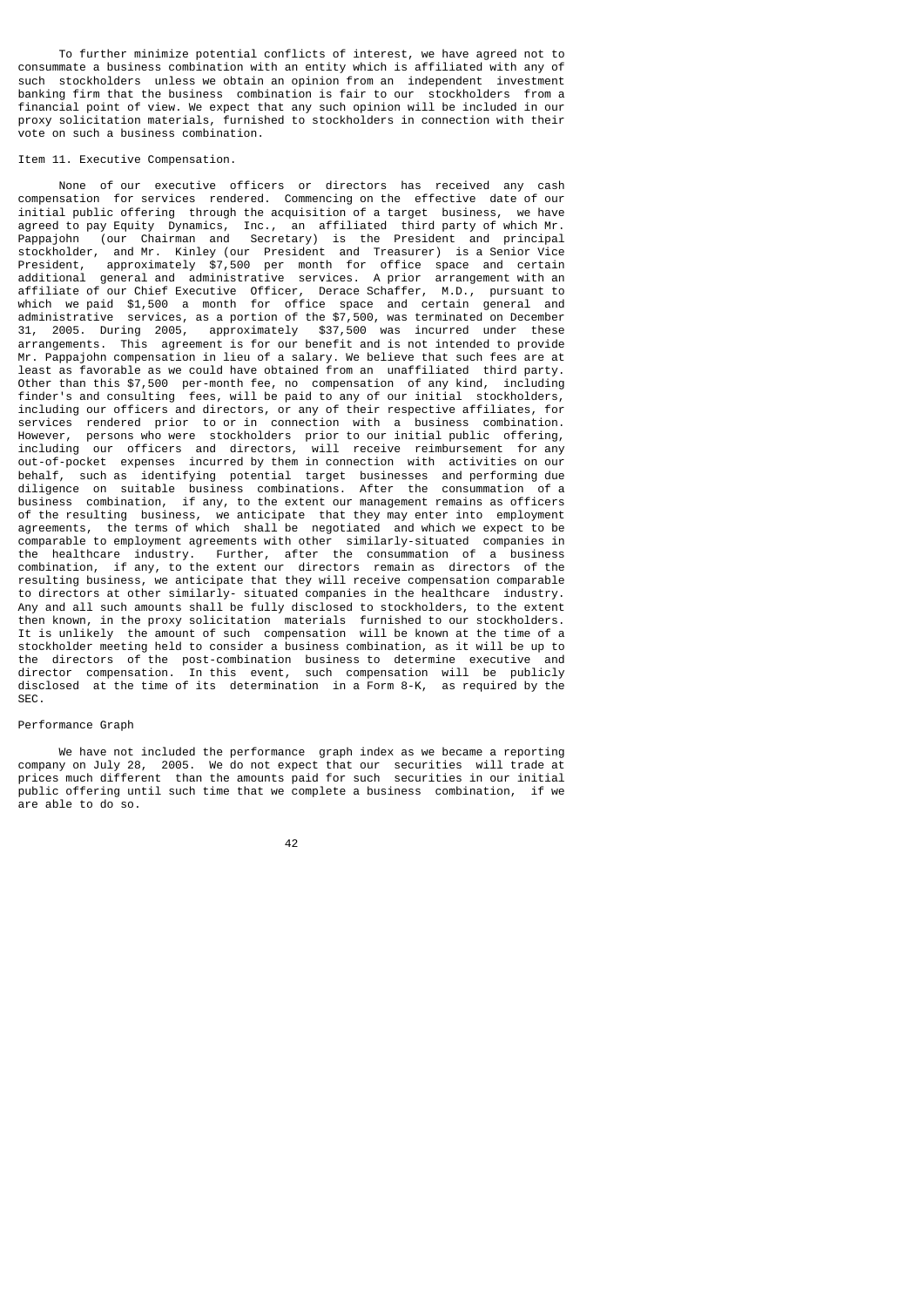Item 12. Security Ownership of Certain Beneficial Owners and Management and Related Stockholder Matters.

 The following table sets forth information as of March 27, 2006, based on information obtained from the persons named below, with respect to the beneficial ownership of shares of our common stock by (i) each person known by us to be the owner of more than 5% of our outstanding shares of common stock, (ii) each director and (iii) all officers and directors as a group. Except as indicated in the footnotes to the table, the persons named in the table have sole voting and investment power with respect to all shares of common stock shown as beneficially owned by them.

| Name and Address of Beneficial Owner (1)                        | Amount<br>and nature<br>of beneficial<br>ownership | Percent<br>of class |
|-----------------------------------------------------------------|----------------------------------------------------|---------------------|
| John Pappajohn (2)                                              | 882,000                                            | 7.57%               |
| Derace L. Schaffer, M.D. (3)                                    | 882,000                                            | 7.57%               |
| Matthew P. Kinley (4)                                           | 441,000                                            | 3.79%               |
| Edward B. Berger                                                | 22,500                                             | $\star$             |
| Wavne A. Schellhammer                                           | 22,500                                             | $\star$             |
| Amaranth LLC, Amaranth Advisors LLC and Nicholas M. Maounis (5) | 875,450                                            | 7.51%               |
| Sapling, LLC (6)                                                | 681,815                                            | 5.85%               |
| Fir Tree Recovery Master Fund, LP (6)                           | 335, 185                                           | 2.88%               |
| All directors and executive officers as a group (5 persons)     | 2,250,000                                          | 19.31%              |

- Represents beneficial ownership of less than 1%.
- (1) Does not include shares of common stock issuable upon exercise of warrants which are beneficially owned by certain of the persons named in the above table but which are not exercisable until the later of (i) July 28, 2006 or (ii) the consummation by us of a business combination. Unless otherwise indicated, the business address of each of the individuals is 2116 Financial Center, 666 Walnut Street, Des Moines, Iowa 50309.
- (2) Does not include 141,960 warrants purchased on behalf of such person pursuant to the guidelines set forth in SEC Rule 10b5-1 in connection with a Rule 10b5-1 Plan. See footnote 1, above.
- (3) Does not include 141,960 warrants purchased on behalf of such person pursuant to the guidelines set forth in SEC Rule 10b5-1 in connection with a Rule 10b5-1 Plan. See footnote 1, above.
- (4) Does not include 70,980 warrants purchased on behalf of such person pursuant to the guidelines set forth in SEC Rule 10b5-1 in connection with a Rule 10b5-1 Plan. See footnote 1, above.
- (5) Based on information contained in a Schedule 13G/A filed by Amaranth LLC, Amaranth Advisors LLC and Nicholas M. Maounis in February 2006. Amaranth LLC, Amaranth Advisors LLC and Nicholas M. Maounis have shared power to vote or to direct the vote, and shared power to dispose or direct the disposition, of 875,450 shares of our common stock. The address for each of Amaranth LLC, Amaranth Advisors LLC and Nicholas M. Maounis is One American Lane, Greenwich CT 06831
- (6) Based on information contained in a Schedule 13G filed by Sapling LLC in August 2005. Sapling may direct the vote and disposition of the 681,815 shares of Common Stock, and Fir Tree Recovery may direct the vote and disposition of 335,185 shares of Common Stock. The address of both Sapling LLC and Fir Tree Recovery is 535 Fifth Avenue, 31st Floor New York, New York 10017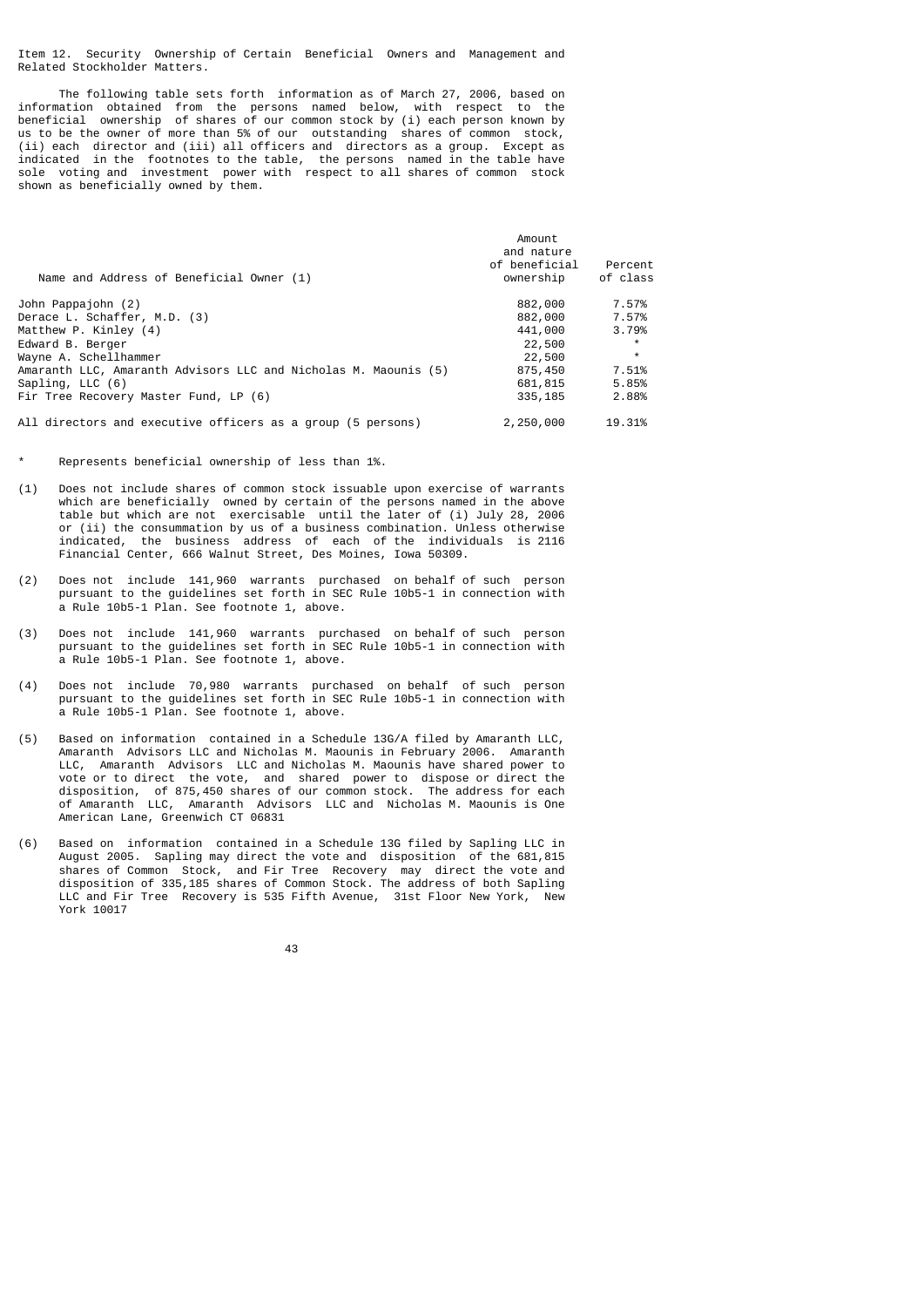All of the shares of our common stock outstanding prior to our initial public were placed in escrow with Continental Stock Transfer & Trust Company, as escrow agent, until the earliest of:

- o July 28, 2008; or
- o the consummation of a liquidation, merger, stock exchange or other similar transaction which results in all of our stockholders having the right to exchange their shares of common stock for cash, securities or other property subsequent to our consummating a business combination with a target business.

 During the escrow period, the holders of these shares are not be able to sell or transfer their securities except to their spouses and children or trusts established for their benefit, but will retain all other rights as our stockholders, including, without limitation, the right to vote their shares of common stock and the right to receive cash dividends, if declared. If dividends are declared and payable in shares of common stock, such dividends will also be placed in escrow. If we are unable to effect a business combination and liquidate, none of these stockholders will receive any portion of the liquidation proceeds with respect to common stock owned by them prior to our initial public offering.

44 and 2012 and 2014 and 2014 and 2014 and 2014 and 2014 and 2014 and 2014 and 2014 and 2014 and 2014 and 201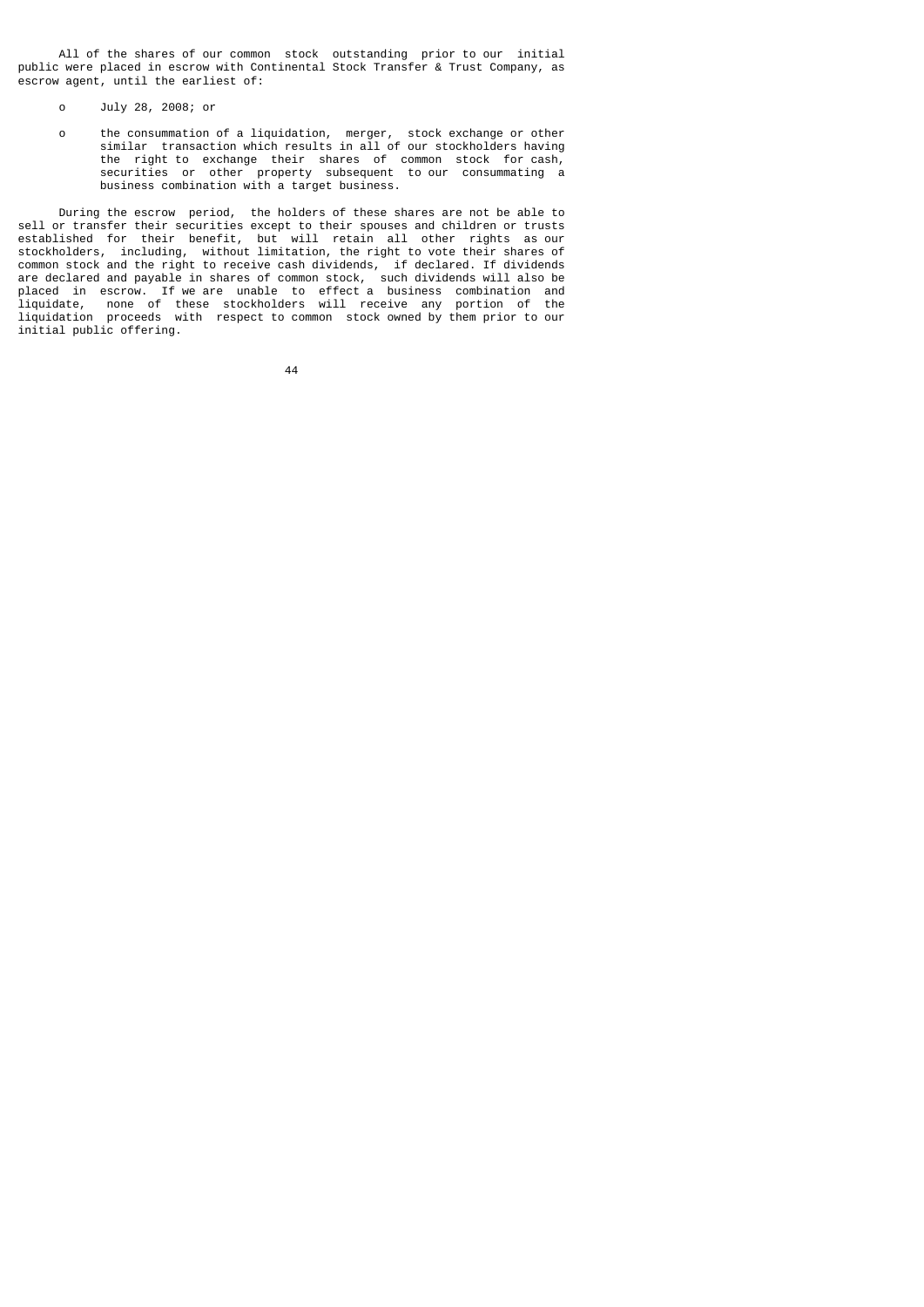Item 13. Certain Relationships and Related Transactions.

 In April 2005, we issued 1,500,000 shares of our common stock to the individuals set forth below for an aggregate amount of \$25,000 in cash, at an average purchase price of approximately \$0.0167 per share, as follows:

| Name                                       | Number of Shares   | Relationship to Us                              |
|--------------------------------------------|--------------------|-------------------------------------------------|
| John Pappaiohn<br>Derace L. Schaffer, M.D. | 600,000<br>600,000 | Chairman and Secretary<br>Vice-Chairman and CEO |
| Matthew P. Kinley                          | 300,000            | President, Treasurer and director               |

 Further, in June 2005, Mr. Pappajohn, Dr. Schaffer and Mr. Kinley transferred, for an aggregate consideration per share which they paid us and pro rata to their ownership of our common stock, an aggregate of 30,000 shares of our common stock equally to Mr. Berger and Mr. Schellhammer.

 On July 8, 2005, our board of directors authorized a stock dividend of approximately .333333 shares of common stock for each outstanding share of common stock, effectively lowering the initial purchase price to approximately \$.0125 per share.

 On July 22, 2005, our board of directors authorized a stock dividend of approximately .125 shares of common stock for each outstanding share of common stock, effectively lowering the initial purchase price to approximately \$.0111 per share.

 The holders of the majority of these shares will be entitled to require us, on up to two occasions, to register these shares. The holders of the majority of these shares may elect to exercise these registration rights at any time after the date on which these shares of common stock are released from escrow. In addition, these stockholders have certain "piggy-back" registration rights on registration statements filed subsequent to the date on which these shares of common stock are released from escrow. We will bear the expenses incurred in connection with the filing of any such registration statements.

 In connection with our initial public offering, Mr. Pappajohn, Dr. Schaffer and Mr. Kinley loaned us a total of \$250,000 which was used to pay a portion of the expenses of our initial public offering, such as SEC registration fees, NASD registration fees, AMEX listing fees and legal and accounting fees and expenses. These loans were repaid out of the net proceeds of our initial public offering not placed in trust.

 In accordance with their agreement with the representative of the underwriters in our initial public offering, Mr. Pappajohn, Dr. Schaffer and Mr. Kinley purchased, pursuant to the guidelines set forth in SEC Rule 10b5-1 in connection with Rule 10b5-1 plans, an aggregate of 354,900 of our warrants, for aggregate consideration of \$386,070, on the open market at prices up to \$1.20 per warrant. The Rule 10b5-1 plans terminated on January 6, 2006, and no further purchases are planned.

 We agreed to pay Equity Dynamics, Inc., an affiliated third party of which Mr. Pappajohn is the President and principal stockholder, and Mr. Kinley a Senior Vice President, approximately \$7,500 per month for office space and certain additional general and administrative services. A prior arrangement with an affiliate of our Chief Executive Officer, Derace Schaffer, M.D., pursuant to which we paid \$1,500 a month for office space and certain general and administrative services, as a portion of the \$7,500, was terminated on December 31, 2005. As of December 31, 2005, we have paid approximately \$37,500 under these arrangements.

 We will reimburse our officers and directors for any reasonable out-ofpocket business expenses incurred by them in connection with certain activities on our behalf such as identifying and investigating possible target businesses and business combinations. There is no limit on the amount of accountable out-of-pocket expenses reimbursable by us, which will be reviewed only by our board or a court of competent jurisdiction if such reimbursement is challenged. As of December 31, 2005, we have reimbursed such persons an aggregate of \$67,642 in connection with these activities.

<u>45 and 2012 and 2013</u>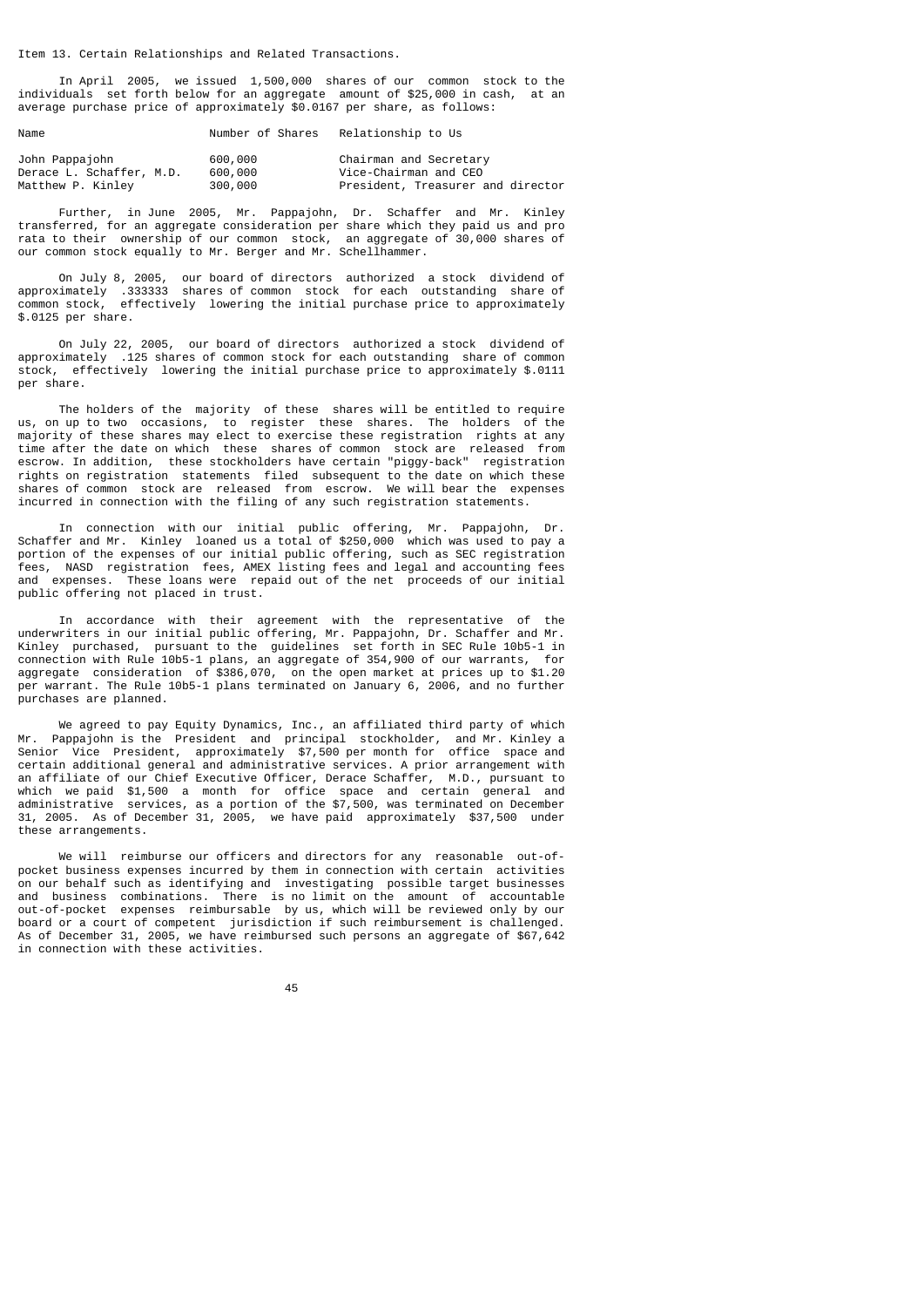Persons who were stockholders prior to our initial public offering, including our officers and directors, will not receive reimbursement for any out-of- pocket expenses incurred by them to the extent that such expenses exceed the amount in the trust fund unless the business combination is consummated and there are sufficient funds available for reimbursement after such consummation. The financial interest of such persons could influence their motivation in selecting a target business and thus, there may be a conflict of interest when determining whether a particular business combination is in the stockholders' best interest.

 Other than the reimbursable out-of-pocket expenses payable to our officers and directors, no compensation or fees of any kind, including finders and consulting fees, will be paid to any persons who were stockholders prior to our initial public offering, officers or directors who owned our common stock prior to our initial public offering, or to any of their respective affiliates for services rendered to us prior to or with respect to the business combination.

 After the consummation of a business combination, if any, to the extent our management remains as officers of the resulting business, we anticipate that our officers and directors may enter into employment agreements, the terms of which shall be negotiated and which we expect to be comparable to employment agreements with other similarly-situated companies in the healthcare industry. Further, after the consummation of a business combination, if any, to the extent our directors remain as directors of the resulting business, we anticipate that they will receive compensation comparable to directors at other similarly-situated companies in the healthcare industry.

 All ongoing and future transactions between us and any of our officers and directors or their respective affiliates, including loans by our officers and directors, will be on terms believed by us to be no less favorable than are available from unaffiliated third parties and such transactions or loans, including any forgiveness of loans, will require prior approval in each instance by a majority of our uninterested "independent" directors (to the extent we have any) or the members of our board who do not have an interest in the transaction, in either case who had access, at our expense, to our attorneys or independent legal counsel.

Item 14. Principal Accounting Fees and Services

Description of Professional Services

 Audit Fees. The aggregate fees for professional services rendered by LWBJ, LLP (LWBJ) for the audit of the Company's financial statements for fiscal year 2005, which includes fees related to the initial public offering and related audits, review of financial statements included in our quarterly reports on Form 10-Q, and the 2005 year end audit were approximately \$50,000.

 Audit-Related Fees. Audit-related fees are for assurance and related services including, among others, consultation concerning financial accounting and reporting standards. There were no aggregate fees billed for audit-related services rendered by LWBJ.

 Tax Fees. Fees for professional services rendered by LWBJ for tax compliance, tax planning and tax advice for the fiscal year ended December 31, 2005 were approximately \$3,000.

 All Other Fees. There were no fees paid to LWBJ for services other than audit services and audit-related services rendered by LWBJ for the fiscal year ended December 31, 2005.

<u>46 and 2012</u>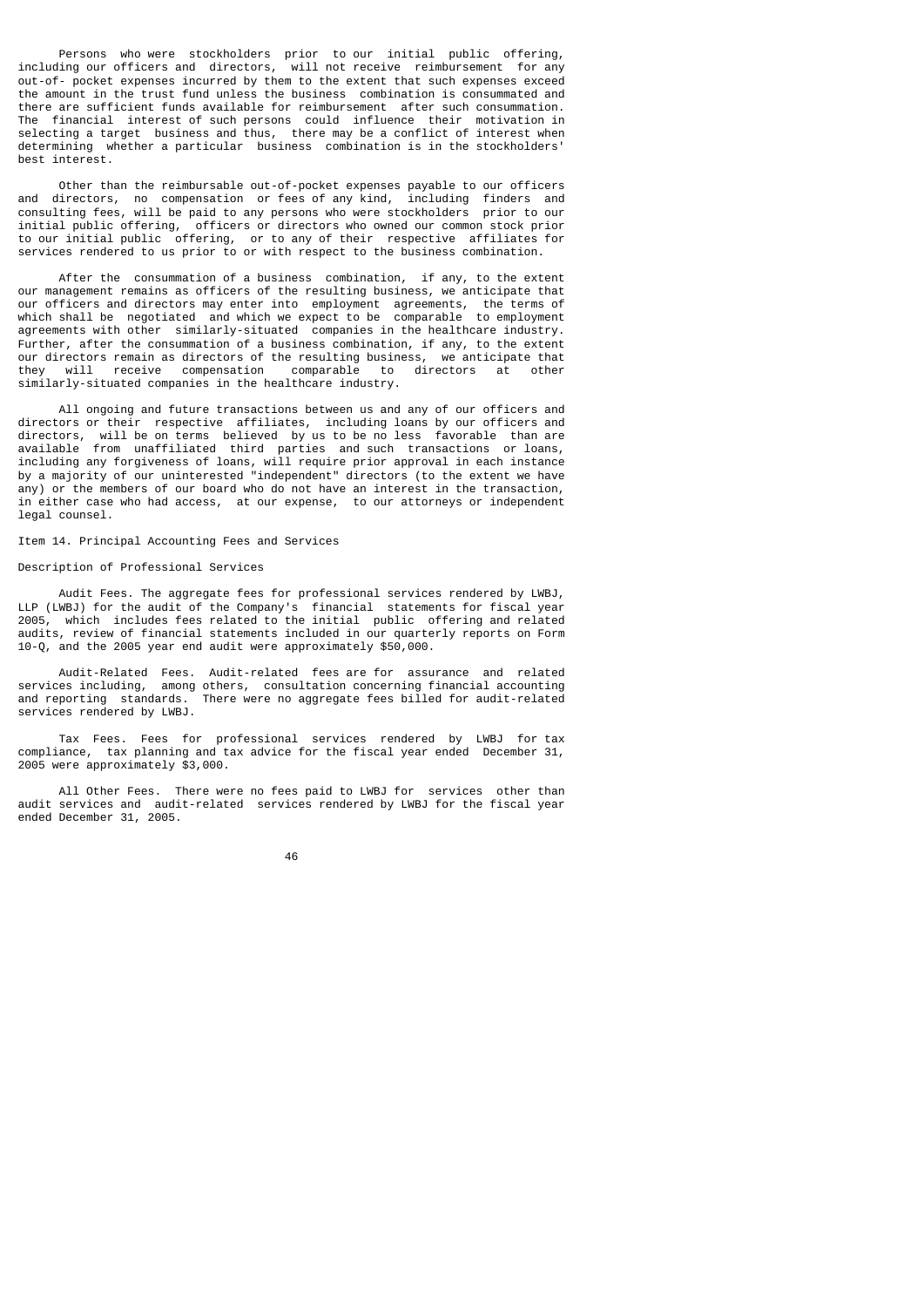### Pre-Approval Policies

 The Audit Committee is responsible for appointing, setting compensation, and overseeing the work of the independent auditor. The Audit Committee has established a policy regarding pre-approval of all audit and permissible non-audit services provided by the independent auditor. A centralized service request function is used to provide an initial assessment of requests for services by the independent auditor. The request must be specific as to the particular services to be provided. Requests approved during the initial assessment are aggregated and submitted to the Audit committee for final approval. The independent auditor may not perform services, whether associated with audit or non-audit functions, unless the services have been approved prior to their performance by the Company's Audit Committee. Each fiscal year, the Audit Committee negotiates and pre-approves the fee for the annual audit of the Company's Consolidated Financial Statements. Each fiscal year, the Audit Committee may also specifically pre-approve certain audit services, Committee may also specifically pre-approve certain audit services, audit-related services, tax services and other services. At the present time, the Audit Committee has not delegated any authority for approval of any services. All audit and permissible non-audit services provided by the independent auditor have been approved by the Audit Committee.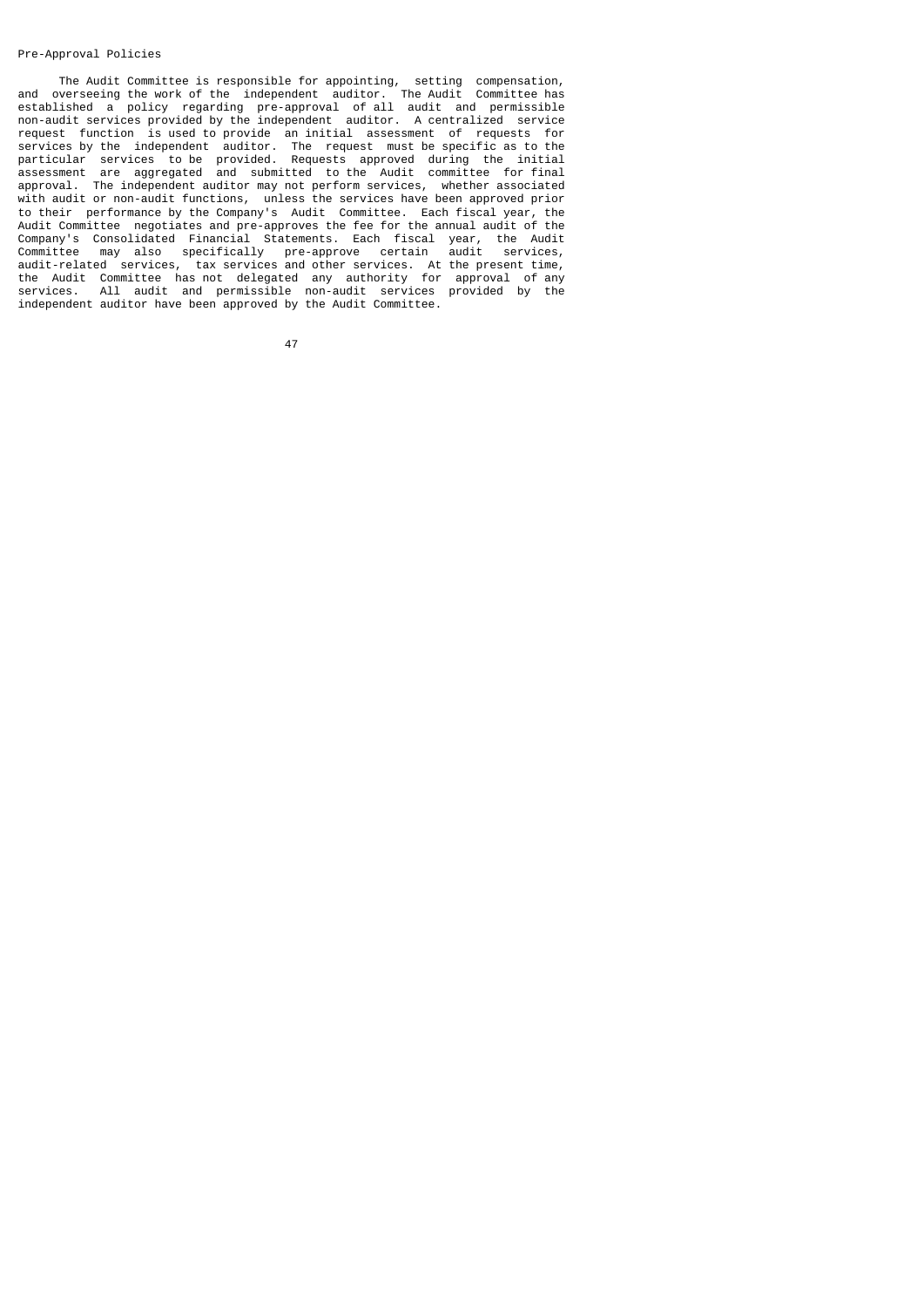# PART IV

Item 15. Exhibits and Financial Statement Schedules

## HEALTHCARE ACQUISITION CORP. (a corporation in the development stage)

# Financial Statements

For the period from April 25, 2005 (inception) to December 31, 2005

# Contents

|  |  |  |  |  |  | Report of Independent Registered Public Accounting FirmF-1 |  |  |
|--|--|--|--|--|--|------------------------------------------------------------|--|--|
|--|--|--|--|--|--|------------------------------------------------------------|--|--|

Audited Financial Statements

48 and 2012 and 2013 and 2014 and 2014 and 2014 and 2014 and 2014 and 2014 and 2014 and 2014 and 2014 and 201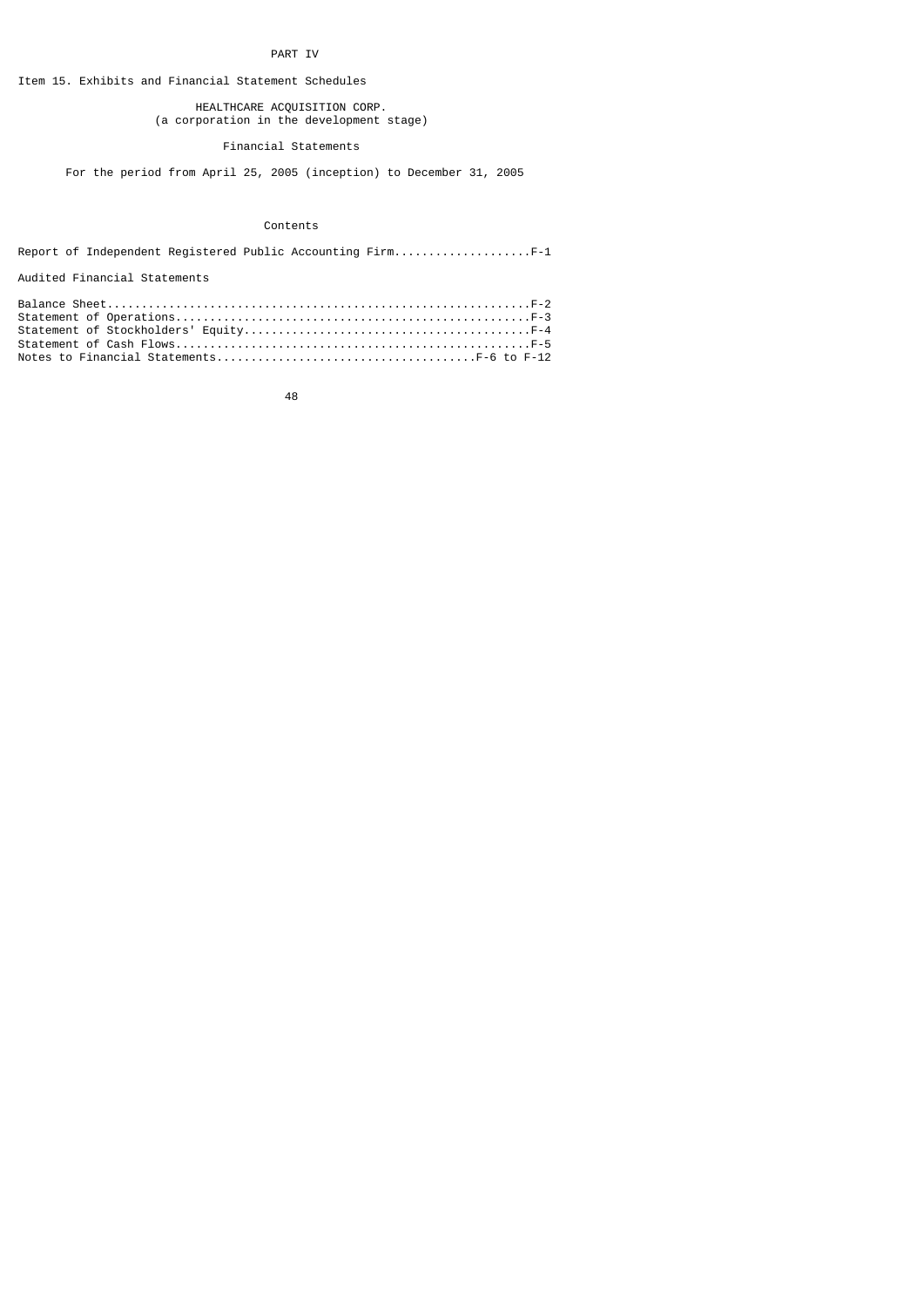The Board of Directors and Stockholders Healthcare Acquisition Corp.

We have audited the accompanying balance sheets of Healthcare Acquisition Corp. (a corporation in the development stage) as of December 31, 2005, and the related statements of operations, stockholders' equity, and cash flows for the period from April 25, 2005 (inception) to December 31, 2005. These financial statements are the responsibility of the Company's management. Our responsibility is to express an opinion on these financial statements based on our audits.

We conducted our audits in accordance with auditing standards of the Public Company Accounting Oversight Board (United States). Those standards require that we plan and perform the audits to obtain reasonable assurance about whether the financial statements are free of material misstatement. An audit also includes examining, on a test basis, evidence supporting the amounts and disclosures in the financial statements, assessing the accounting principles used and significant estimates made by management, as well as evaluating the overall financial statement presentation. We believe that our audits provide a reasonable basis for our opinion.

In our opinion, the financial statements referred to above present fairly, in all material respects, the financial position of Healthcare Acquisition Corp. (a corporation in the development stage) as of December 31, 2005, and the results of its operations and its cash flows for the period from April 25, 2005 (inception) to December 31, 2005, in conformity with accounting principles generally accepted in the United States of America.

/s/ LWBJ, LLP

LWBJ, LLP West Des Moines, Iowa

March 14, 2006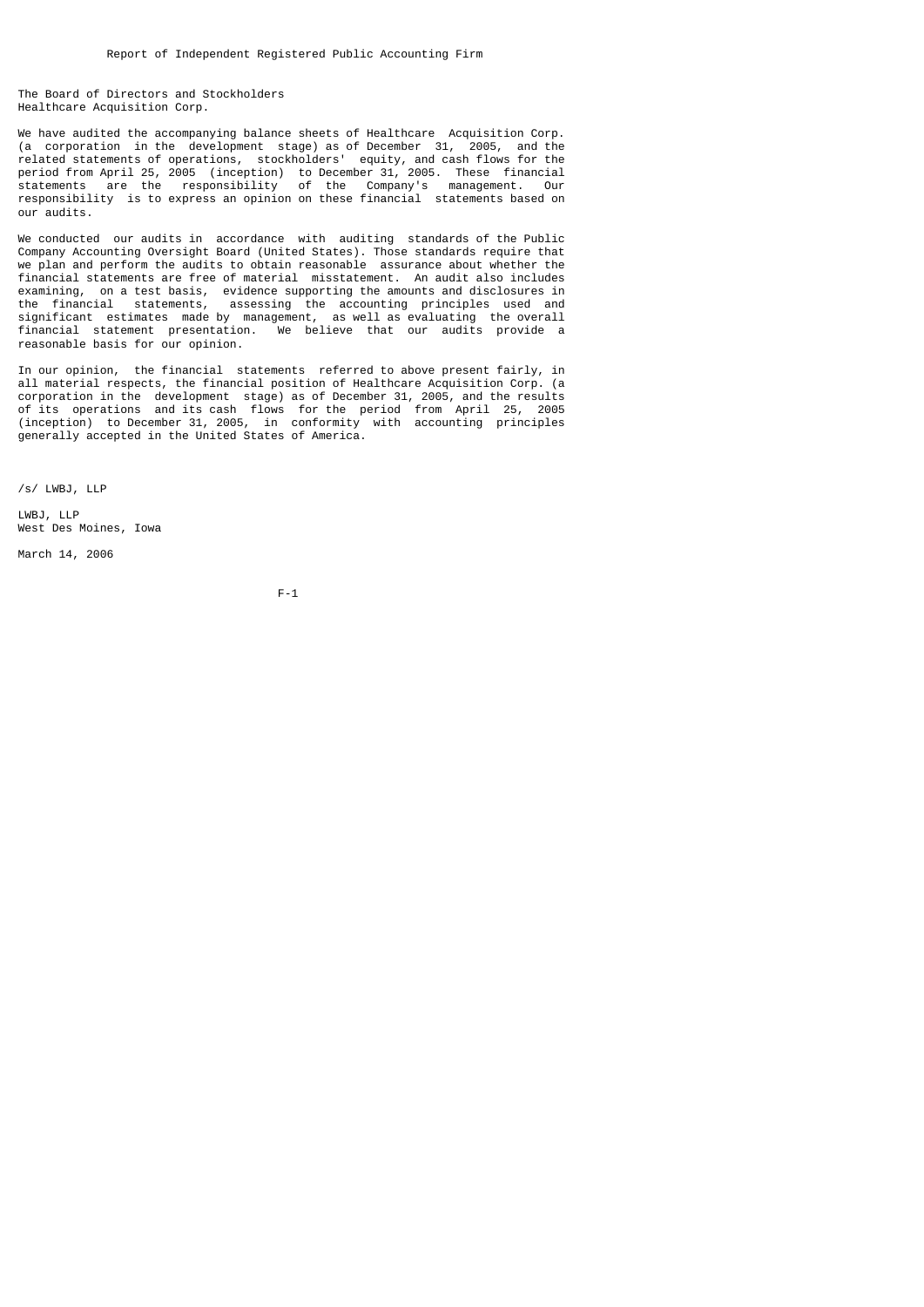# Balance Sheet

# December 31, 2005

Assets

| Current assets<br>Cash and cash equivalents<br>Cash held in trust<br>Prepaid expense                                                                                                                                                              | \$1,398,181<br>68,636,069<br>52,500                   |
|---------------------------------------------------------------------------------------------------------------------------------------------------------------------------------------------------------------------------------------------------|-------------------------------------------------------|
| Total current assets                                                                                                                                                                                                                              | 70,086,750                                            |
| Total assets                                                                                                                                                                                                                                      | \$70,086,750<br>===========                           |
| Liabilities and stockholders' equity<br>Current liabilities<br>Accounts payable<br>Accrued expenses<br>State income tax payable<br>Capital based taxes payable<br>Deferred interest                                                               | \$<br>6,996<br>98,996<br>48,000<br>115,000<br>141,543 |
| Total current liabilities                                                                                                                                                                                                                         | 410,535                                               |
| Common stock, subject to possible redemption<br>1,879,060 shares, at conversion value                                                                                                                                                             | 13,578,807                                            |
| Stockholders' equity                                                                                                                                                                                                                              |                                                       |
| Preferred stock, \$.0001 par value, 1,000,000 shares authorized; none issued<br>Common stock, \$.0001 par value, 100,000,000 shares authorized;<br>11,650,000 (which includes 1,879,060 subject to possible conversion)<br>issued and outstanding | 1,165                                                 |
| Common stock warrants (9,400,000 outstanding)<br>Paid-in capital in excess of par<br>Equity accumulated during the development stage                                                                                                              | 55,818,948<br>277,295<br>----------                   |
| .                                                                                                                                                                                                                                                 |                                                       |

 $$70,086,750$ <br>============

Total stockholders' equity 56,097,408

 ----------- Total liabilities and stockholders' equity  $\frac{1}{2}$  and  $\frac{1}{2}$  s70,086,750

See accompanying notes to the financial statements.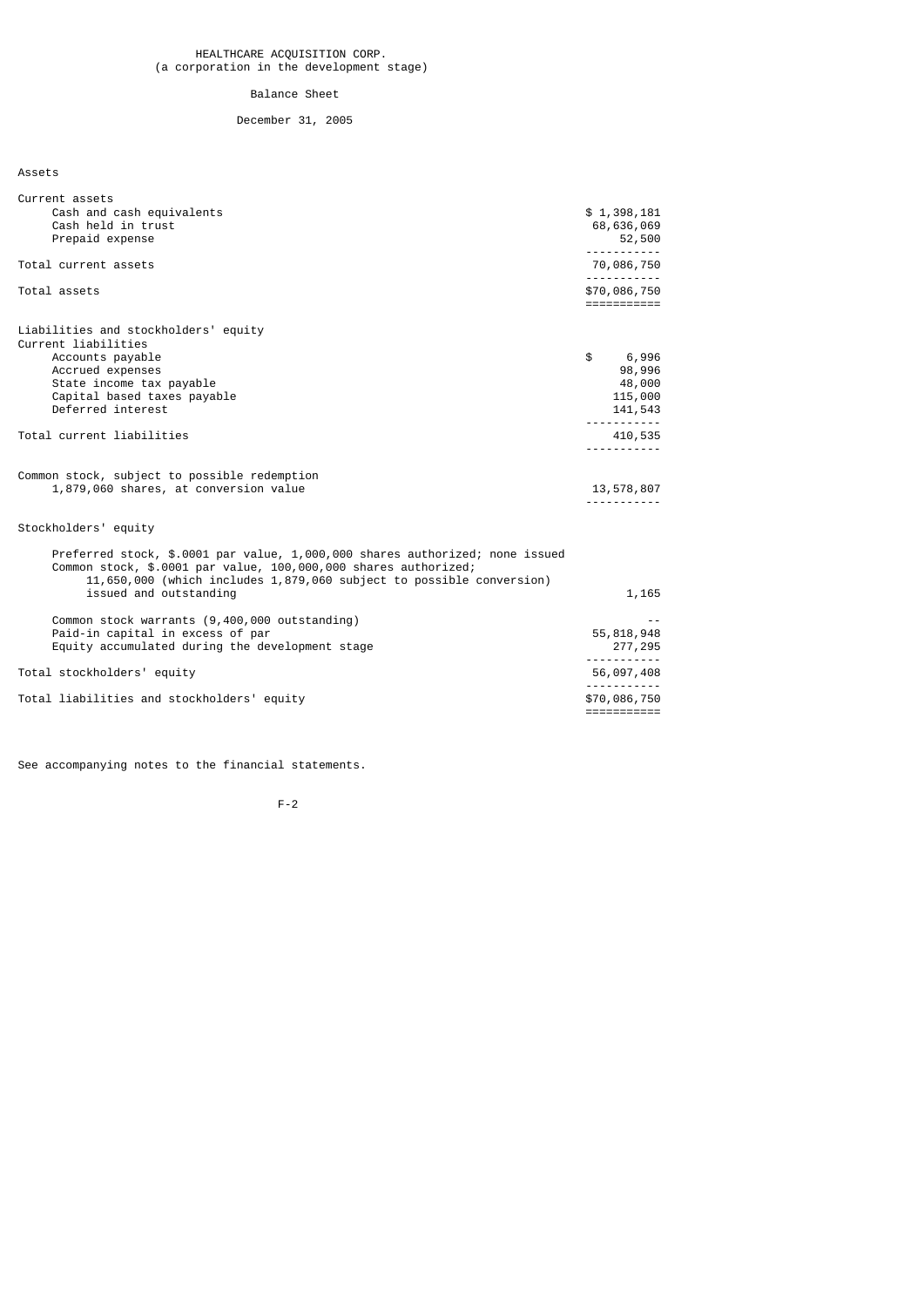# Statement of Operations

For the period from April 25, 2005 (inception) to December 31, 2005

| Revenues |
|----------|
|----------|

| Interest income                              | \$<br>19,548                |  |
|----------------------------------------------|-----------------------------|--|
| Interest and dividend income from Trust Fund | 566,526                     |  |
| Total revenues                               | 586,074                     |  |
| Costs and expenses                           |                             |  |
| Capital based taxes                          | 115,000                     |  |
| Management fees                              | 37,986                      |  |
| Insurance                                    | 37,500                      |  |
| Travel                                       | 27,741                      |  |
| General and administrative                   | 40,052                      |  |
| Formation costs                              | 2,500<br>------             |  |
| Total expenses                               | 260,779                     |  |
| Income before taxes                          | 325,295                     |  |
| Provision for income taxes                   | 48,000                      |  |
|                                              | - - - - - - - - - -         |  |
| Net income                                   | 277,295<br>\$<br>========== |  |
| Basic earnings per share                     | 0.04<br>S.<br>==========    |  |
| Diluted earnings per share                   | 0.03<br>\$<br>==========    |  |
| Weighted average basic shares outstanding    | 7,869,200<br>==========     |  |
| Weighted average diluted shares outstanding  | 8,323,201<br>==========     |  |
|                                              |                             |  |

See accompanying notes to the financial statements.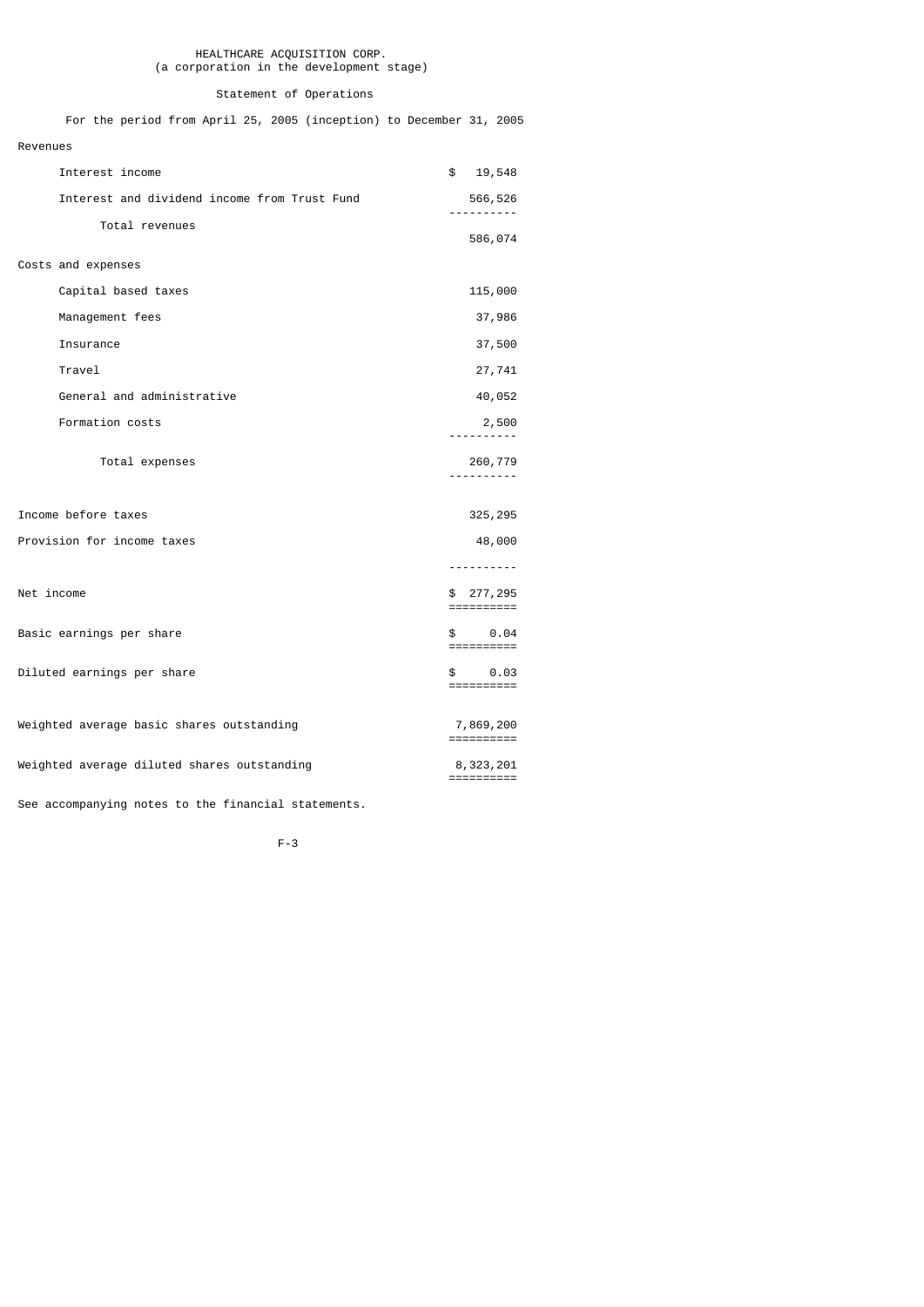# Statements of Stockholders' Equity

For the period from April 25, 2005 (inception) to December 31, 2005

|                                                                                                                                                                                                                                   | Common<br>Stock<br>Shares  | Common<br>Par<br>Amount | Common<br>Stock<br>Warrants | Additional<br>Paid in<br>Capital | Equity<br>Accumulated<br>During the<br>Development<br>Stage | Stockholders'<br>Equity      |
|-----------------------------------------------------------------------------------------------------------------------------------------------------------------------------------------------------------------------------------|----------------------------|-------------------------|-----------------------------|----------------------------------|-------------------------------------------------------------|------------------------------|
| Common shares issued to initial<br>stockholders at \$.0111 per share                                                                                                                                                              | 2,250,000                  | \$<br>150               |                             | \$<br>24,850                     | \$                                                          | 25,000<br>\$                 |
| Stock dividend - July 8, 2005                                                                                                                                                                                                     |                            | 50                      |                             | (50)                             |                                                             |                              |
| Stock dividend - July 22, 2005<br>Sale of 9,000,000 units, net of<br>underwriters' discount and offering                                                                                                                          |                            | 25                      |                             | (25)                             |                                                             |                              |
| expenses (includes 1,799,100 shares<br>subject to possible conversion)<br>Proceeds of exercise of underwriters'<br>over-allotment option for 400,000<br>units, net of commissions. (includes<br>79,960 shares subject to possible | 9,000,000                  | 900                     |                             | 66, 364, 920                     |                                                             | 66, 365, 820                 |
| conversion)                                                                                                                                                                                                                       | 400,000                    | 40                      |                             | 3,007,960                        |                                                             | 3,008,000                    |
| Proceeds subject to possible<br>conversion of 1,879,060 shares                                                                                                                                                                    |                            |                         |                             | (13, 578, 807)                   | $- -$                                                       | (13, 578, 807)               |
| Proceeds from issuance of unit options                                                                                                                                                                                            |                            |                         |                             | 100                              |                                                             | 100                          |
| Net income                                                                                                                                                                                                                        |                            | - -                     |                             | $- -$                            | 277,295                                                     | 277,295                      |
| Balance at December 31, 2005                                                                                                                                                                                                      | 11,650,000<br>============ | 1,165                   |                             | \$55,818,948                     | 277,295                                                     | \$56,097,408<br>============ |

See accompanying notes to the financial statements.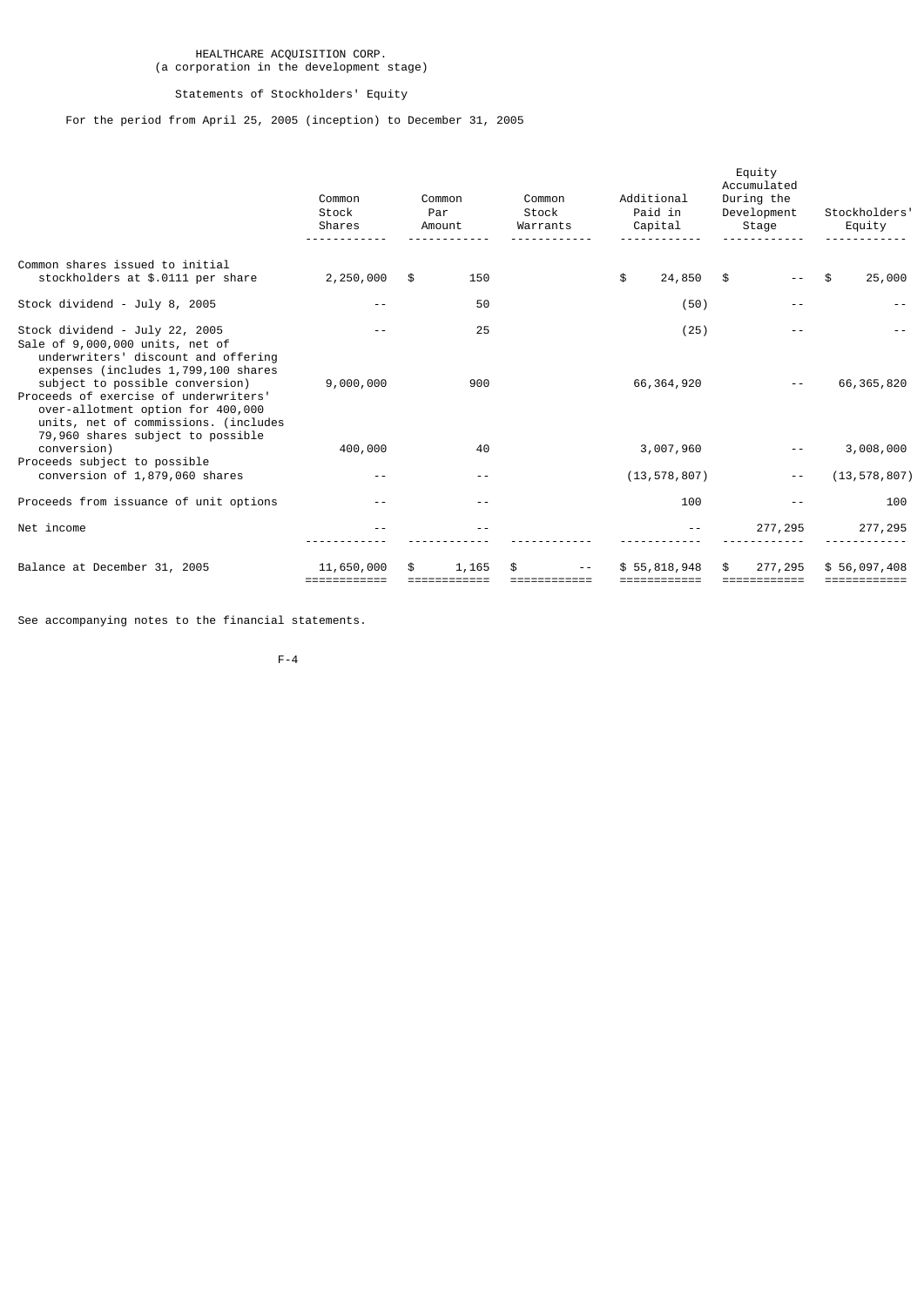# Statement of Cash Flows

For the period from April 25, 2005 (inception) to December 31, 2005

| Operating activities                                                                                                                                                                                                                                                                                              |                                                                                  |
|-------------------------------------------------------------------------------------------------------------------------------------------------------------------------------------------------------------------------------------------------------------------------------------------------------------------|----------------------------------------------------------------------------------|
| Net income<br>Increase in prepaid insurance<br>Increase in accounts payable and accrued expenses<br>Increase in state income tax payable<br>Increase in capital based taxes payable<br>Increase in deferred interest                                                                                              | \$<br>277,295<br>(52, 500)<br>24,996<br>48,000<br>115,000<br>141,543<br><u>.</u> |
| Net cash provided by operating activities                                                                                                                                                                                                                                                                         | 554,334                                                                          |
| Investing activities<br>Cash held in Trust Fund                                                                                                                                                                                                                                                                   | (68, 636, 069)                                                                   |
| Financing activities<br>Gross proceeds from initial public offering<br>Proceeds from issuance of unit option<br>Proceeds from notes payable, stockholders<br>Payments made on notes payable, stockholders<br>Proceeds from sale of common stock<br>Payments made for costs of initial public offering (5,745,184) | 75,200,000<br>100<br>250,000<br>(250,000)<br>25,000                              |
| Net cash provided by financing activities                                                                                                                                                                                                                                                                         | 69,479,916                                                                       |
| Net increase in cash                                                                                                                                                                                                                                                                                              | 1,398,181                                                                        |
| Cash, beginning of period                                                                                                                                                                                                                                                                                         | . <u>.</u> .                                                                     |
| Cash, end of period                                                                                                                                                                                                                                                                                               | \$1,398,181<br>============                                                      |
| Supplemental schedule of non-cash financing activities<br>Accrual of deferred offering costs                                                                                                                                                                                                                      | 80,996<br>\$                                                                     |

See accompanying notes to the financial statements.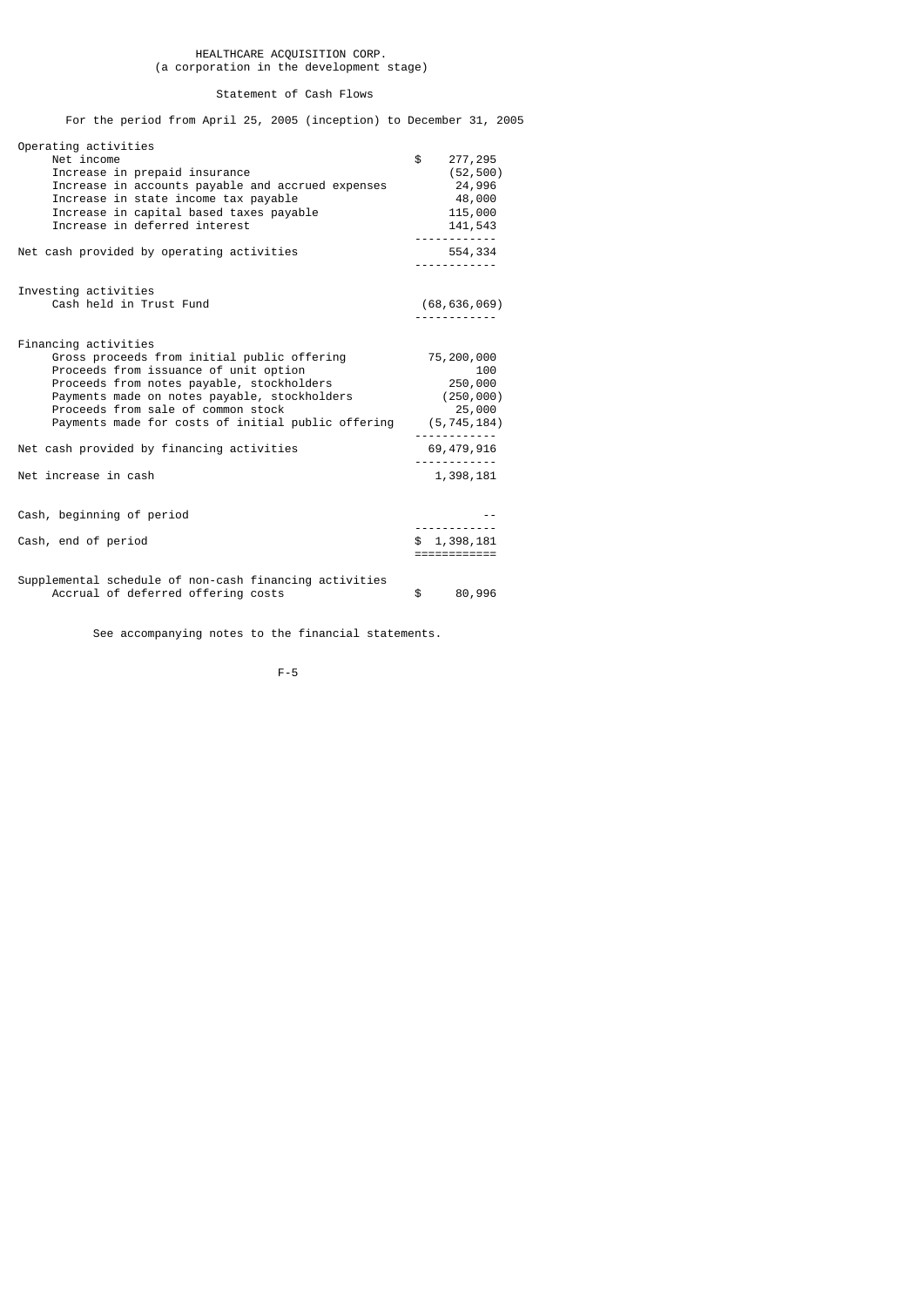## Notes to Financial Statements

December 31, 2005

1. Nature of Operations and Summary of Significant Accounting Policies

Nature of Operations

Healthcare Acquisition Corp. (the "Company") was incorporated in Delaware on April 25, 2005, as a blank check company whose objective is to acquire, through a merger, capital stock exchange, asset acquisition or other similar business combination, a currently unidentified operating business.

Primarily all activity through December 31, 2005 relates to the Company's formation and the public offering described below. The Company has selected December 31 as its fiscal year-end. The registration statement for the Company's initial public offering ("Offering") was declared effective July 28, 2005. The Company consummated the Offering on August 3, 2005 (and 400,000 units subject to the underwriters' over-allotment option on August 16, 2005) and received net proceeds of approximately \$69,450,000 (Note 2). The Company's management has broad discretion with respect to the specific application of the net proceeds of this Offering, although substantially all of the net proceeds of the Offering are intended to be generally applied toward consummating a business combination with an operating domestic or international company in the healthcare industry, a "target business".

In evaluating a prospective target business, the Company will consider, among other factors, the financial condition and results of operation; growth potential; experience and skill of management; availability of additional personnel; capital requirements; competitive position; barriers to entry into other industries; stage of development of the products, processes or services; degree of current or potential market acceptance of the products, processes or services; proprietary features and degree of intellectual property or other protection of the products, processes or services; regulatory environment of the industry; and costs associated with effecting the business combination. These criteria are not intended to be exhaustive. Any evaluation relating to the merits of a particular business combination will be based, to the extent relevant, on the above factors, as well as other considerations deemed relevant by the Company in effecting a business combination consistent with its business objective.

There are no assurances the Company will be able to successfully effect a business combination. An amount of \$67,928,000 or approximately 90.3% of the gross proceeds of this offering (approximately \$7.23 per unit) are being held in an interest bearing trust account at JP Morgan Chase NY Bank maintained by Continental Stock Transfer & Trust Company ("Trust Fund") and invested in United States Treasury Bills or short-term securities having a maturity of one hundred eighty (180) days or less, until the earlier of  $(i)$  the consummation of the Company's first business combination or (ii) the liquidation of the Company. In October 2005, the Company entered into an amendment to its trust agreement which permits it to invest the funds held in trust not only in treasury bills having a maturity of 180 days or less, but also in any money market fund meeting the requirements of a "cash item" as set forth in Section 3(a)(1)(C) of the Investment Company Act of 1940, as amended, and any regulations, no-action letters, exemptive orders or interpretations promulgated thereunder. The Company believes that the amendment will allow it greater flexibility in investing the funds held in trust from its initial public offering, as well as reducing its tax liability, by allowing the Company to invest in tax-free money market funds. The placing of funds in the Trust Fund may not protect those funds from third party claims against the Company. Although the Company will seek to have all vendors, prospective target businesses or other entities it engages, execute agreements with the Company waiving any right, title, interest or claim of any kind in or to any monies held in the Trust Fund, there is no guarantee that they will execute such agreements. The Company's officers have severally agreed that they will be personally liable to ensure that the proceeds in the Trust Fund are not reduced by the claims of target businesses or vendors or other entities that are owed money by the Company for services rendered or contracted for or products sold to the Company.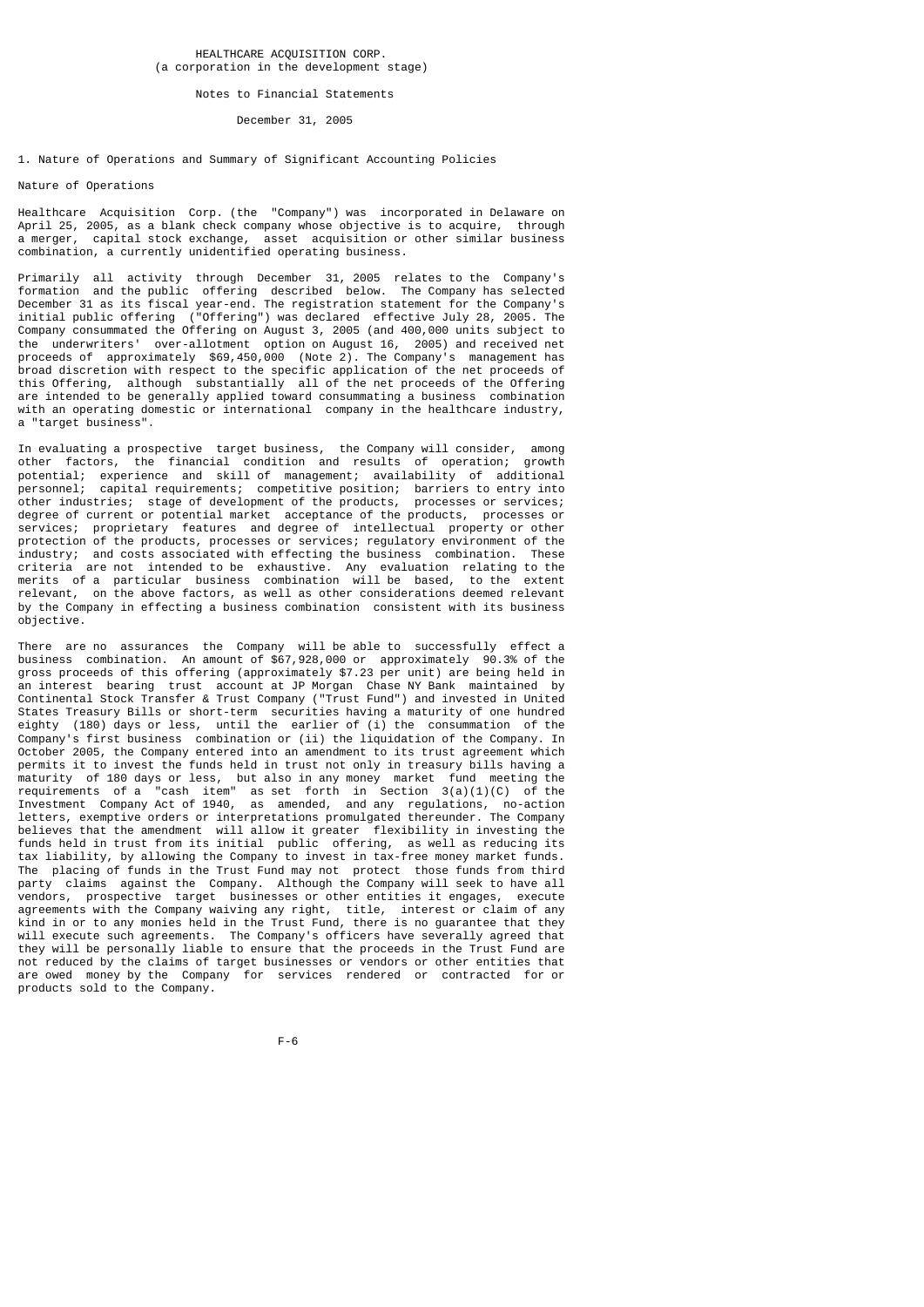## Notes to Financial Statements (continued)

1. Nature of Operations and Summary of Significant Accounting Policies (continued)

### Nature of Operations (continued)

However, there can be no assurance that the officers will be able to satisfy those obligations. The remaining proceeds, not held in trust, may be used to pay for business, legal and accounting expenses, expenses which may be incurred related to the investigation and selection of a target business, and the negotiation of an agreement to acquire a target business, and for continuing general and administrative expenses.

The Company's first business combination must be with a business with a fair market value of at least 80% of the Company's net asset value at the time of acquisition. The Company, after signing a definitive agreement for the acquisition of a target business, will submit such transaction for stockholder approval. In the event that stockholders owning 20% or more of the outstanding stock excluding, for this purpose, those persons who were stockholders prior to<br>the Offering, vote against the business combination or request their conversion vote against the business combination or request their conversion right as described below, the business combination will not be consummated. All of the Company's stockholders prior to the Offering, including all of the officers and directors of the Company ("Initial Stockholders"), have agreed to vote their 2,250,000 founding shares of common stock in accordance with the vote of the majority in interest of all other stockholders of the Company ("Public Stockholders") with respect to any business combination. After consummation of the Company's first business combination, all of these voting safeguards will no longer be applicable.

With respect to the first business combination which is approved and consummated, any Public Stockholder who voted against the business combination may demand that the Company redeem his or her shares. The per share redemption price will equal the amount in the Trust Fund as of the record date for determination of stockholders entitled to vote on the business combination divided by the number of shares of common stock held by Public Stockholders at the consummation of the Offering. Accordingly, Public Stockholders holding 19.99% of the aggregate number of shares owned by all Public Stockholders may seek redemption of their shares in the event of a business combination. Such Public Stockholders are entitled to receive their per share interest in the Trust Fund computed, without regard to the shares held by Initial Stockholders. Accordingly, a portion of the net proceeds from the Offering (19.99% of the amount held in the Trust Fund) has been classified as common stock subject to possible conversion in the accompanying December 31, 2005 balance sheet and 19.99% of the related interest earned on cash held in the Trust Fund has been recorded as deferred revenue.

The Company's Amended and Restated Certificate of Incorporation provides for mandatory liquidation of the Company, without stockholder approval, in the event that the Company does not consummate a business combination within eighteen (18) months from the date of the consummation of the Offering, or twenty-four (24) months from the consummation of the Offering if certain extension criteria have been satisfied. In the event of liquidation, it is likely that the per share value of the residual assets remaining available for distribution (including Trust Fund assets) will be less than the initial public offering price per share in the Offering (assuming no value is attributed to the Warrants contained in the Units to be offered in the Offering discussed in Note 2.)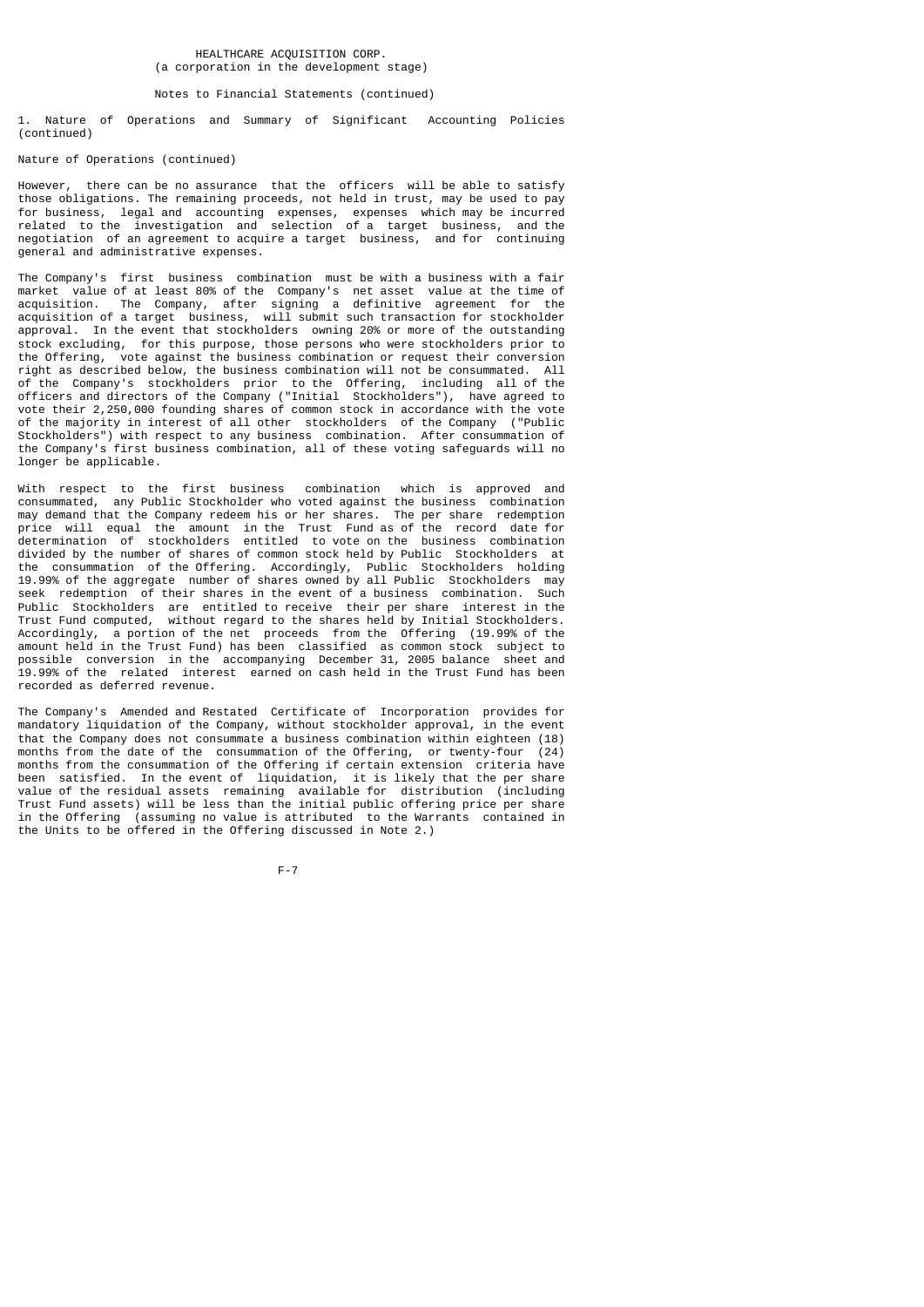## Notes to Financial Statements (continued)

1. Nature of Operations and Summary of Significant Accounting Policies (continued)

## Earnings Per Share

Basic earnings per share is computed by dividing income available to common stockholders (the numerator) by the weighted-average number of common shares (the denominator) for the period. The computation of diluted earnings per share is similar to basic earnings per share, except that the denominator is increased to include the number of additional common shares that would have been outstanding if the potentially dilutive common shares had been issued. The denominator in the calculation is based on the following weighted-average number of common shares at December 31, 2006:

| Basic<br>: Add              | 7,869,200 |
|-----------------------------|-----------|
| Shares issuable pursuant to |           |
| Common Stock Warrants       | 454,001   |
|                             |           |
| Diluted                     | 8,323,201 |
|                             |           |

As stated in Note 8, Warrants began trading separately from the Company's stock on October 6, 2005.

## Derivative Financial Instruments

As described in Note 4, the Company has granted a Purchase Option to a representative of its underwriters. Based on Emerging Issues Task Force 00-19, Accounting for Derivative Financial Instruments Indexed to, and Potentially Settle in, a Company's Own Stock, the sale of the Purchase Option was reported in permanent equity and accordingly, there is no impact on the Company's financial position and results of operation, except for the \$100 in proceeds from sale. Subsequent changes in fair value will not be recognized as long as the Purchase Option continues to be classified as an equity instrument.

The Company has determined, based on the Black-Scholes option pricing formula, the fair value of the Purchase Option at date of issuance, was \$3.79 per share or approximately \$852,750 total, using a risk free interest rate of 4.0%, expected life of five years and estimated volatility of 60.0%.

The volatility calculation of 60.0% is based on the 365-day average volatility of a representative sample of eight (8) healthcare companies in the information technology and services niches with market capitalizations between \$200 million and \$910 million ("Representative Sample"). Because the Company did not have a trading history, the Company needed to estimate the potential volatility of its the Company needed to estimate the potential volatility of its common stock price, which depends on a number of factors which could not be ascertained at this time. The Company referred to the 365-day volatility of the Representative Sample because its management believed that the volatility of these representative companies was a reasonable benchmark to use in estimating the expected volatility for the Company's common stock post-business combination.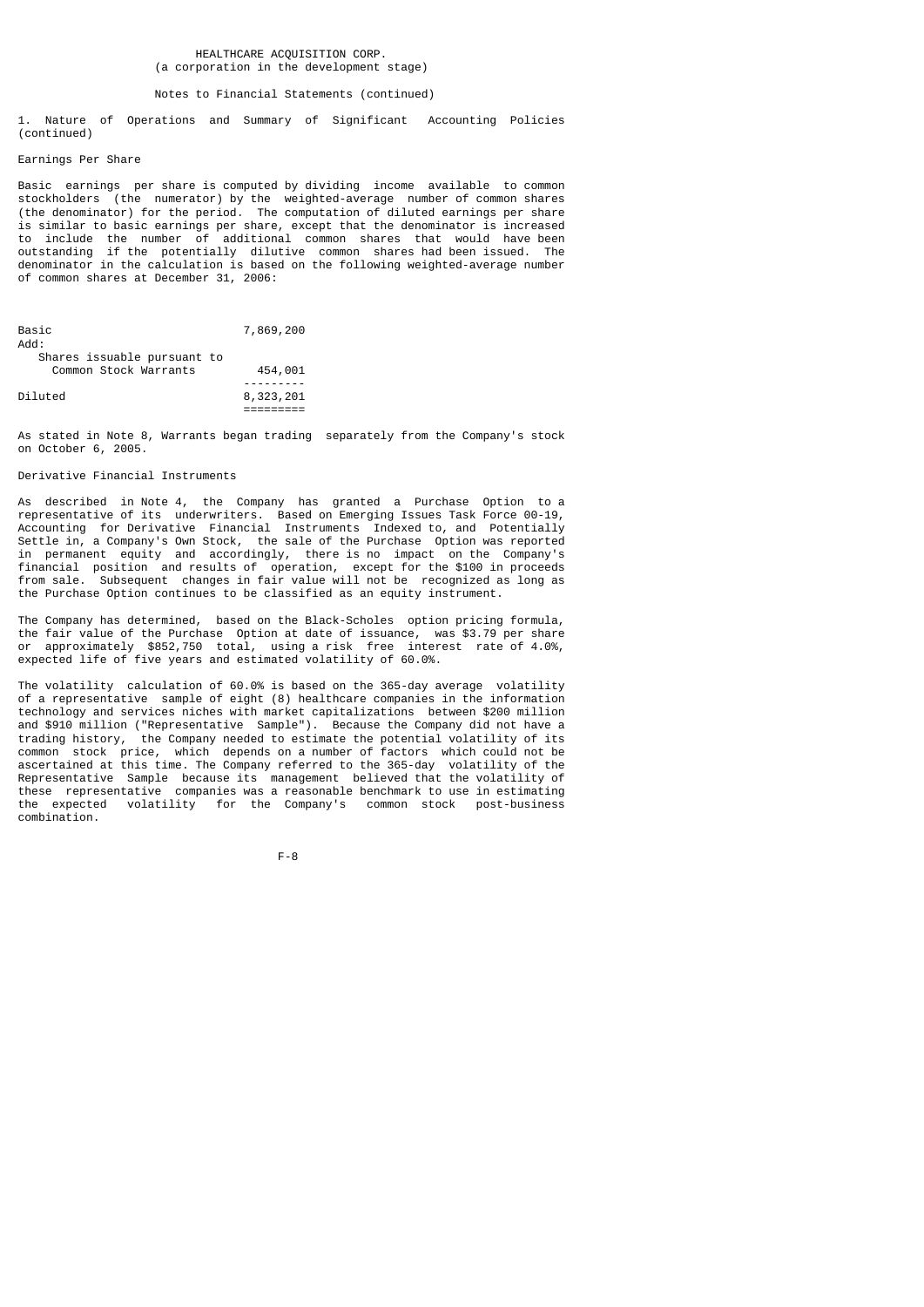## Notes to Financial Statements (continued)

1. Nature of Operations and Summary of Significant Accounting Policies (continued)

## Use of Estimates

The preparation of financial statements in conformity with accounting principles generally accepted in the United States of America requires management to make estimates and assumptions that affect the reported amounts of assets and liabilities at the date of the financial statements and the reported amounts of expenses during the reporting period. Actual results could differ from those estimates.

## Income Taxes

Current tax expense related entirely to state taxes, amounted to \$48,000 for the year ended December 31, 2005.

At December 31, 2005, the Company had a net operating loss carryforward for federal income tax purposes of approximately \$274,000, which is available to offset future federal taxable income.

Deferred income taxes are provided for the differences between the basis of assets and liabilities for financial reporting and income tax purposes. A valuation allowance is established to reduce deferred tax assets to the amount expected to be realized.

The Company recorded a deferred income tax asset for the tax effect of net operating loss carryforwards and temporary differences related to revenue recognition aggregating to approximately \$145,000 at December 31, 2005. In recognition of the uncertainty regarding the ultimate amount of income tax benefits to be derived, the Company has recorded a full valuation allowance at December 31, 2005.

The effective tax rate differs from the statutory rate of 34% primarily due to substantially all interest being tax exempt for federal tax purposes and the valuation allowance.

### Recent Accounting Pronouncements

The Company does not believe that any recently issued, but not yet effective, accounting standards, if currently adopted, would have a material effect on the accompanying financial statements.

# 2. Initial Public Offering

On July 28, 2005, the Company sold 9,000,000 units ("Units") in the Offering. On August 16, 2005 an additional 400,000 Units were sold. Each Unit consists of one share of the Company's common stock, \$.0001 par value and one Redeemable Common Stock Purchase Warrant ("Warrant"). In connection with the Offering, the Company paid the underwriter a discount of 6% of the gross proceeds of the Offering and a non-accountable expense allowance of 1% of the gross proceeds of the Offering.

## 3. Notes Payable, Stockholders

The Company issued unsecured promissory notes to three Initial Stockholders, amounting to \$250,000, who are also officers. These notes were non-interest bearing and were repaid from the proceeds of this Offering.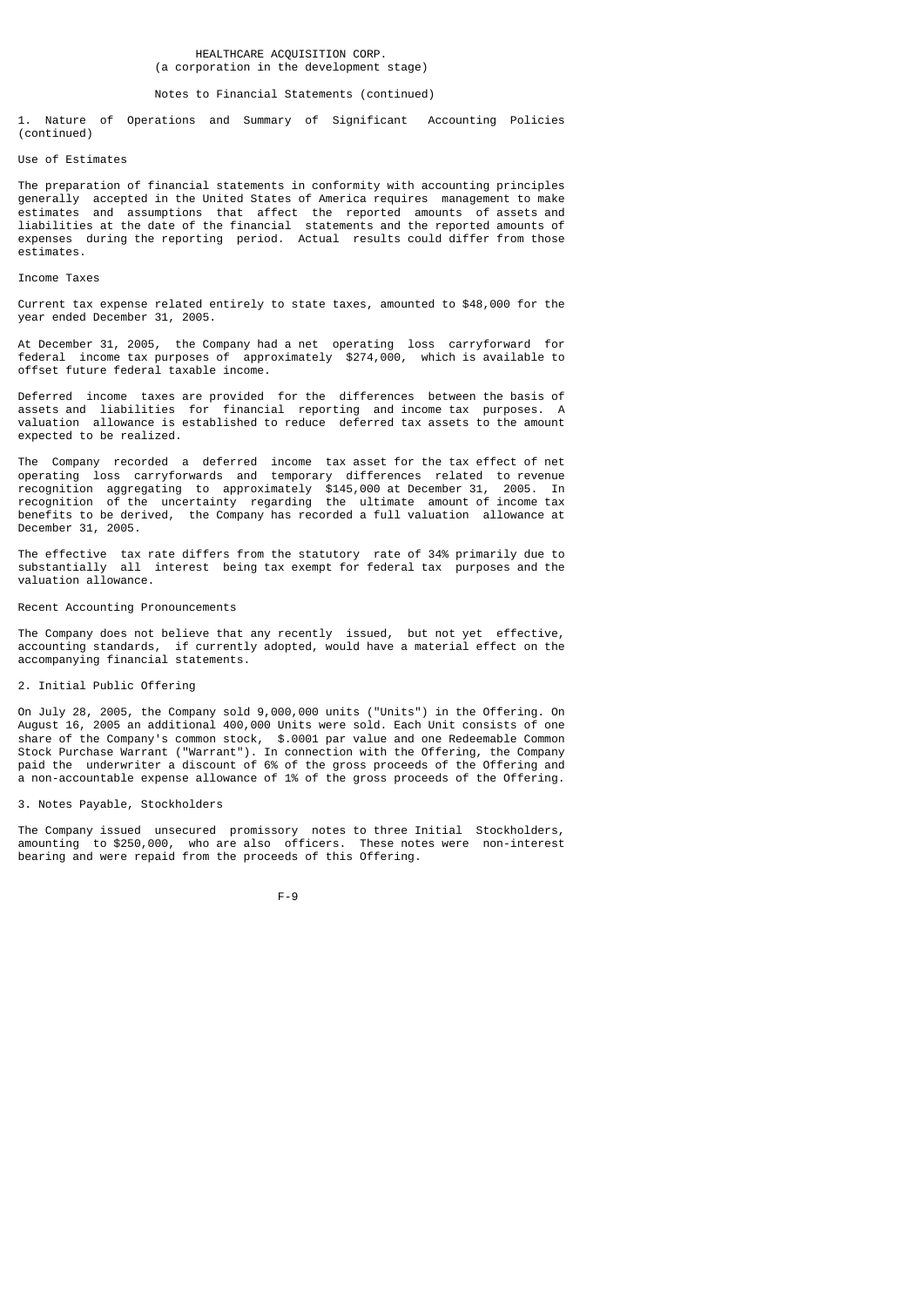## Notes to Financial Statements (continued)

## 4. Unit Option

In connection with the Offering, the Company issued to the representative of the underwriters for \$100, an option to purchase up to a total of 225,000 units, exercisable at \$10 per unit ("Purchase Option"). In lieu of payment of the exercise price in cash, the holder of the Purchase Option has the right (but not the obligation) to convert any exercisable portion of the Purchase Option into units using a cashless exercise based on the difference between current market value of the units and its exercise price. The Warrants issued in conjunction with these units are identical to those offered by the prospectus, except that they have an exercise price of \$7.50 (125% of the exercise price of the warrants included in the Units sold in the offering). This option commences on the later of the consummation of a business combination and one (1) year from the date of the prospectus and expiring five (5) years from the date of the prospectus.

Additionally, the option may not be sold, transferred, assigned, pledged or hypothecated for a one-year period (including the foregoing 180-day period) following July 28, 2005. However, the option may be transferred to any underwriter and selected dealer participating in the offering and their bona fide officers or partners. The purchase option grants to holders demand and "piggy back" rights for periods of five (5) and seven (7) years, respectively, from July 28, 2005 with respect to the registration under the Securities Act of the securities directly and indirectly issuable upon exercise of the option. The Company will bear all fees and expenses attendant to registering the securities,<br>other than underwriting commissions, which will be paid for by the holders than underwriting commissions, which will be paid for by the holders themselves. The exercise price and number of units issuable upon exercise of the option may be adjusted in certain circumstances, including in the event of a stock dividend, or our recapitalization, reorganization, merger or extract may be any set of a necessary increased for issuances of consolidation. However, the option will not be adjusted for issuances of common consolidation. However, the option will not be adjusted for issuances of comm stock at a price below its exercise price.

## 5. Commitments and Contingencies

The Company presently occupies office space in two locations, provided by two affiliates of the Initial Stockholders. Such affiliates have agreed that, until the Company consummates a business combination, they will make such office space, as well as certain office and secretarial services, available to the Company, as may be required by the Company from time to time. The Company has agreed to pay such affiliates \$7,500 per month for such services commencing on the effective date of the Offering. Upon completion of a business combination or liquidation, the Company will no longer be required to pay these monthly fees. Subsequent to December 31, 2005, the entire monthly fee of \$7,500 shall be paid to one affiliate of the Initial Stockholders.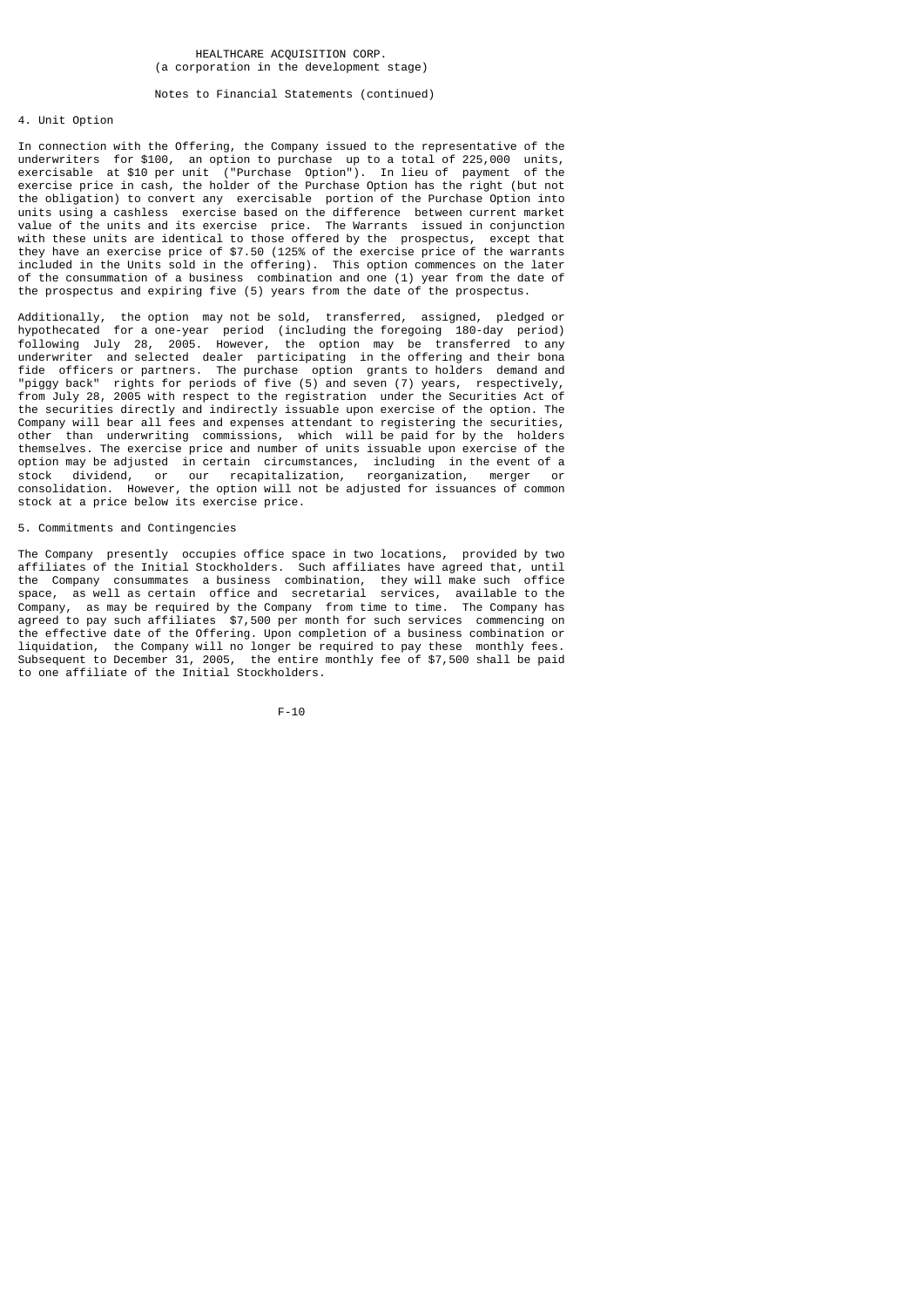## Notes to Financial Statements (continued)

### 5. Commitments and Contingencies (continued)

The Company has engaged a third party to act as the representative of the underwriters, on a non-exclusive basis, as its agent for the solicitation of the exercise of the Warrants. To the extent not inconsistent with the guidelines of the NASD and the rules and regulations of the Securities and Exchange Commission, the Company has agreed to pay the representative for bona fide services rendered, a commission equal to 4% of the exercise price for each Warrant exercised more than one (1) year after July 28, 2005 if the exercise was solicited by the underwriters. In addition to soliciting, either orally or in writing, the exercise of the Warrants, the representative's services may also include disseminating information, either orally or in writing, to Warrant holders about the Company or the market for its securities, and assisting in the processing of the exercise of the Warrants. No compensation will be paid to the representative upon the exercise of the Warrants if:

- o the market price of the underlying shares of common stock is lower than the exercise price;
- o the holder of the Warrants has not confirmed in writing that the underwriters solicited the exercise;
- o the Warrants are held in a discretionary account;
- o the Warrants are exercised in an unsolicited transaction; or
- o the arrangement to pay the commission is not disclosed in the prospectus provided to Warrant holders at the time of exercise.

The Initial Stockholders who are holders of 2,250,000 issued and outstanding shares of common stock are entitled to registration rights pursuant to an agreement signed on the effective date of the Offering. The holders of the majority of these shares are entitled to request the Company, on up to two (2) occasions, to register these shares. The holders of the majority of these shares can elect to exercise these registration rights at any time after the date on which these shares of common stock are released from escrow. In addition, these stockholders have certain "piggy-back" registration rights on registration statements filed subsequent to the date on which these shares of common stock are released from escrow. The Company will bear the expenses incurred in connection with the filing of any such registration statements.

## 6. Preferred Stock

The Company is authorized to issue 1,000,000 shares of preferred stock with such designations, voting and other rights and preferences, as may be determined from time to time by the Board of Directors.

## 7. Common Stock

On July 8, 2005, the Company's Board of Directors authorized a .333333 to 1 stock dividend. On July 22, 2005, the Company's Board of Directors authorized a ..125 to 1 stock dividend. All references in the accompanying financial statements to the number of shares of stock have been retroactively restated to reflect these transactions, assuming they occurred at the beginning of the period.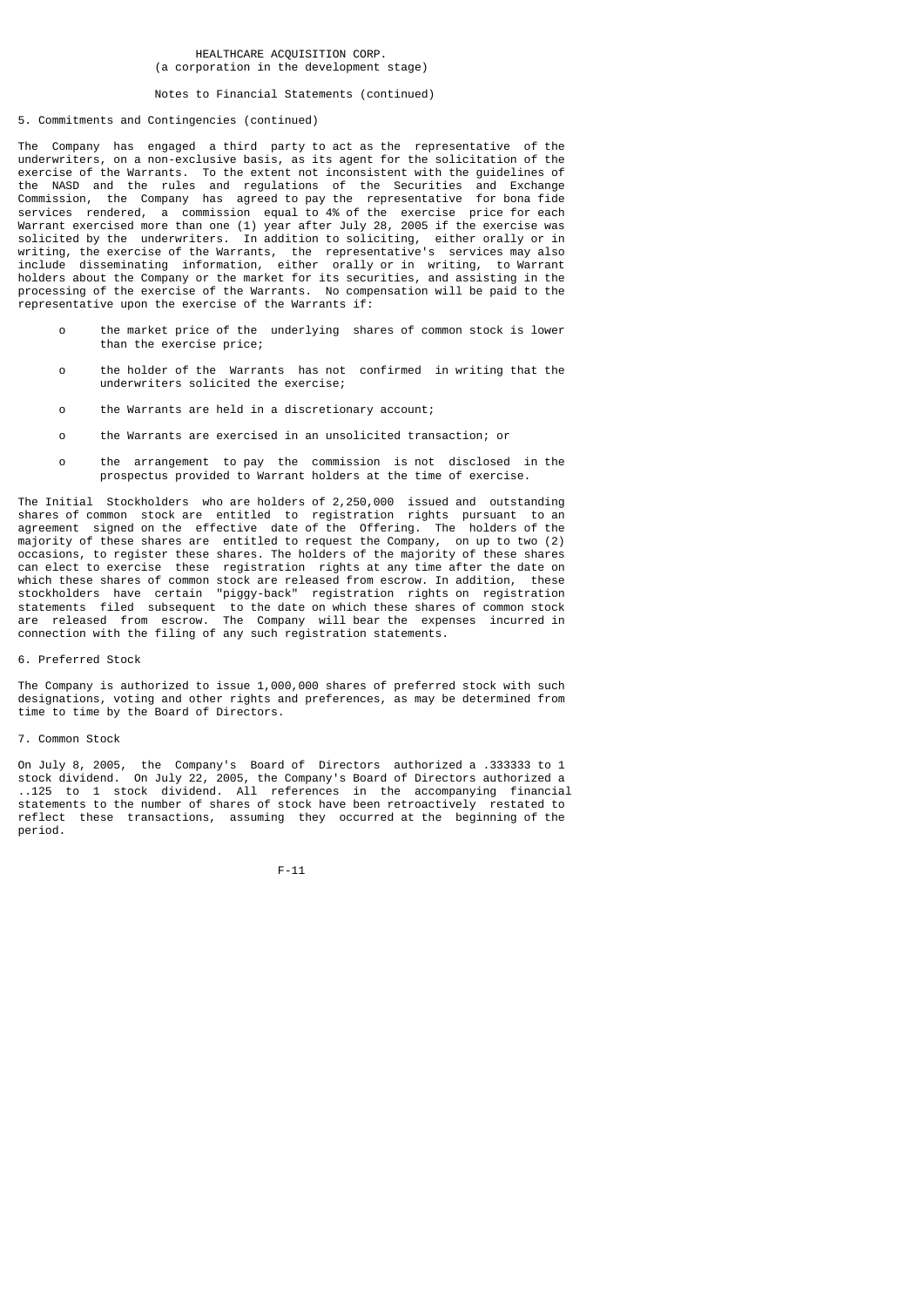# Notes to Financial Statements (continued)

### 8. Common Stock Warrants

Each Warrant entitles the holder to purchase from the Company one share of common stock at an exercise price of \$6.00 commencing the later of the completion of a business combination with a target business or one (1) year from the effective date of the Offering and expiring four (4) years from the effective date of the Offering. The Warrants will be redeemable by the Company at a price of \$.01 per Warrant, upon thirty (30) days notice after the Warrants become exercisable, only in the event that the last sales price of the common stock is at least \$11.50 per share for any twenty (20) trading days within a thirty (30) trading-day period ending on the third day prior to date on which notice of redemption is given. The warrants began trading separately from the Company's common stock on October 6, 2005.

9. Summarized Quarterly Data (unaudited)

Financial information for each quarter for the period from April 25, 2005 (inception) to December 31, 2005 is as follows:

|                                                                                                                               | June 30,<br>2005 |                                    | September 30,<br>2005                       | December 31,<br>2005 |                                             | April 25, 2005<br>(inception) to<br>December 31, 2005 |                                             |
|-------------------------------------------------------------------------------------------------------------------------------|------------------|------------------------------------|---------------------------------------------|----------------------|---------------------------------------------|-------------------------------------------------------|---------------------------------------------|
| Total revenue<br>Income (loss) from operations<br>Net income (loss)<br>Basic earnings per share<br>Diluted earnings per share | S                | $ -$<br>(2,500)<br>(2,500)<br>$ -$ | 206,261<br>156,476<br>146,476<br>.02<br>.02 | \$                   | 379,813<br>171,319<br>133,319<br>.01<br>.01 | \$                                                    | 586,074<br>325,295<br>277,295<br>.04<br>.03 |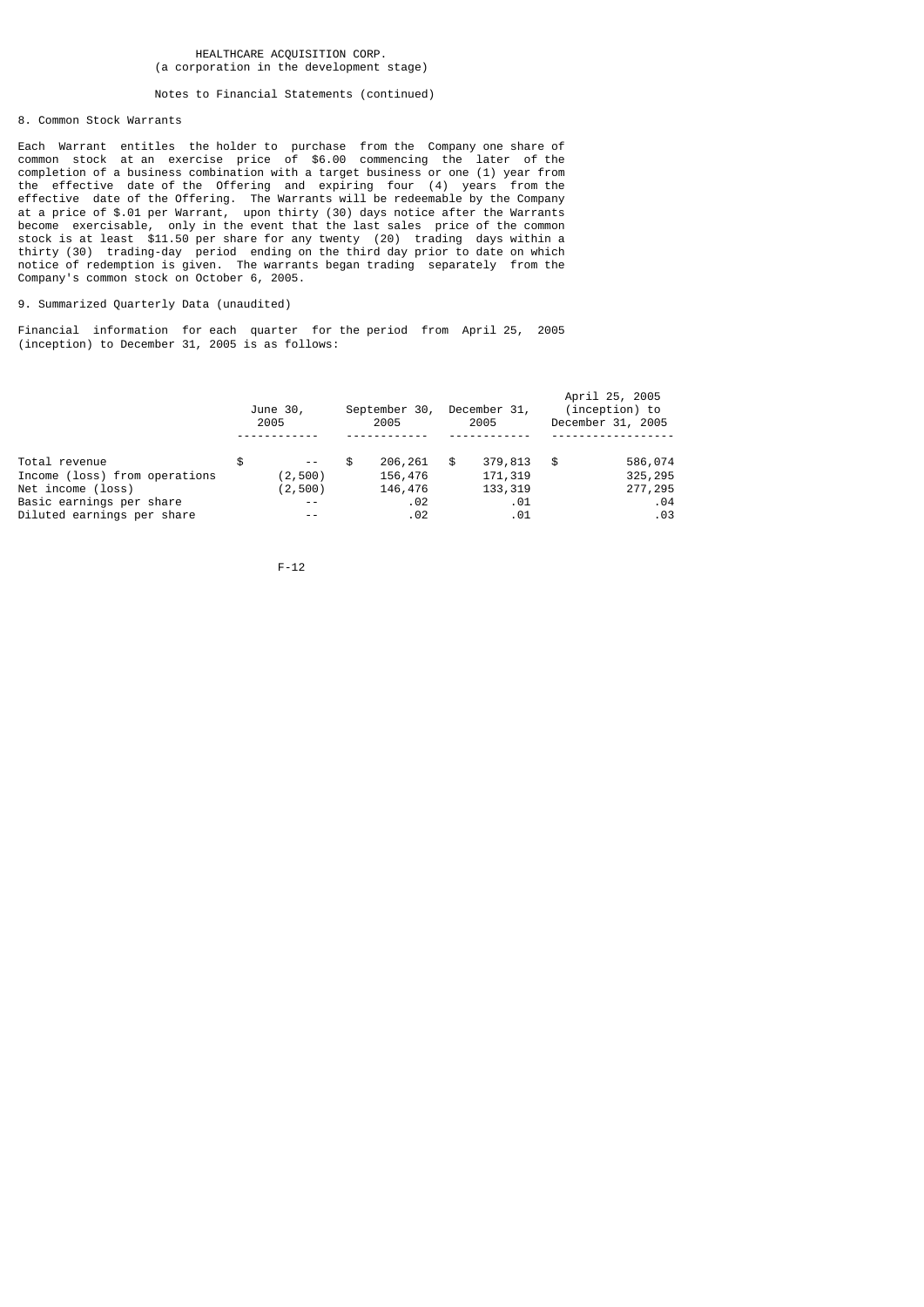The following exhibits, which are numbered in accordance with Item 601 of Regulation S-K, are filed herewith or, as noted, incorporated by reference herein:

E)<br>Ni

| .              |                                                                                                                                           |
|----------------|-------------------------------------------------------------------------------------------------------------------------------------------|
| EXHIBIT<br>NO. | DESCRIPTION                                                                                                                               |
| 1.1.1          | Underwriting Agreement among the Registrant and Maxim Group LLC. (3)                                                                      |
| 1.1.2          | Amendment No. 1 to the Underwriting Agreement among the Registrant and<br>Maxim Group LLC. *                                              |
| 3.1            | Amended and Restated Certificate of Incorporation. (4)                                                                                    |
| 3.2            | By-laws. $(1)$                                                                                                                            |
| 4.1            | Specimen Unit Certificate. (1)                                                                                                            |
| 4.2            | Specimen Common Stock Certificate. (1)                                                                                                    |
| 4.3            | Specimen Warrant Certificate. (1)                                                                                                         |
| 4.4            | Form of Warrant Agreement between Continental Stock Transfer & Trust<br>Company and the Registrant. (3)                                   |
| 10.1.1         | Letter Agreement among the Registrant, Maxim Group LLC and John<br>Pappajohn. (2)                                                         |
| 10.1.2         | Letter Agreement among the Registrant, Maxim Group LLC and Derace L.<br>Schaffer, M.D. (2)                                                |
| 10.1.3         | Letter Agreement among the Registrant, Maxim Group LLC and Matthew P.<br>Kinley. (2)                                                      |
| 10.1.4         | Restated Letter Agreement among the Registrant, Maxim Group LLC and<br>Edward B. Berger. (3)                                              |
| 10.1.5         | Letter Agreement among the Registrant, Maxim Group LLC and Wayne A.<br>Schellhammer. (3)                                                  |
| 10.2           | Form of Investment Management Trust Agreement between Continental<br>Stock Transfer & Trust Company and the Registrant. (3)               |
| 10.2.1         | Amendment No. 1 to of Investment Management Trust Agreement between<br>Continental Stock Transfer & Trust Company and the Registrant. (5) |
| 10.3           | Form of Stock Escrow Agreement between the Registrant, Continental<br>Stock Transfer & Trust Company and the Initial Stockholders. (3)    |
| 10.4           | Registration Rights Agreement among the Registrant and the<br>Form of<br>Initial Stockholders. (4)                                        |
| 10.5.1         | Office Services Agreement by and between the Registrant and Equity<br>Dynamics, Inc. (1)                                                  |
| 10.5.2         | Office Services Agreement by and between the Registrant and The Lan<br>Group. $(1)$                                                       |
| 10.6.1         | Promissory Note, dated April 28, 2005, issued to John Pappajohn,<br>in<br>the amount of $$70,000. (1)$                                    |
| 10.6.2         | Promissory Note, dated April 28, 2005,<br>issued to Derace L. Schaffer,<br>M.D., in the amount of \$70,000. (1)                           |
| 10.6.3         | Promissory Note, dated April 28, 2005, issued to Matthew P. Kinley, in<br>the amount of $$35,000. (1)$                                    |
| 10.6.4         | Promissory Note, dated July 26, 2005, issued to John Pappajohn, in the<br>amount of \$30,000. (4)                                         |
| 10.6.5         | Promissory Note, dated July 26, 2005, issued to Derace L. Schaffer,<br>M.D., in the amount of \$30,000. (4)                               |
| 10.6.6         | Promissory Note, dated July 26, 2005, issued to Matthew P. Kinley, in<br>the amount of $$15,000.$ (4)                                     |
| 10.7           | Form of Unit Option Purchase Agreement between the Registrant and<br>Maxim Group LLC. (3)                                                 |
| 10.8           | Form of Warrant Purchase Agreement by and between the Registrant, John<br>Pappajohn and Maxim Group LLC. (2)                              |
| 14             | Code of Ethics. (3)                                                                                                                       |

- 31.1 Rule 13a-14(a)/15d-14(a) Certification \*
- 31.2 Rule 13a-14(a)/15d-14(a) Certification \*
- 32.1 Section 1350 Certification \*
- 32.2 Section 1350 Certification \*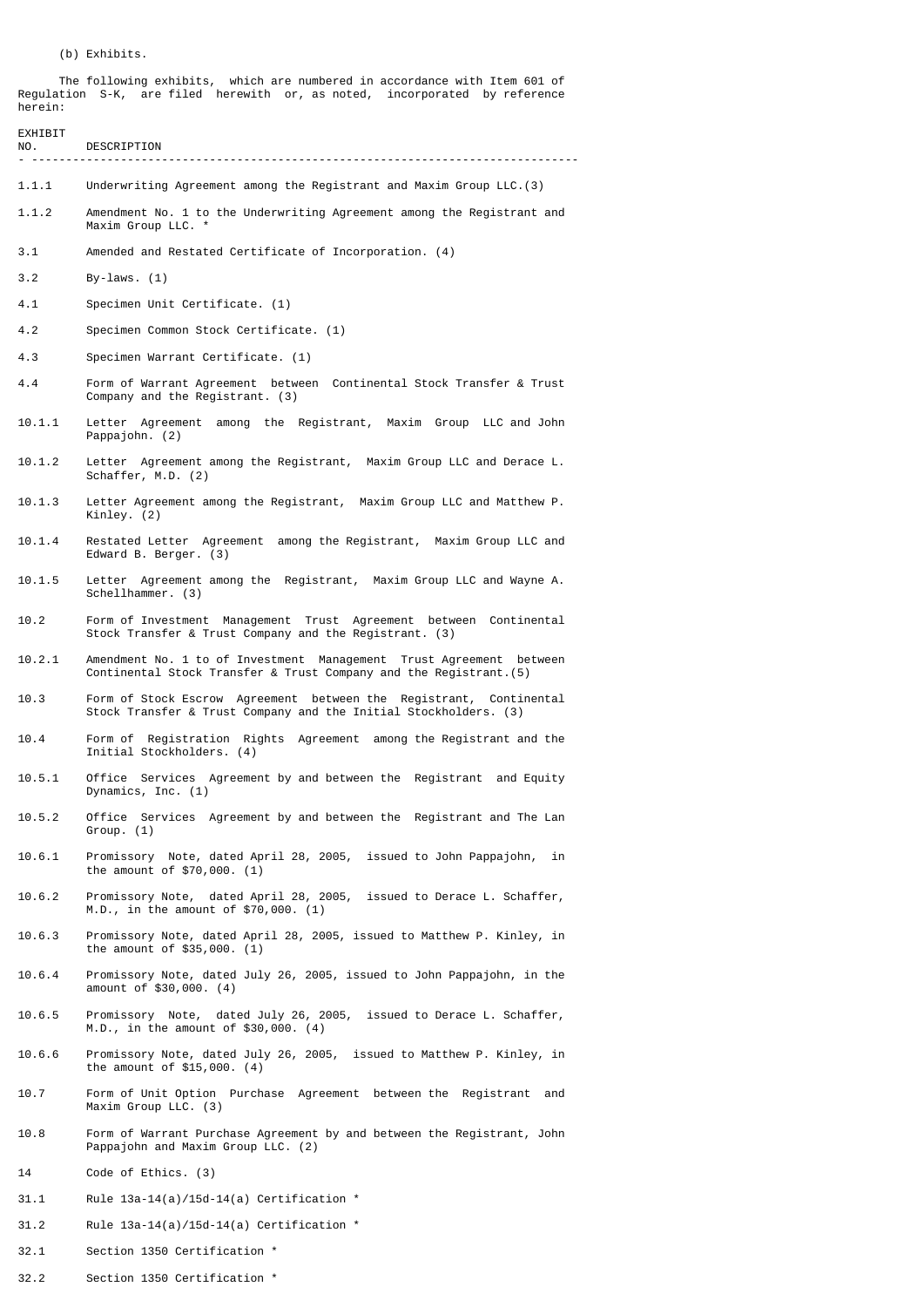# 99.1 Audit Committee Charter. (3)

99.2 Nominating Committee Charter. (3)

- -------------------------------

- 1. Incorporated by reference to the Registration Statement on Form S-1 of the Registrant filed on May 6, 2005.
- 2. Incorporated by reference to the Registration Statement on Form S-1/A of the Registrant filed on June 10, 2005.
- 3. Incorporated by reference to the Registration Statement on Form S-1/A of the Registrant filed on July 12, 2005.
- 4. Incorporated by reference to the Registration Statement on Form S-1/A of the Registrant filed on July 27, 2005.
- 5. Incorporated by reference to the Quarterly Report on Form 10-Q filed by the Registrant on November 14, 2005.
- \* filed herewith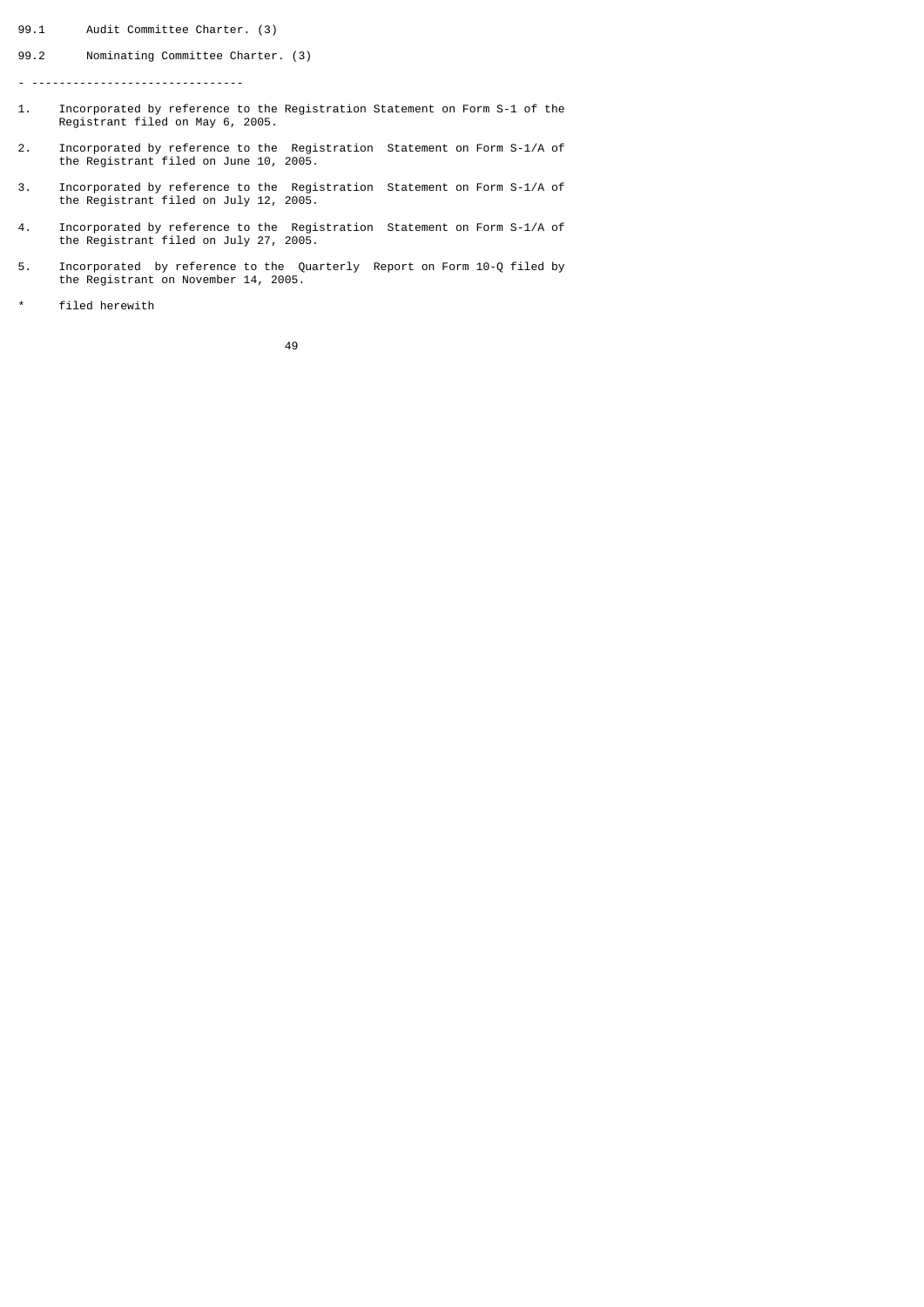## SIGNATURES

 Pursuant to the requirements of Section 13 or 15(d) of the Securities Exchange Act of 1934, the Registrant has duly caused this report to be signed on its behalf by the undersigned, thereunto duly authorized.

HEALTHCARE ACQUISITION CORP.

|        |                    | By: /s/ Derace L. Schaffer, M.D. |                                  |
|--------|--------------------|----------------------------------|----------------------------------|
| Title: | executive officer) | Name: Derace L. Schaffer, M.D.   | Vice-Chairman and CEO (principal |

## ---------------------------

 Pursuant to the requirements of the Securities Exchange Act of 1934, this report has been signed below by the following persons on behalf of the registrant and in the capacities and on the dates indicated.

| Signature                            | Title                                                                             | Date           |
|--------------------------------------|-----------------------------------------------------------------------------------|----------------|
| /s/ John Pappajohn<br>John Pappajohn | Chairman and Secretary                                                            | March 30, 2006 |
| /s/ Derace L. Schaffer, M.D.         |                                                                                   |                |
| Derace L. Schaffer, M.D.             | Vice-Chairman and CEO<br>(principal executive officer)                            | March 30, 2006 |
| /s/ Matthew P. Kinley                |                                                                                   |                |
| Matthew P. Kinley                    | President, Treasurer and Director<br>(principal financial and accounting officer) | March 30, 2006 |
| /s/ Edward B. Berger                 |                                                                                   |                |
| Edward B. Berger                     | Director                                                                          | March 30, 2006 |
| /s/ Wayne Schellhammer               |                                                                                   |                |
| Wayne Schellhammer                   | Director                                                                          | March 30, 2006 |

50 and 2012 and 2013 and 2014 and 2014 and 2014 and 2014 and 2014 and 2014 and 2014 and 2014 and 2014 and 2014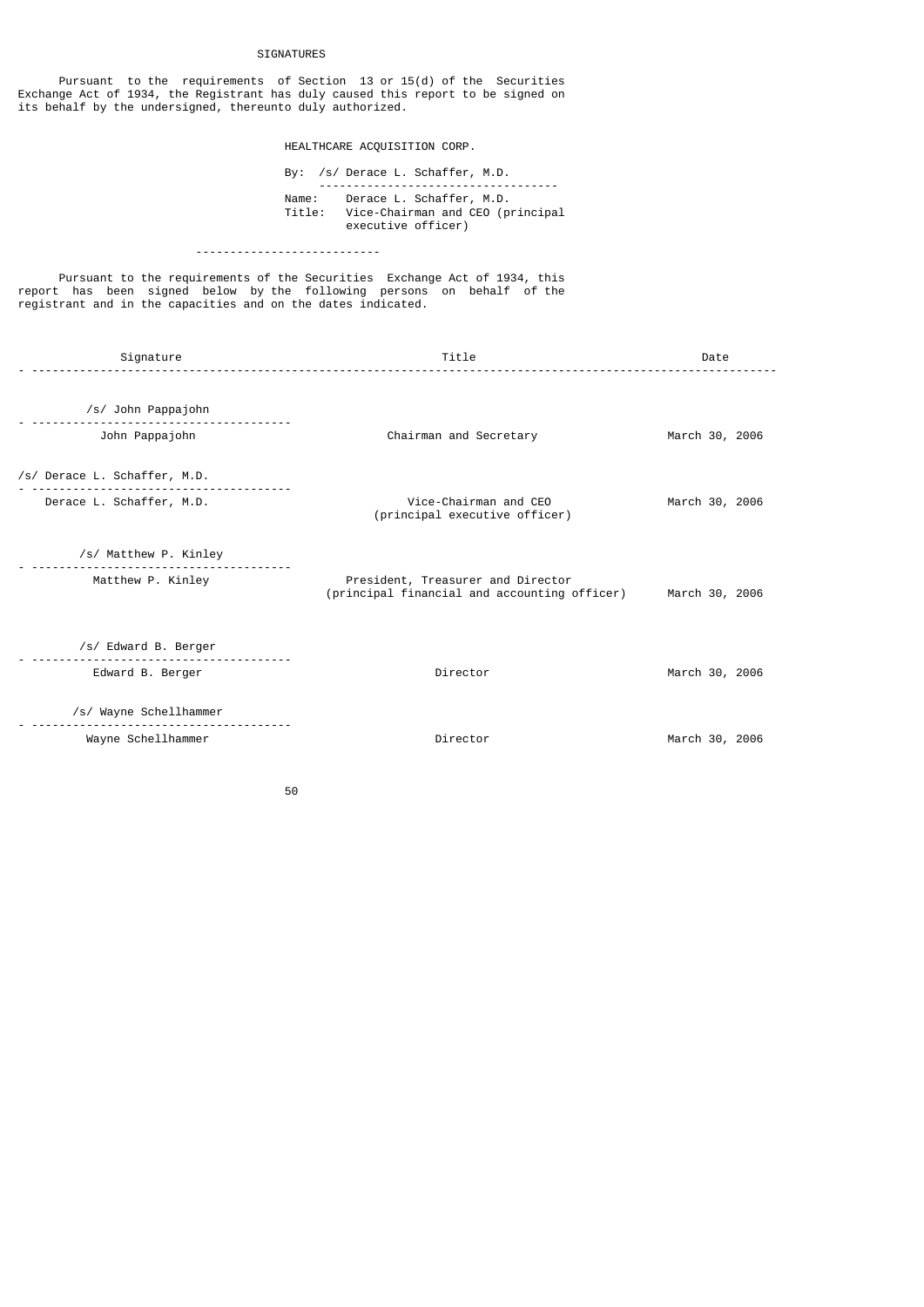## AMENDMENT NO. 1

#### The contract of the contract of the contract of the contract of the contract of the contract of the contract o

### UNDERWRITING AGREEMENT

 This Amendment No. 1 (the "Amendment") to the Underwriting Agreement (the "Agreement") dated July 28, 2005, is made as of March 20, 2006 by and between HEALTHCARE ACQUISITION CORP. (the "Corporation") and MAXIM GROUP LLC, as representative of the underwriters (the "Representative"). Any terms used herein but not defined shall have the meaning set forth in the Agreement.

 WHEREAS, the Corporation and the Representative desire to enter into this Amendment to clarify the enforceability of certain provisions the Corporation's amended and restated charter (the "Charter");

 NOW, THEREFORE, in consideration of the mutual agreements herein contained, the parties hereto agree as follows:

 1. The following provisions (A) through (E) shall apply during the period commencing from the filing of Charter and terminating upon the consummation of any "Business Combination", and may not be amended prior to the consummation of any Business Combination. A "Business Combination" shall mean the acquisition by the Corporation, whether by merger, capital stock exchange, asset or stock acquisition or other similar type of transaction, of assets or an operating business in the healthcare industry ("Target Business").

 A. Prior to the consummation of any Business Combination, the Corporation shall submit such Business Combination to its stockholders for approval regardless of whether the Business Combination is of a type which normally would require such stockholder approval under the GCL. In the event that a majority of the IPO Shares (defined below) cast at the meeting to approve the Business Combination are voted for the approval of such Business Combination, the Corporation shall be authorized to consummate the Business Combination; provided that the Corporation shall not consummate any Business Combination if 20% or more in interest of the holders of IPO Shares exercise their conversion rights described in paragraph B below.

 B. In the event that a Business Combination is approved in accordance with the above paragraph A and is consummated by the Corporation, any stockholder of the Corporation holding shares of Common Stock ("IPO Shares") issued in the Corporation's initial public offering ("IPO") of securities who voted against the Business Combination may, contemporaneous with such vote, demand that the Corporation convert his IPO Shares into cash. If so demanded, the Corporation shall convert such shares at a per share conversion price equal to the quotient determined by dividing (i) the amount in the Trust Fund (as defined below), inclusive of any interest thereon, calculated as of two business days prior to the proposed consummation of the Business Combination, by (ii) the total number of IPO Shares. "Trust Fund" shall mean the trust account established by the Corporation at the consummation of its IPO and into which a certain amount of the net proceeds of the IPO are deposited.

 C. In the event that the Corporation does not consummate a Business Combination by the later of (i) 18 months after the consummation of the IPO or (ii) 24 months after the consummation of the IPO in the event that either a letter of intent, an agreement in principle or a definitive agreement to complete a Business Combination was executed but was not consummated within such 18 month period (such later date being referred to as the "Termination Date"), the officers of the Corporation shall take all such action necessary to dissolve and liquidate the Corporation as soon as reasonably practicable. In the event that the Corporation is so dissolved and liquidated, only the holders of IPO Shares (at such time) shall be entitled to receive liquidating distributions and the Corporation shall pay no liquidating distributions with respect to any other shares of capital stock of the Corporation.

 D. A holder of IPO Shares shall be entitled to receive distributions from the Trust Fund only in the event of a liquidation of the Corporation or in the event he demands conversion of his shares in accordance with paragraph B, above. In no other circumstances shall a holder of IPO Shares have any right or interest of any kind in or to the Trust Fund.

 E. The Board of Directors shall be divided into two classes: Class A and Class B. The number of directors in each class shall be as nearly equal as possible. Prior to the IPO, there shall be elected two Class A directors for a term expiring at the Corporation's first Annual Meeting of Stockholders and three Class B directors for a term expiring at the Corporation's second Annual Meeting of Stockholders. Commencing at the first Annual Meeting of Stockholders, and at each annual meeting thereafter, directors elected to succeed those directors whose terms expire shall be elected for a term of office to expire at the second succeeding annual meeting of stockholders after their election. Except as the GCL may otherwise require, in the interim between annual meetings of stockholders or special meetings of stockholders called for the election of directors and/or the removal of one or more directors and the filling of any vacancy in that connection, newly created directorships and any vacancies in the Board of Directors, including unfilled vacancies resulting from the removal of directors for cause, may be filled by the vote of a majority of the remaining directors then in office, although less than a quorum (as defined in the Corporation's Bylaws), or by the sole remaining director. All directors shall hold office until the expiration of their respective terms of office and until their successors shall have been elected and qualified. A director elected to fill a vacancy resulting from the death, resignation or removal of a director shall serve for the remainder of the full term of the director whose death, resignation or removal shall have created such vacancy and until his successor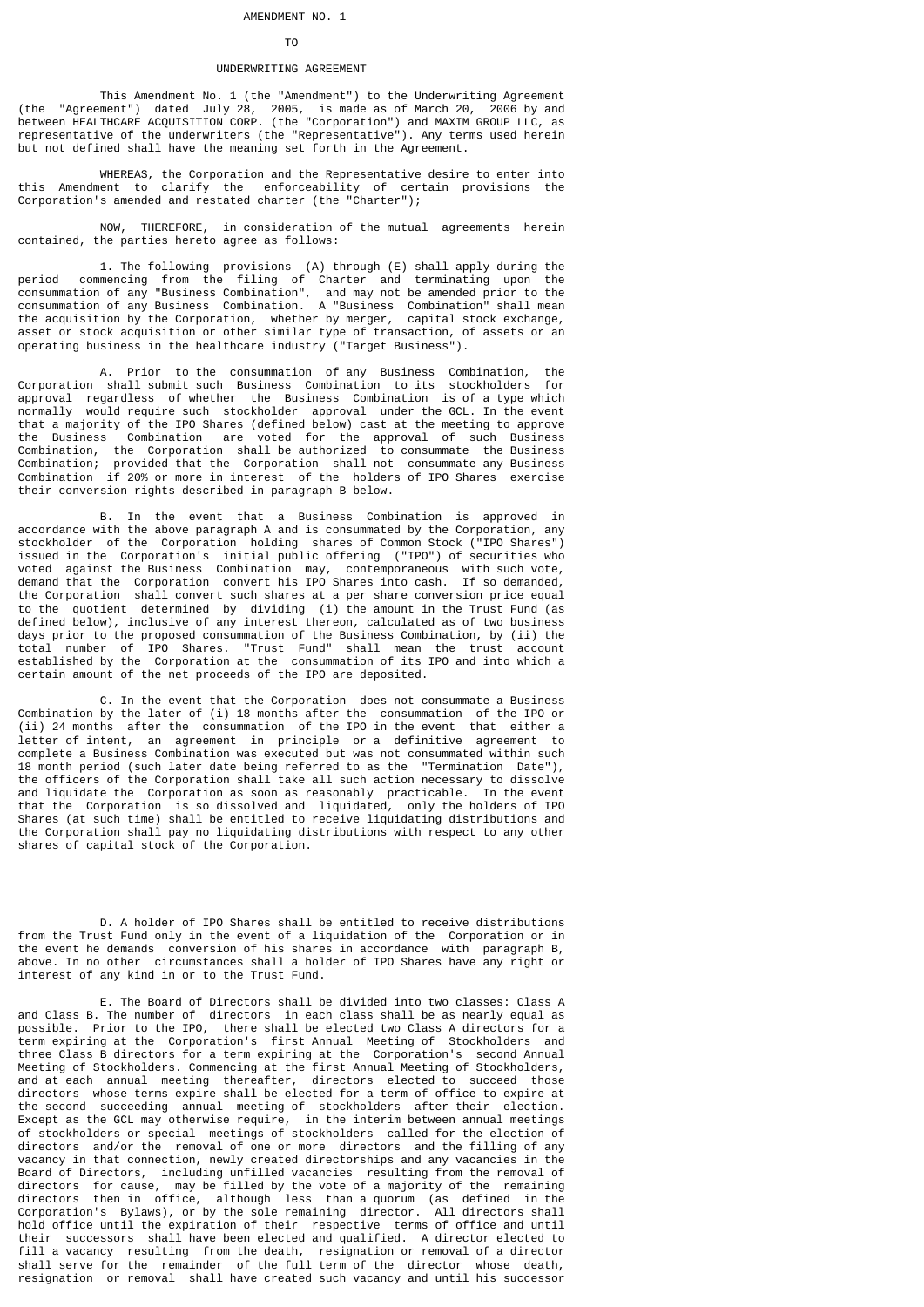shall have been elected and qualified.

 2. The Corporation acknowledges that the purchasers of the Firm Units and the Option Units in the Offering shall be deemed to be third party beneficiaries of this Amendment.

 3. The Representative and the Corporation specifically agree that, except pursuant to its own terms, this Amendment shall not be modified or amended in any way.

 4. Terms used herein but not defined herein shall have the definitions set forth in the Agreement or the Charter, as applicable.

The Agreement shall otherwise remain in full force and effect.

[remainder of page intentionally left blank]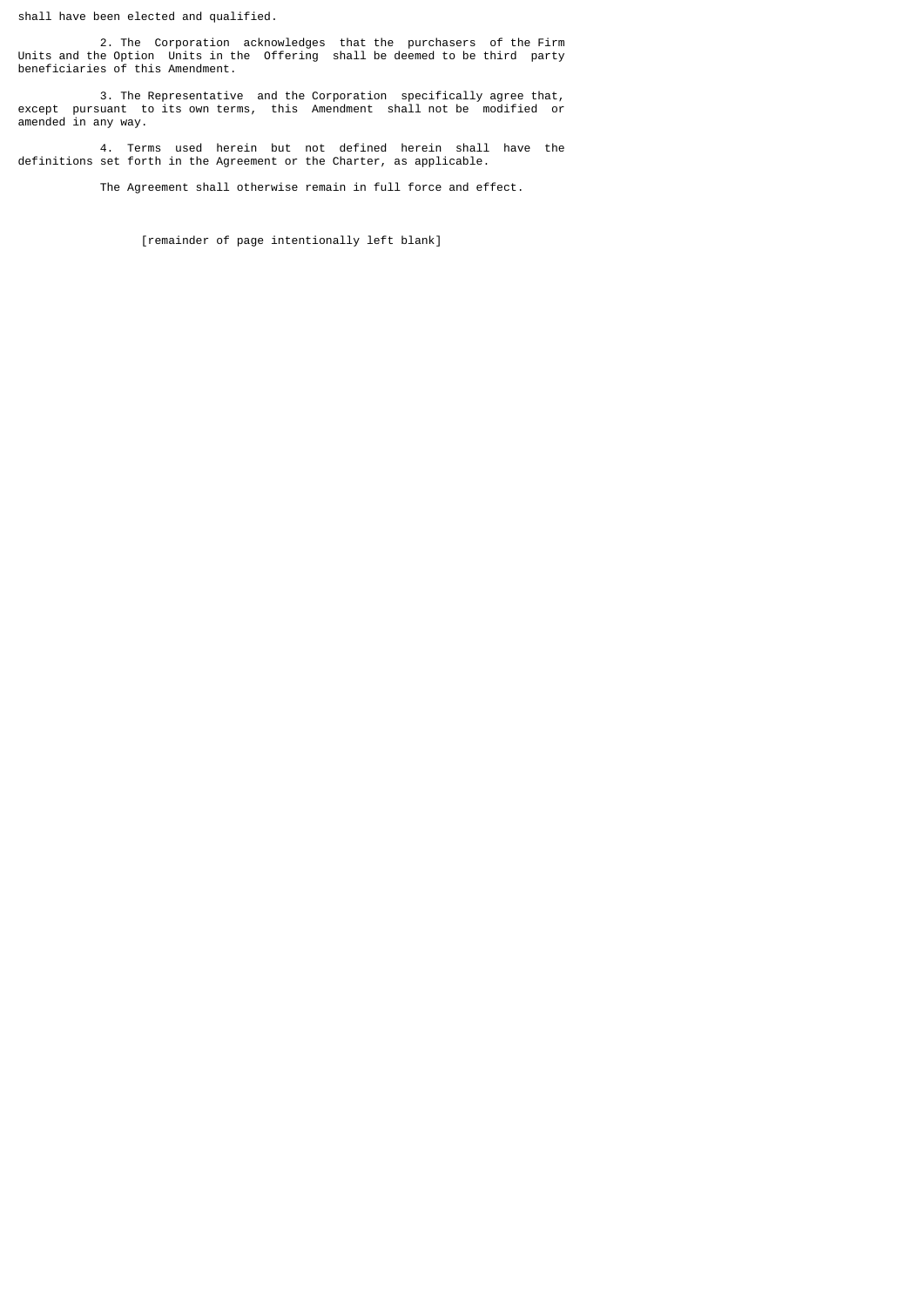IN WITNESS WHEREOF, the parties have duly executed this Amendment as of the date first written above.

HEALTHCARE ACQUISITION CORP.

 By: /s/ Matthew P. Kinley ------------------------------------- Name: Matthew P. Kinley Title: President

MAXIM GROUP, LLC, as Representative

 By: /s/ Clifford Teller ------------------------------------- Name: Clifford Teller Title: Director of Investment Banking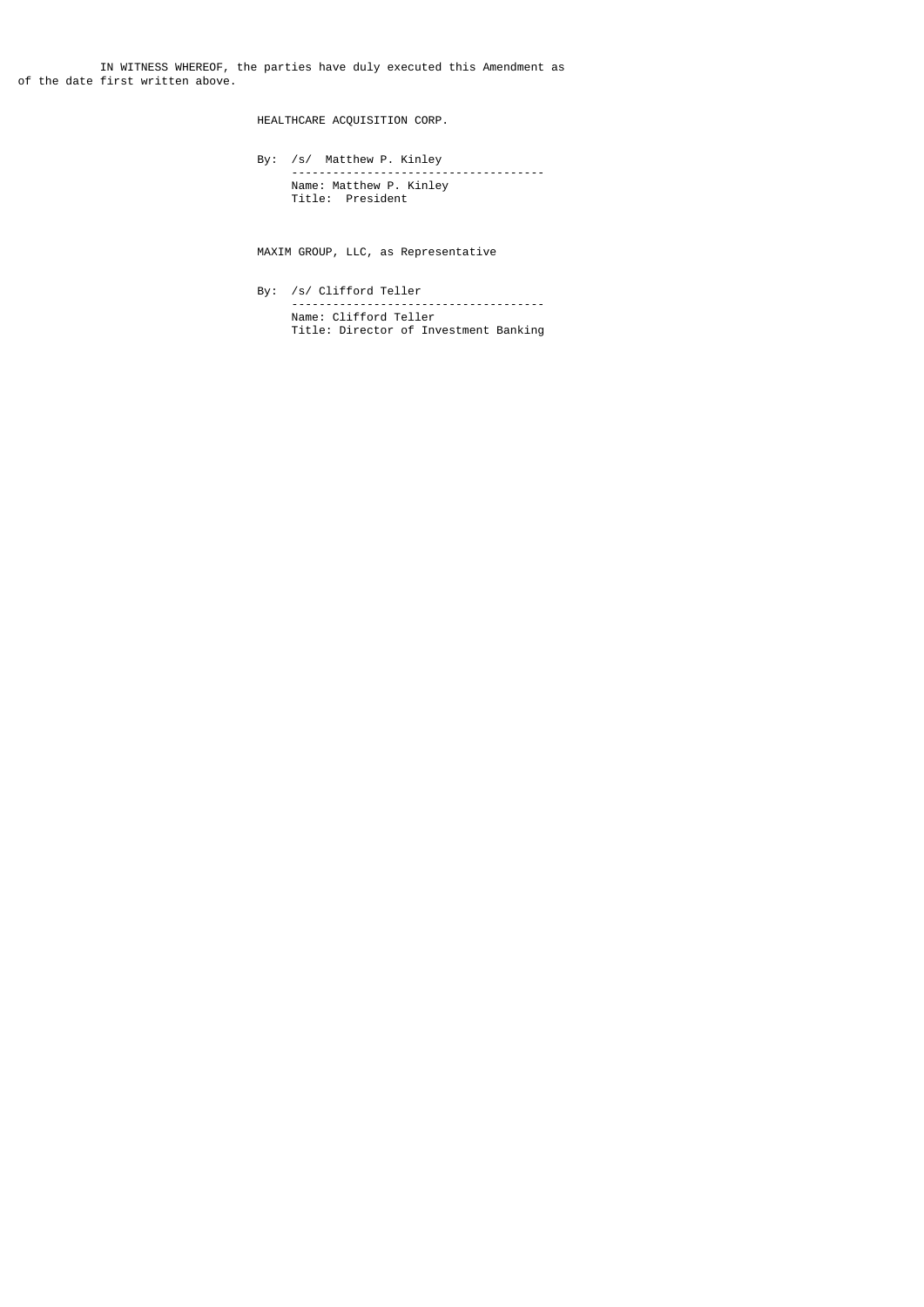# CERTIFICATIONS

I, Derace L. Schaffer, M.D., certify, that:

- 1. I have reviewed this Annual Report on Form 10-K of Healthcare Acquisition Corp:
- 2. Based on my knowledge, this report does not contain any untrue statement of a material fact or omit to state a material fact necessary to make the statements made, in light of the circumstances under which such statements were made, not misleading with respect to the period covered by this report;
- 3. Based on my knowledge, the financial statements, and other financial information included in this report, fairly present in all material respects the financial condition, results of operations and cash flows of the issuer as of, and for, the periods covered by this report;
- 4. The issuer's other certifying officer and I are responsible for establishing and maintaining disclosure controls and procedures (as defined in Exchange Act Rules 13a-15(e) and 15d-15(e)) and internal control over financial reporting (as defined in Exchange Act Rules 13a-15(f) and 15d-15(f)) for the issuer and have:
- a) designed such disclosure controls and procedures, or caused such disclosure controls and procedures to be designed under our a supervision, to ensure that material information relating to the issuer, including its consolidated subsidiaries, is made known to us by others within those entities, particularly during the period in which this report is being prepared;
- b) designed such internal control over financial reporting, or caused such internal control over financial reporting to be designed under b our supervision, to provide reasonable assurance regarding the reliability of financial reporting and the preparation of financial statements for external purposes in accordance with generally accepted accounting principles;
- c) evaluated the effectiveness of the issuer's disclosure controls and procedures and presented in this report are conclusions about the c effectiveness of the disclosure controls and procedures, as of the end of the period covered by this report based on such evaluation; and
- d) disclosed in this report any change in the issuer's internal control over financial reporting that occurred during the issuer's fourth d quarter that has materially affected or is reasonably likely to materially affect, the issuer's internal control over financial reporting;
- 5. The issuer's other certifying officer and I have disclosed, based on our most recent evaluation of internal control over financial reporting, to the issuer's auditors and the audit committee of the issuer's board of directors (or persons performing the equivalent functions):
	- (a) All significant deficiencies and material weaknesses in the design or operation of internal control over financial reporting which are reasonably likely to adversely affect the issuer's ability to record, process, summarize and report financial information; and
- (b) Any fraud, whether or not material, that involves management or other employees who have a significant role in the issuer's internal control over financial reporting.

Date: March 30, 2006 By: /s/ Derace L. Schaffer, M.D.

 ----------------------------------------- Derace L. Schaffer, M.D. Vice Chairman and Chief Executive Officer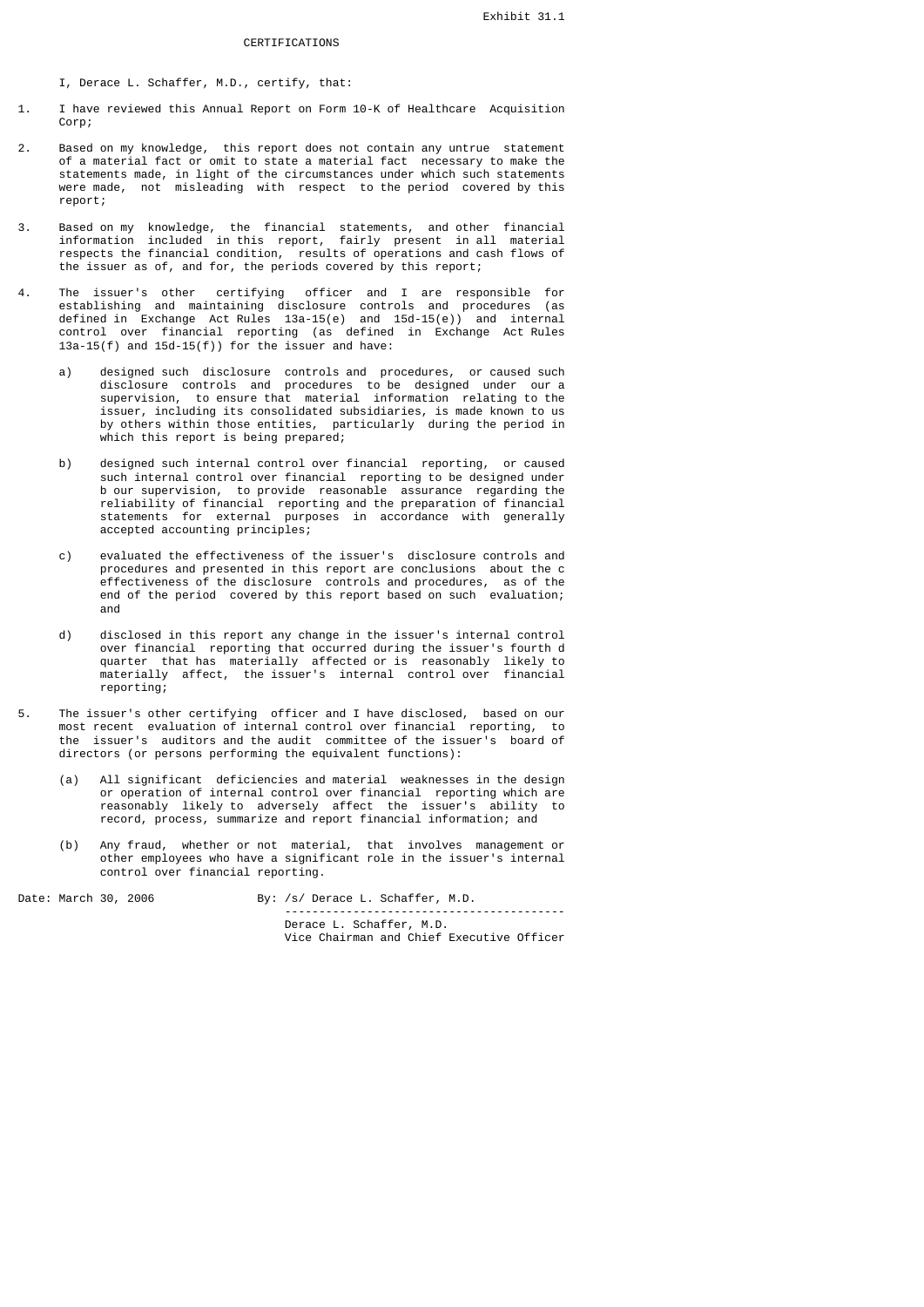# CERTIFICATIONS

I, Matthew P. Kinley, certify, that:

- 1. I have reviewed this Annual Report on Form 10-K of Healthcare Acquisition Corp.;
- 2. Based on my knowledge, this report does not contain any untrue statement of a material fact or omit to state a material fact necessary to make the statements made, in light of the circumstances under which such statements were made, not misleading with respect to the period covered by this report;
- 3. Based on my knowledge, the financial statements, and other financial information included in this report, fairly present in all material respects the financial condition, results of operations and cash flows of the issuer as of, and for, the periods presented in this report;
- 4. The issuer's other certifying officer and I are responsible for establishing and maintaining disclosure controls and procedures (as defined in Exchange Act Rules 13a-15(e) and 15d-15(e)) and internal control over financial reporting (as defined in Exchange Act Rules 13a-15(f) and 15d-15(f)) for the issuer and have:
- a) designed such disclosure controls and procedures, or caused such disclosure controls and procedures to be designed under our a supervision, to ensure that material information relating to the issuer, including its consolidated subsidiaries, is made known to us by others within those entities, particularly during the period in which this report is being prepared;
- b) designed such internal control over financial reporting, or caused such internal control over financial reporting to be designed under b our supervision, to provide reasonable assurance regarding the reliability of financial reporting and the preparation of financial statements for external purposes in accordance with generally accepted accounting principles;
	- c) evaluated the effectiveness of the issuer's disclosure controls and procedures and presented in this report are conclusions about the c effectiveness of the disclosure controls and procedures, as of the end of the period covered by this report based on such evaluation; and d) disclosed in this report any change in the issuer's internal control over financial reporting that occurred during the issuer's fourth d quarter that has materially affected or is reasonably likely to materially affect, the issuer's internal control over financial reporting;
	- d) disclosed in this report any change in the issuer's internal control over financial reporting that occurred during the issuer's fourth quarter that has materially affected or is reasonably likely to materially affect, the issuer's internal control over financial reporting;
- 5. The issuer's other certifying officer and I have disclosed, based on our most recent evaluation of internal control over financial reporting, to the issuer's auditors and the audit committee of the issuer's board of directors (or persons performing the equivalent functions):
- (a) All significant deficiencies and material weaknesses in the design or operation of internal control over financial reporting which are reasonably likely to adversely affect the issuer's ability to record, process, summarize and report financial information; and
	- (b) Any fraud, whether or not material, that involves management or other employees who have a significant role in the issuer's internal control over financial reporting.

Date: March 30, 2006 **By: /s/ Matthew P. Kinley** ----------------------------

> Matthew P. Kinley. President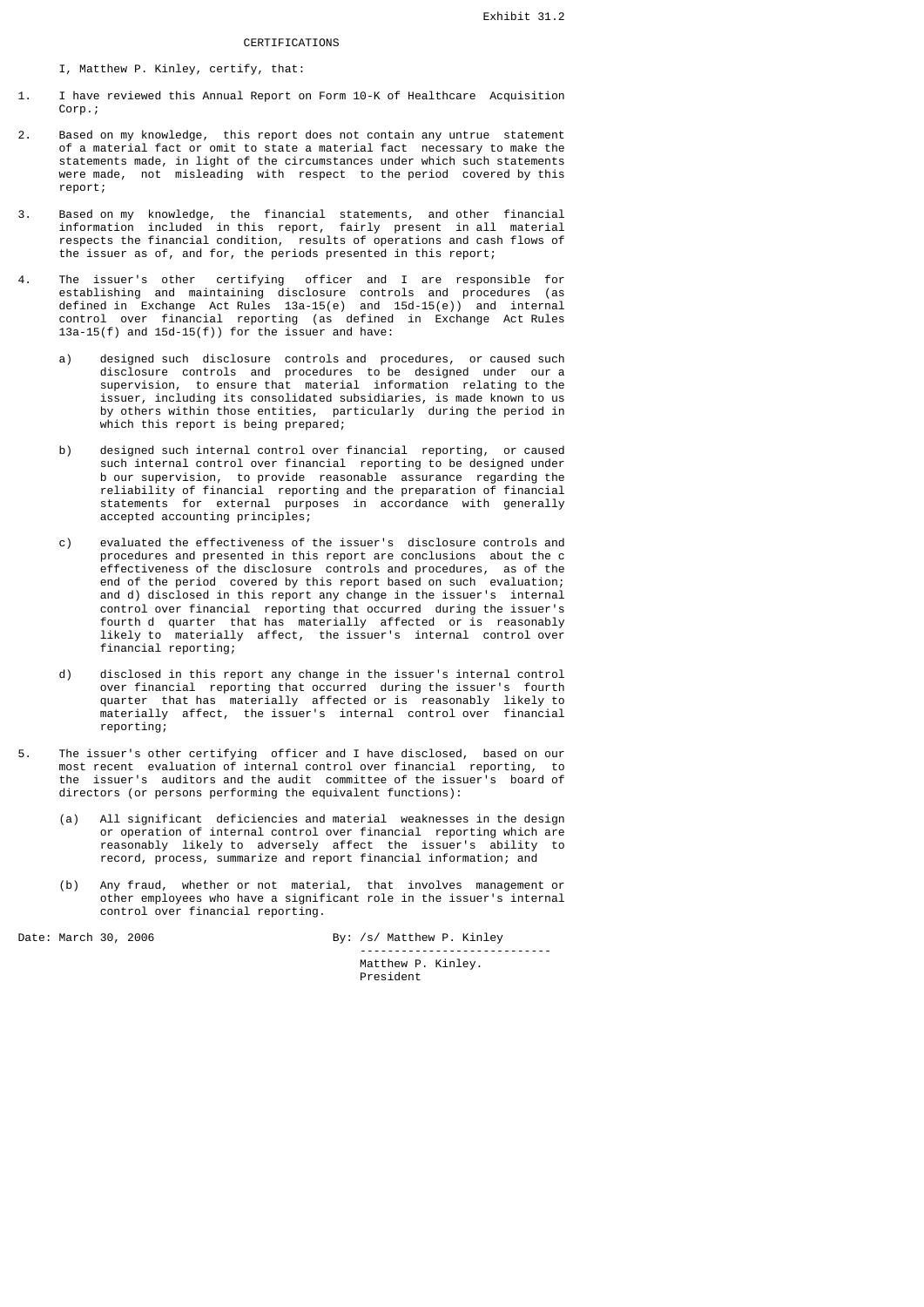## CERTIFICATION PURSUANT TO 18 U.S.C. SECTION 1350, AS ADDED BY SECTION 906 OF THE SARBANES-OXLEY ACT OF 2002

 In connection with the Annual Report of Healthcare Acquisition Corp. (the "Company") on Form 10-K for the year ended December 31, 2005 as filed with the Securities and Exchange Commission (the "Report"), I, Derace L. Schaffer, M.D., Vice Chairman and Chief Executive Officer of the Company, certify, pursuant to 18 U.S.C. ss.1350, as added by ss.906 of the Sarbanes-Oxley Act of 2002, that:

- 1. The Report fully complies with the requirements of Section 13(a) or 15(d) of the Securities Exchange Act of 1934; and
- 2. To my knowledge, the information contained in the Report fairly presents, in all material respects, the financial condition and results of operations of the Company as of and for the period covered by the Report.

Date: March 30, 2006 By: /s/ Derace L. Schaffer, M.D. ----------------------------------------- Derace L. Schaffer, M.D. Vice Chairman and Chief Executive Officer